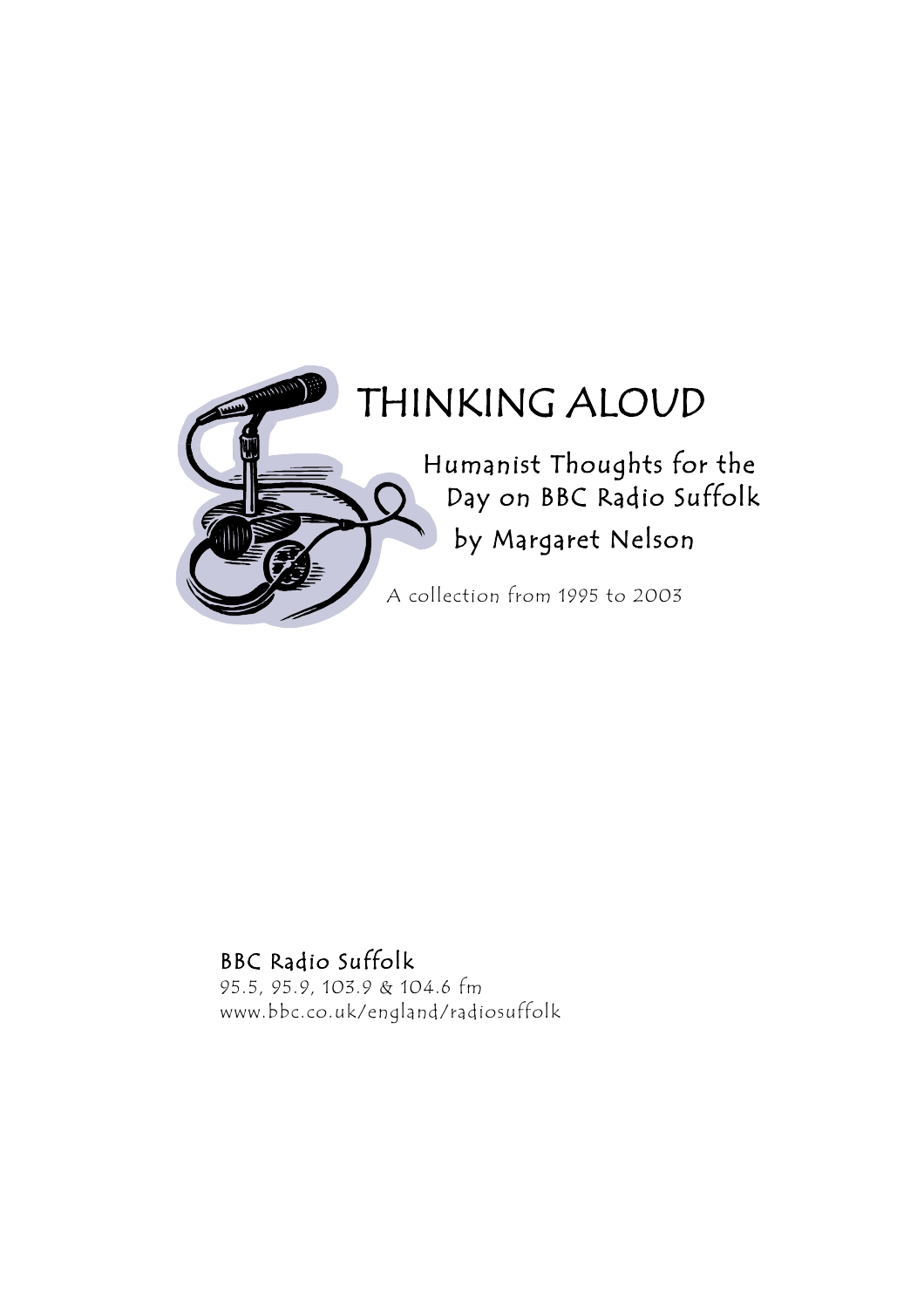Thanks to Marie, for the breakfasts

First edition 1999 Second edition 2001 Third edition 2005

© Margaret Nelson 2005 All rights reserved

Published by Margaret Nelson 5 Hadleigh Road, Elmsett, Suffolk, IP7 6ND margaret@suffolkhands.org.uk

Recent Suffolk Humanist 'Thoughts for the Day' can be read on the Suffolk Humanists' Website: www.suffolkhands.org.uk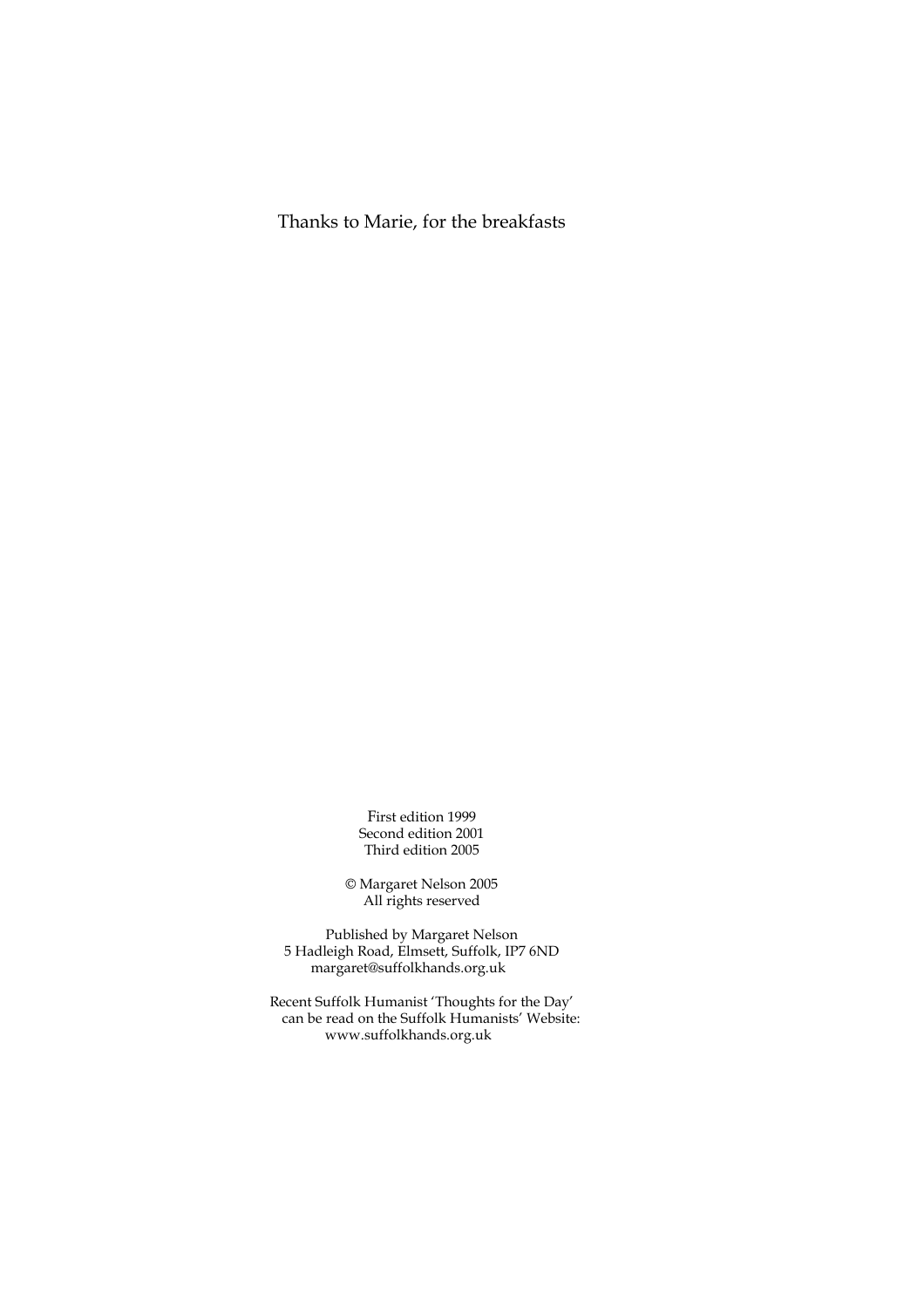#### **HUMANIST THOUGHTS**

I started doing *Thought for the Day* on BBC Radio Suffolk in mid-1995. I was told there were a few rules: 'KISS,' or 'Keep it short, stupid,'(no more than two minutes); avoid using the phrase 'as a humanist'; no preaching; no proselytising. The idea is express a humanist point of view, not to give a lecture on humanism. If I broke the rules or was boring, I wouldn't be asked back, they said.

A variety of speakers do *Thought for the Day* in Suffolk, not all religious. Some, like me, are members of SIFRE (the Suffolk Inter-Faith Resource), a local educational charity. Suffolk Humanists, our local group, is affiliated to SIFRE, and member John Aldam and I are SIFRE tutors, giving occasional lectures on humanism to the public and members of organisations like the WEA (Workers' Educational Association). It was through SIFRE that John was invited to talk about humanism on a Sunday evening programme and to do some *Thought for the Day* slots, then I became involved.

Over the last few years, I've become a regular contributor. I'm introduced as a humanist, so there's no need to introduce myself. Often I don't have a clue what I'm going to say when I sit down at the computer the night before. *Thought for the Day* is at about 7.40am, which means I have to rise at about 6am and drive 8 miles into Ipswich from my home in a village. I'm not a natural early riser, so it takes effort, especially in the winter.

People sometimes stop me in the street, phone or write to tell me what they thought about my 'thought', so I know *someone* is listening.

So how do I approach *Thought for the Day*? In a way, I regard myself as a secular subversive, not attacking religion directly but demonstrating that it's irrelevant to most ethical issues. I aim to provoke a response, to encourage people to think, to offer a humanist way of looking at things that listeners might identify with. It seems to me that many people are deeply concerned about ethical issues but are used to political and religious leaders deciding things for them. I try to encourage people to consider issues and make up their own minds. Or I might just entertain them for a couple of minutes. Either way, a few more people have heard of humanism in Suffolk and N E Essex.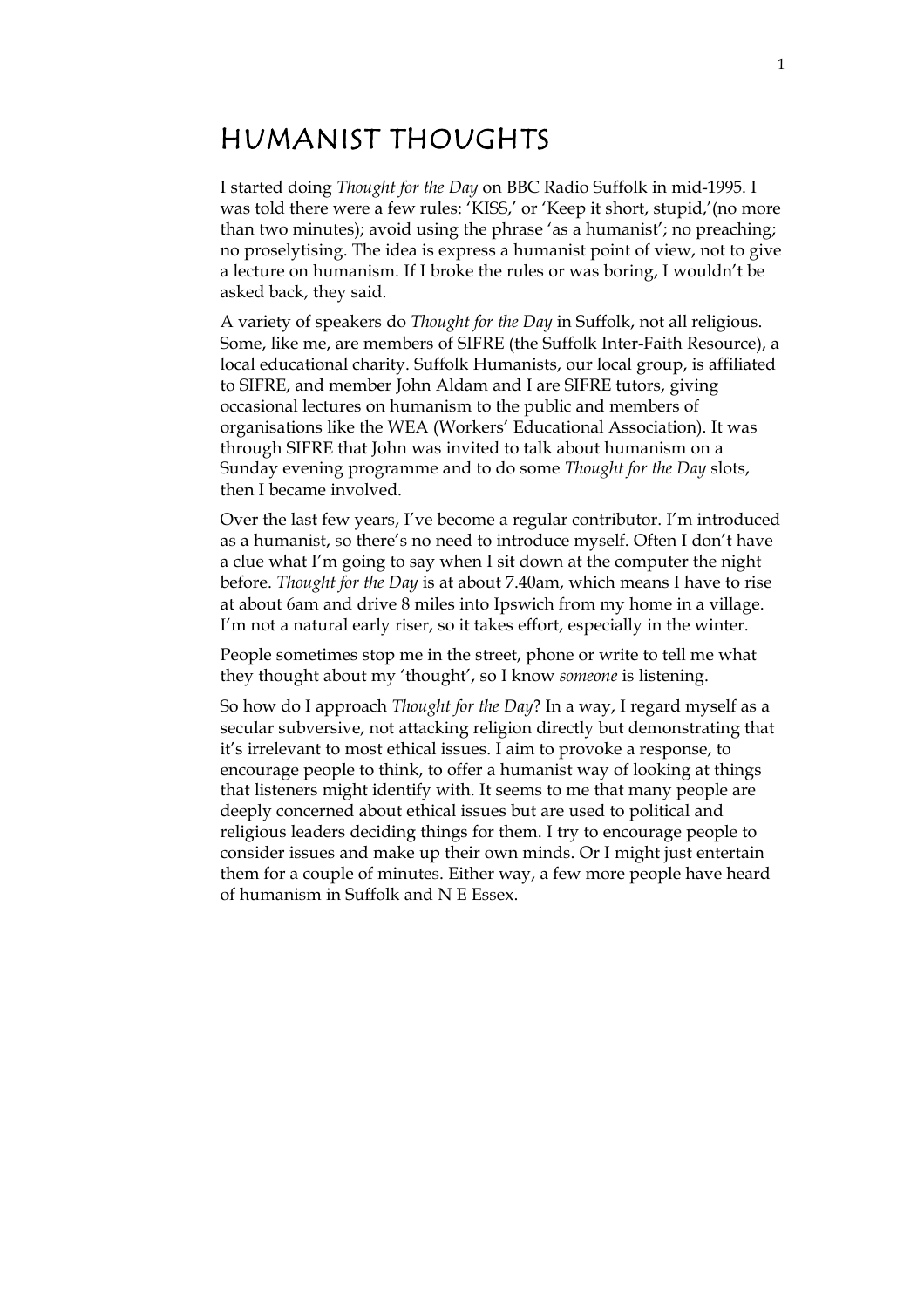### **MURDERED CHILDREN**

*2nd August 1995, during a heat wave and a few days after three children were murdered.* 

It's asking a lot to come up with a *Thought for the Day* today. Daydreaming is easy  $-$  just an idle wander round the fluff-filled corners of the mind. Thinking takes discipline. A leading Humanist, the philosopher Bertrand Russell, said, 'Many people would sooner die than think. In fact they do.' It's hard to think in hot weather like this. Maybe that's why the Scandinavians have an intellectual reputation while those who live near the equator are expected to be fiery and emotional?

Thinking is one of the few things that distinguishes the human species from all the others, yet many seem to regard it as too much trouble. The tabloid press is full of unthinking reaction with headlines that label people 'cheats,' 'liars,' 'evil sickos,' and all sorts of other names. If you say, 'Hang on a minute, can that really be true?' to some of the emotive statements that are casually flung about, people look at you sideways.

I feel very sorry for those bereaved by last weekend's child murders. It's natural to feel revulsion at the killing of a child. At such emotional times people react more than they think and anxious parents imagine bogeymen round every corner. Before anyone knows anything about the killers, they're dismissed as 'evil.' Yet the people who commit such crimes are often as sad as they're mad or bad. Most child abusers have themselves been abused. Most wife killers have experienced domestic violence as children. Meanwhile, parents are snatching their children off the streets in fear, though the children are far more likely to be killed in a traffic accident than by a stranger who planned their murder. In Britain, we have fewer child murders by strangers than anywhere else in the world. Children are more at risk of being murdered by people they know and trust. Stepchildren are more at risk than others. We can't assume that children are safe at home, with their family. Many families need a lot more support than they seem to get now. We could do with less illinformed reaction and more thought about parenting. We're all responsible for all our children. Think about it.

#### **TRADITION**

*18th September 1995* 

Louise Woolcock is Rugby School's first head girl in its 428-year history. There've been protests from traditionalists who regard her appointment as the end of civilisation as they know it. It might just be the beginning of civilisation at Rugby — girls are thought to bring a positive influence to bear on boys of the same age, though possibly don't benefit from the arrangement themselves.

Louise of Rugby has been subjected to a poster campaign. The slogans read, 'We're not sexists, we're traditionalists!' Why is tradition often regarded as positive and valuable? The dictionary defines it as 'opinion or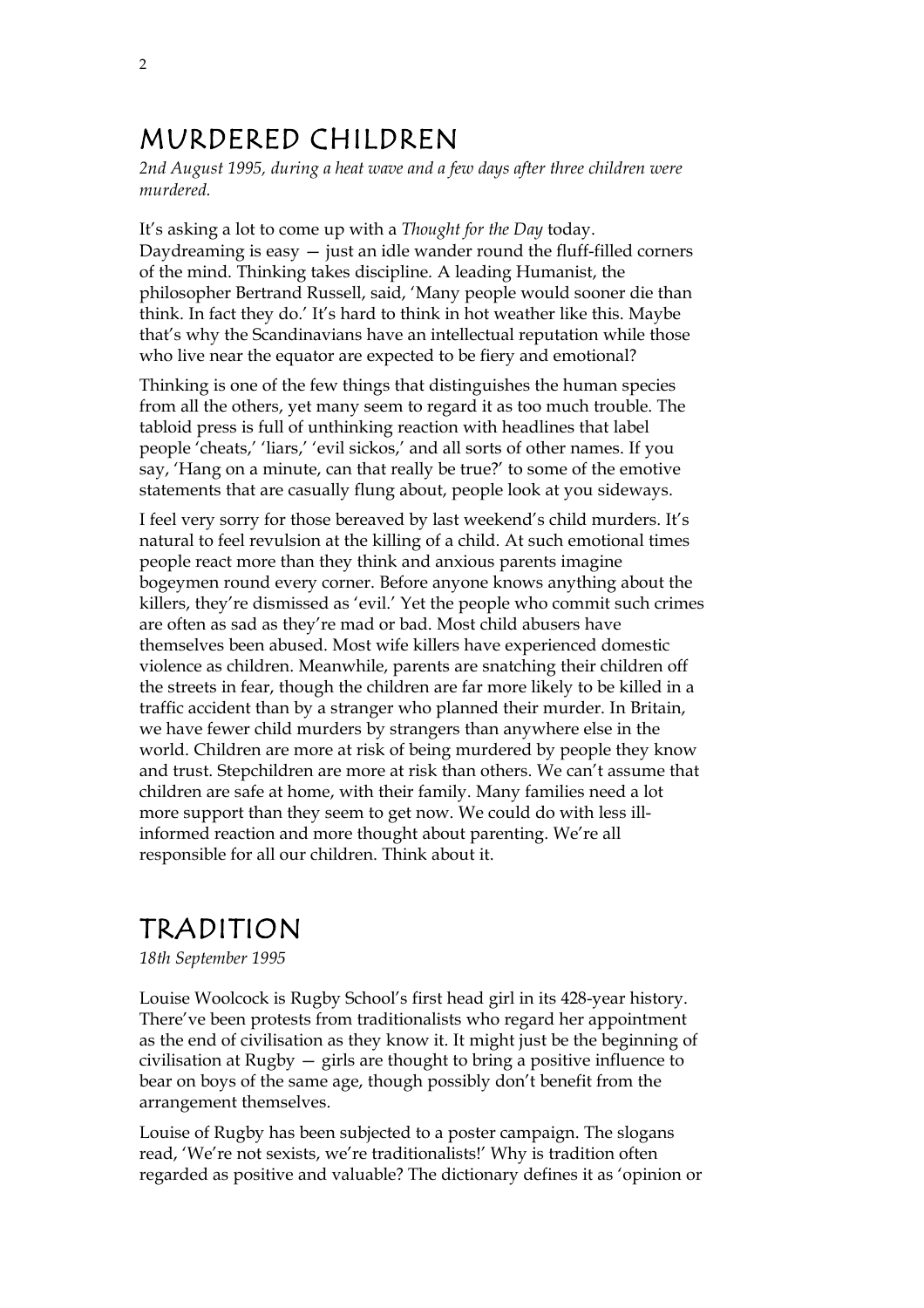belief or custom handed down ... from ancestors to posterity.' Does that make it a good thing? Not necessarily. In different cultures at different times, ritual mutilation, sex discrimination, racism and cruelty to animals have been practised in the name of 'tradition'. There have been attempts to extend the law of blasphemy (an anachronism, if ever there was one, at the tail end of the 20th century) by the defenders of 'traditional' teachings who are offended by any criticism of their faith, however reasonable. The Bangladeshi writer Taslima Nasrin committed the ultimate crime, according to some Muslims. She wrote a book that called into question their traditional values. She is now the subject of a fatwa, or death sentence, and lives in exile in Sweden.

Every time I hear someone promoting 'traditional values' on TV or radio, I want to throw something. Few of the examples, such as 'Victorian family values', bear close scrutiny. The illusion of Victorian middle class respectability, for example, was partly maintained by a huge number of prostitutes.

Tradition is often used as an excuse to resist change. The Greek philosopher Heraclitus said, 'Everything flows and nothing stays.' Humanists believe that if we're to survive — the human race, life on earth, and everything — we must be ready to weigh up the pros and cons of any course of action, and decide what's the right thing to do, traditional or not. Most traditions die out eventually. We ought not to die out with them.

#### **FEELING MELLOW**

*9th October 1995 (a Monday)* 

Yesterday I sat and wondered what to offer you today, finding it difficult to concentrate. The sun was casting long shadows over the garden. The cats had spent several hours stretched out on the shed roof watching the world go by through half-open eyes. The sparrows were having a loud argument about roosting space in the hedge. The Virginia Creeper had turned red when I wasn't paying attention. Nothing much had happened all day except that those bits of me which had become tired and tense were gradually unravelling themselves. Bliss.

Periods of rest and recuperation are essential for everyone. Many people regard leisure, like the rest of their lives, as something to seek at full tilt, no expense spared; it doesn't count unless you've driven miles to do it, spent money and worn yourself out in the process. Recently a busy career woman complained to me that she couldn't cope with juggling her commitments any more. She was trying to keep several balls in the air at the same time. I suggested she drop one or two and found some time for relaxation. 'Good idea,' she said. Later she announced she'd find someone to give her some therapeutic massage, which meant finding a masseur, driving to wherever he or she was, and forking out more of the money she'd worked so hard to earn. Her idea of relaxation sounded stressful to me.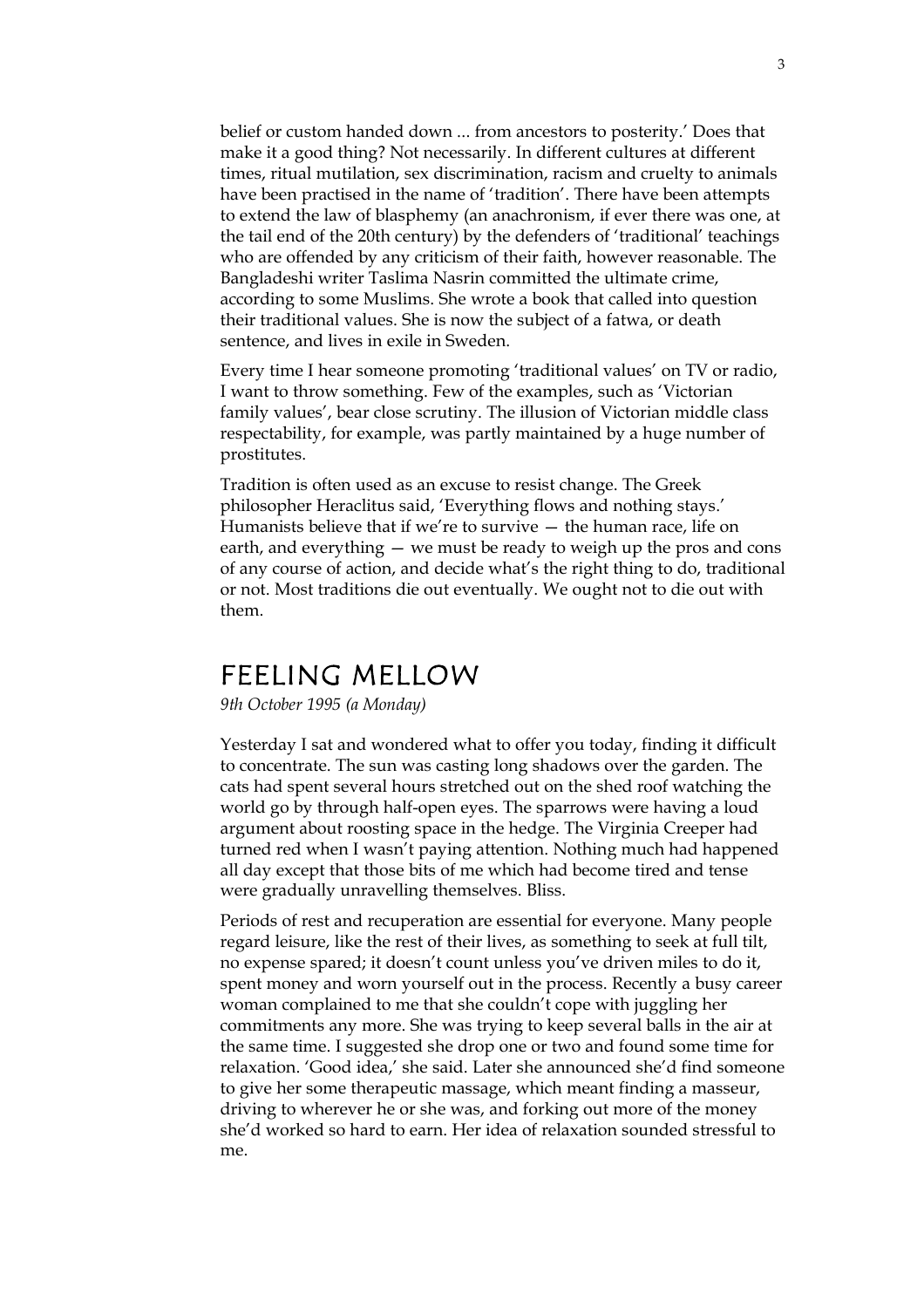Relaxation is about letting go: letting go of the feeling that you're indispensable; letting go of guilt about failing to meet other people's expectations; letting go of all your anxieties; letting go of the feeling that you ought to be doing something, without knowing quite what; allowing yourself to just *be*.

William Henry Davies wrote: 'What is this life if, full of care, we have no time to stand and stare.' What indeed

### **CONVENTION**

*11th December 1995* 

I'm not normal, but I don't want to be normal, or, as it says in the dictionary, 'conform to the standard, regular, typical, usual.' I was never very good at conforming, as my school reports prove. Most of my teachers were eccentric, so they had no business criticising me. There was Miss D, who sat at her desk and heaved her vast bosom onto the blotter as though dropping her shopping onto the kitchen table; Miss S, who wobbled round the town on a large black bicycle like the wicked witch from The Wizard of Oz; Miss J, the headmistress (known as 'Old Concrete Face'), who gave out detentions for going hatless in the street. None of them would survive five minutes in one of today's comprehensives.

Over the years I've known many eccentrics: the Oxford don who wore a starched shirt front which never lay flat, but rolled up like a window blind under his chin; the gay friend who used any excuse to wear his special purple frock with the feather boa (we danced round the town square on New Year's Eve when I was hugely pregnant, and I don't know who looked the most gorgeous); the friend who bred Salukis (dogs as slim and graceful as she was fat and awkward), and wore button-through cotton print dresses with white plimsolls or wellies (according to the season), and always ate sausages for tea.

All these people were non-conformists but at ease with themselves. It's easier to live as a non-conformist in cities like London or Oxford, where there are so many eccentrics that no one bothers. In small provincial towns, and in many schools, fingers may be pointed, unkind remarks made, people might laugh. Children are notoriously conformist — slaves to fashion in clothes, footwear and leisure interests. Odd children are frequently bullied.

Why should it matter if other people are different from you, if they're doing no harm? It's just one step from bullying a child because she's studious and retiring, to beating up a man who chooses to express himself through effeminate clothing. This is the tyranny of conformity, where no one can escape the peer group, the gang, the association of right-minded citizens. It's not just a matter of looking normal; too many nasty, small-minded people demand that we must all think the same way, have the same bigoted opinions, persecute the same victims, or be suspect.

Dare to be different. Dare to allow other people to be different.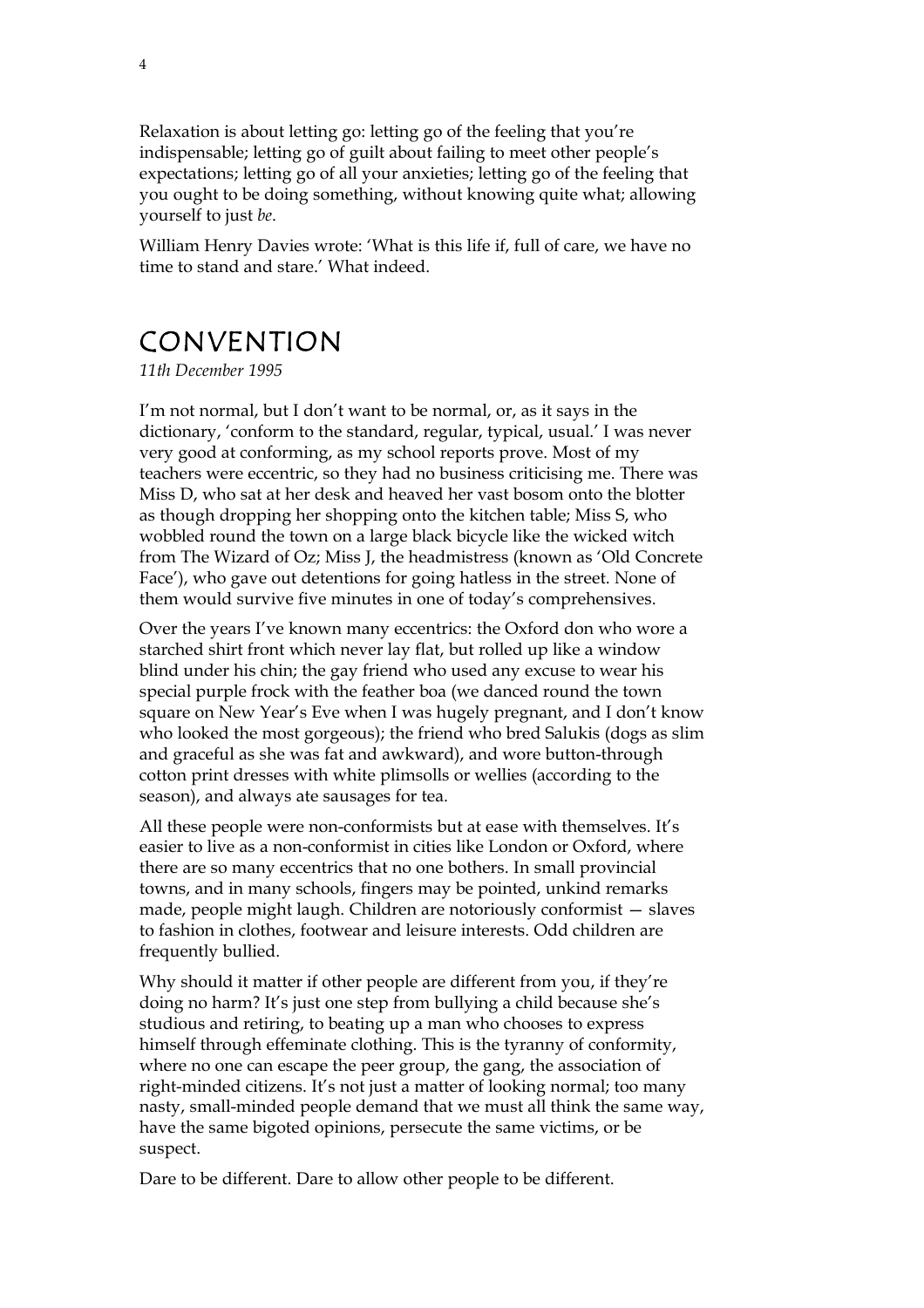### **THE MEANING OF LIFE**

*17th January 1996* 

*The Brains' Trust* on TV the other night was asked to ponder whether an atheist could know the meaning of life  $-$  or maybe they were asked if an atheist could understand the meaning of life. I wasn't paying too much attention at first. Either way, the answer's all a matter of interpretation. The way the question was put implied that theists  $-$  or religious believers — already know the meaning of life. Do they? It all depends what you *mean* by the meaning of life. If you define meaning as purpose, as in 'What's the purpose of your life?', you might get an answer like, 'To make the world a better place', which is the sort of thing that beauty queens used to say. The poet Keats wrote of a fieldmouse, 'The creature hath a purpose and its eyes are bright with it.' The fieldmouse's purpose is staying alive to pass its genes on to the next generation, to go on living. One of *The Brains' Trust* brains was Professor Richard Dawkins, who said he'd be inclined to answer the question as a scientist, offering evidence for life, or the absence of life.

I suspect that the viewer who asked the original question was more interested in a philosophical answer. The thing about answers is that, if you're a thinking person, they stimulate more questions. It's not that easy, or necessarily a good thing, to have absolute answers to everything. Paul Valéry, in an essay on aesthetics, wrote: 'Leaf through a dictionary or try to make one, and you will find that every word covers and masks a well so bottomless that the questions you toss into it arouse no more than an echo.' 'What is the meaning of life?' is a big question with many answers, possibly no absolute answer at all. Does it matter? I think not. I think that *how* we live our life matters more than what life means, if anything. Not that we shouldn't go on asking. One of my favourite answers is in Douglas Adams' *The Hitch-hikers' Guide to the Galaxy*. The mega-computer, Deep Thought, was asked to find the answer to 'Life, the Universe and Everything', and after 7½ million years it came up with an answer. 'You're not really going to like it,' said Deep Thought, 'the Answer to the Great Question ... of Life, the Universe and Everything ... is 42.' So now you know.

#### **BABY-NAMING**

*26th February 1996* 

On Saturday, I was privileged to conduct a Humanist Naming Ceremony for a delightful baby girl. It's a way of celebrating the birth of a child, of welcoming them into the family and the wider community, without religion. Too young to know what was being said about her and her family's hopes for her future, she gurgled, chuckled and blew bubbles.

Throughout history, humankind has always marked the most important events in life with rite of passage ceremonies, with music, dancing, singing and feasting. The religious have no special claim to them. On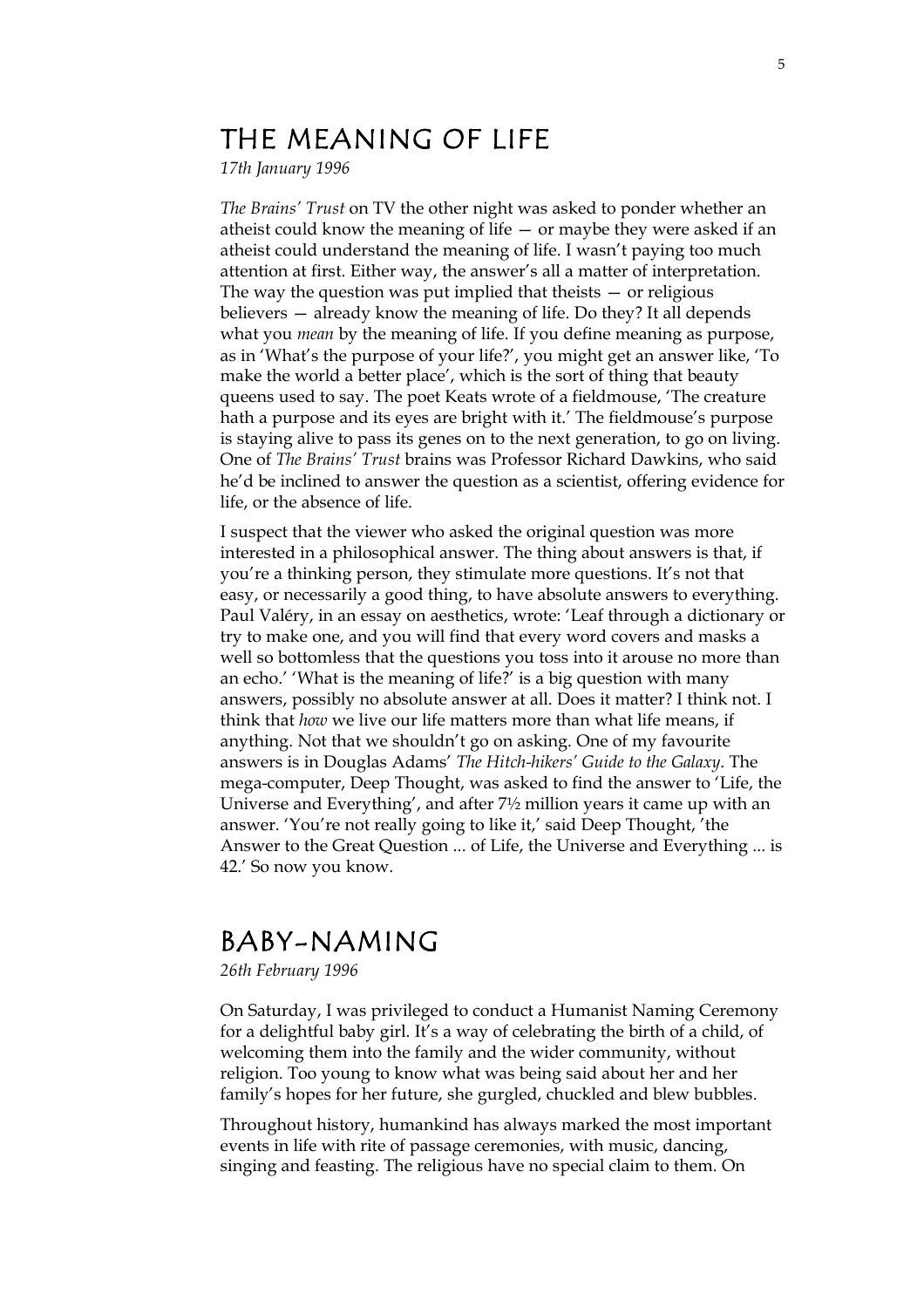Saturday, the baby was the first-born of a young couple for whom parenthood is an exciting, novel and rather daunting experience. We'd prepared a ceremony that included contributions from them and their closest friends.

'Parentage is a very important profession,' said George Bernard Shaw, 'but no test of fitness is ever imposed in the interest of the children.' I don't know what sort of test he might have had in mind. In parenting, as in everything, there are extremes. There are those who behave as though a child is a possession or a product, to be moulded into a pre-defined form. There are those whose approach is to allow their confused offspring total freedom, with disastrous consequences. Some Bradford Muslims are insisting that their children should boycott school RE lessons for fear that they will become 'confused' about religion. They appear to come from the former school of thought. A spokesman is reported as saying, 'These children are very young and we are still having difficulty in forming their beliefs.' By what right does an adult form a child's beliefs? Children should be taught to *think*, not to believe, and to cherish independence of mind.

A Humanist approach to parenting is a balanced approach, being consistent, not swinging between extremes of total indulgence or total repression. I can't claim to have been 100% successful, but then, no parent can. We can only do our best. The Golden Rule is 'Don't do to others what you wouldn't like done to you,' which can be applied to parenting as to all other relationships.

No one can predict what challenges Baby Jessica will have to face as she grows up but her parents have declared their intention of helping her to face them with confidence, flexibility, laughter, and lots of love. She has many advantages, but perhaps her parents' attitude is the most important one.

#### **NATURAL OR SUPERNATURAL**

*11th March 1996* 

Though I enjoy The X Files or a good ghost story, I'm at a loss to understand why so many people feel a need to explain the unknown in supernatural terms, when the natural world is full of wonders, of mysteries, of amazing phenomena. There are some things we don't know, there are some things we'll never know, but it doesn't mean that these things will turn out to be supernatural. The supernatural is defined as 'due to or manifesting some agency above the forces of nature,' and in my view that's impossible. None of the aliens created by science fiction filmmakers or illustrators matches the strangeness and huge diversity of creatures found on earth, at the bottom of the sea, in deepest rain forests, and down the lens of a microscope. The mind boggles at the resilience of living things that survive the coldest of winters, the driest of summers, the darkest of habitats.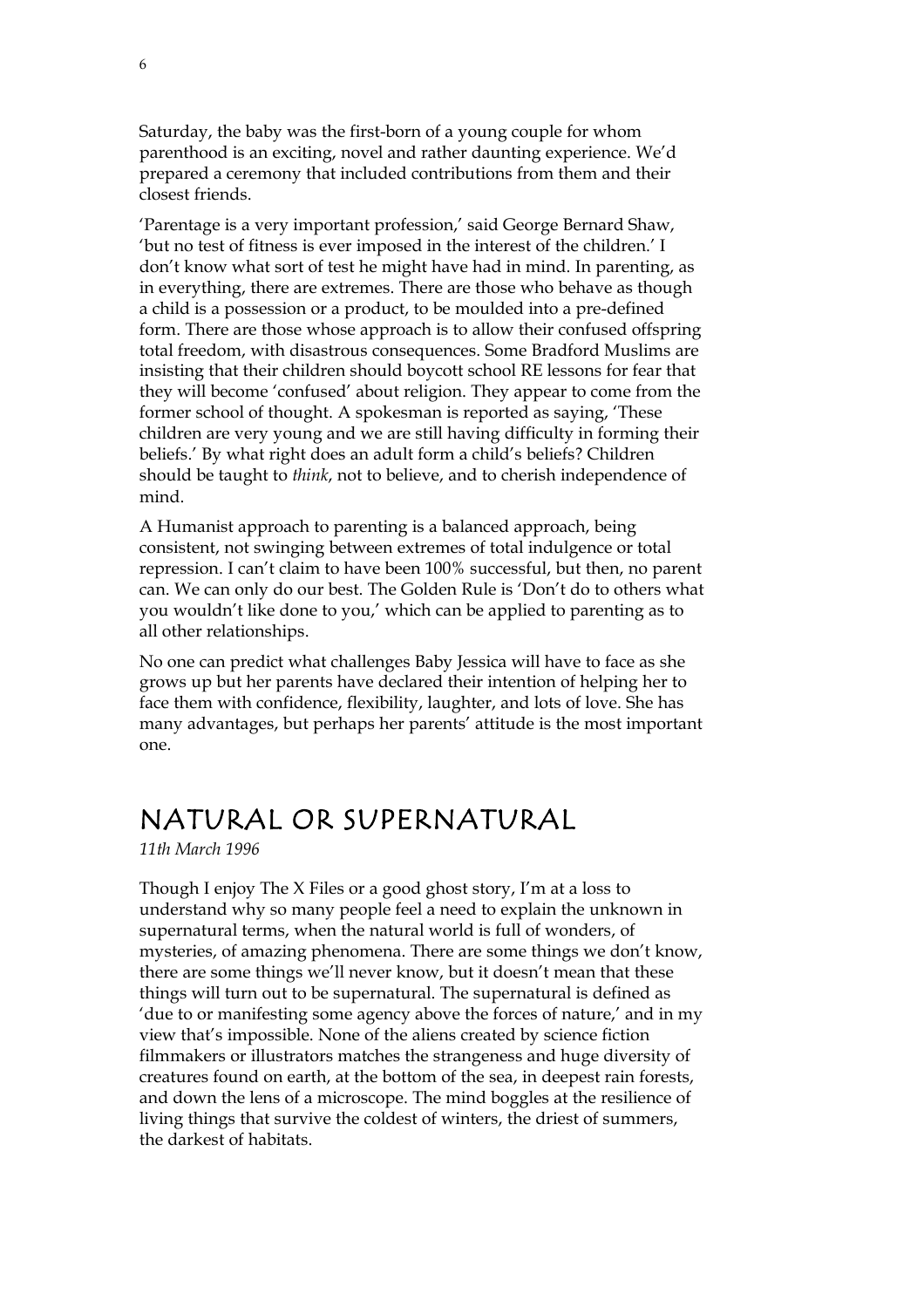It's spring, and the annual miracle is occurring when the seemingly lifeless becomes full of life. The cycle of the seasons goes on, year after year. In the depths of winter, under the duvet, it's easy to forget that nothing lasts forever – the cold, the wet, the dark, the long nights. Everything changes, everything is renewed.

The trouble with a constant preoccupation with the artificial, the fantastic, the man-made, is that it encourages arrogance. It's assumed that humankind has the answer to everything, that if we mess up we can put things right. Maybe we can in many cases, but however clever the technology we've invented, it depends on responsible, skilled, informed people to use it effectively. The world is a wonderful place; I don't want a space ship to take me away from it when we've made such a mess we can't live here any more. I don't want to escape into a supernatural fantasy as an alternative to accepting responsibility for it. Why does science fiction so often cast aliens from outer space as villains who'll destroy the earth? Earth-bound villains are far more dangerous.

There are more natural wonders in our world than the authors of science fiction have ever dreamed of. The real universe is bigger and wider than the one explored by the crew of the Enterprise in Star Trek. There are plenty of amazing things going on right now, at the bottom of your garden. The natural world is amazing.

#### **WORLD AIDS DAY**

*2nd December 1996* 

Yesterday was World AIDS Day. On Saturday volunteers from the Ipswich AIDS Helpline were giving away red ribbons and collecting money at a local supermarket. An older woman, after making a donation and taking a ribbon, commented, 'You just don't know, do you? I hope it won't happen, but one of my grandchildren could become affected.' She didn't seem to have considered that it might be an older person. 11% of people with AIDS in the UK are over fifty. I suspect that most of the people who walked past the information stall at the weekend think that we've nothing to worry about here, in rural Suffolk. If only that were true. Only a few weeks ago I conducted a Humanist funeral ceremony for someone who'd died of an AIDS-related illness, not far from here. It seems it's only a matter of time before more local people become infected. It's not just the sexually active young who are at risk. A research project carried out in 1992 demonstrated that mutually monogamous couples are uncommon. In my own quiet Suffolk village adultery is not that unusual, and it's not an unusual village. Many people are running a small but definite risk of acquiring HIV.

The biggest obstacles to tackling AIDS are complacency, ignorance and prejudice. Censorious and muddled attitudes to sexuality get in the way of an objective response to HIV and AIDS. If HIV wasn't mainly a sexually transmitted disease there wouldn't be so much time wasted apportioning blame, which makes it harder for those affected, their families and friends, to get the help and support they need. The stigma of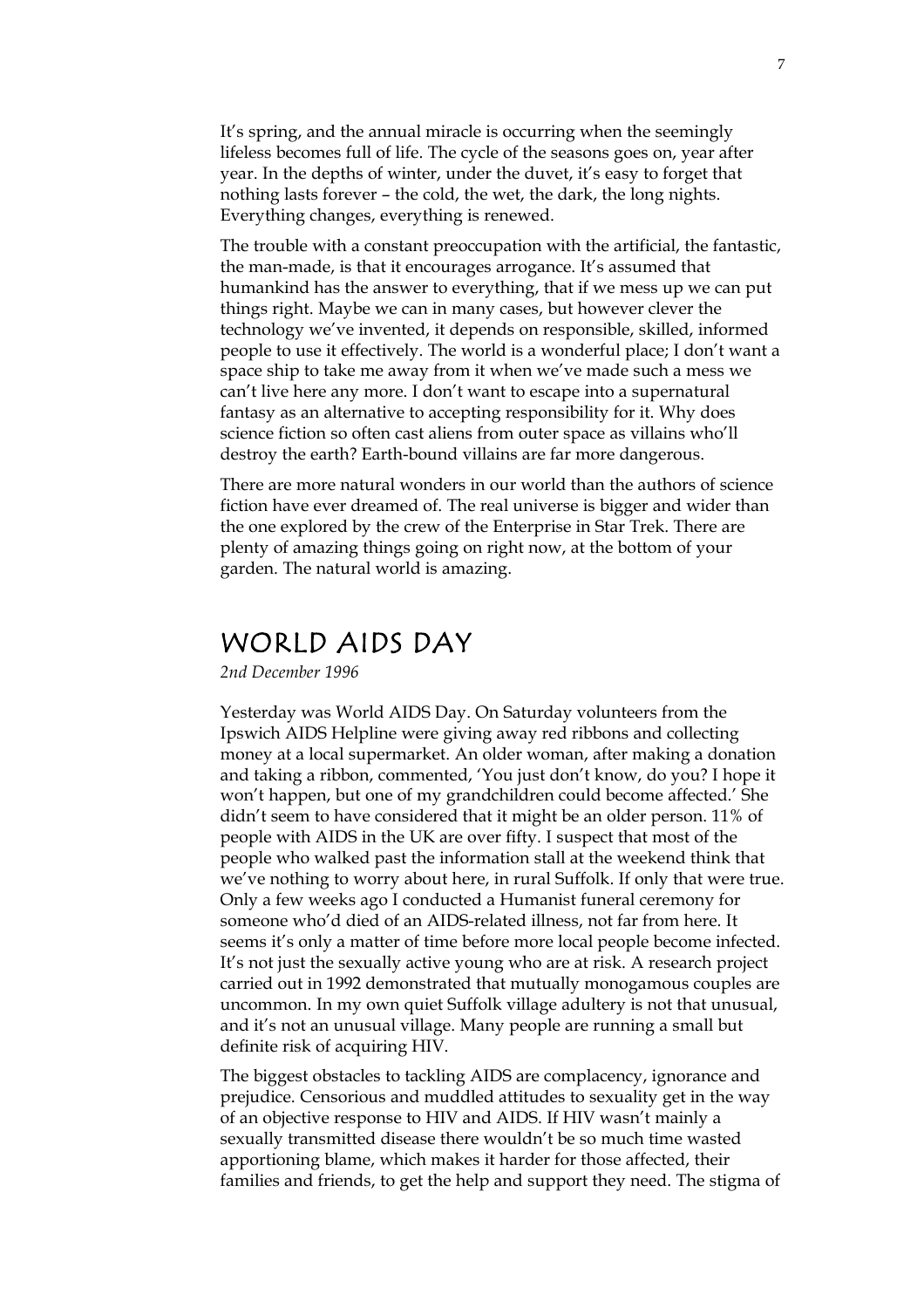AIDS affects everyone who has it, however they were infected, including children.

Rebecca Handel was given an infected blood transfusion 14 years ago in Canada, before blood was routinely screened, when she was pregnant with her daughter Bonnie. Bonnie died, aged 12, 3 years ago. Rebecca died nearly 2 years ago. While they were alive their family kept the nature of their illness a secret, to protect them from discrimination. Now they're dead Rebecca's parents can speak openly about it. Her father says, 'The disease can affect ordinary families like ours. Be afraid of AIDS — not people with AIDS.'

*The National AIDS Helpline number is 0800 567 123* 

### **CHRISTMAS AGAIN**

*30 December 1996* 

I grow tired of Christmas these days even before it's started. I long for Christmas-free TV and radio zones, for those of us bored with the repetition of synthetic jollity. I'm not alone; many people will privately confess that they dread the extended hoo-ha. Isn't it time we reviewed our options? Couldn't we enjoy the season without the hype and humbug?

The artificiality of the 1990s festive season has little relevance to the original mid-winter solstice festival. For me, as a non-believer, it has no religious significance. Peel away all the layers of 'tradition', which means different things to different people, and what are we left with?

The mid-winter festival has been divided into two parts, Christmas and New Year, but used to be all-in-one, around the time of the shortest day, when humankind's precarious survival depended on the vagaries of nature and their own resourcefulness more than at any other time. Cold, dark mid-winter tests us. This may seem over-stated when all that most people face is the stress of shopping expeditions and the demands of over-excited children. The urban majority is buffered from the winter weather inside cars and centrally heated homes. The poor suffer the cold, as they've always done. Some die in cold houses, shop doorways and other inadequate shelters.

For thousands of years, in Europe, Scandinavia and around the Mediterranean, communities have celebrated life, and their survival, in the depths of winter, with eating, drinking and other fundamental pleasures. There was nothing contrived, nothing artificial about it, just sheer enjoyment.

I wouldn't want to go back to living without the comforts of the 1990s. Being a member of one of the simple communities that celebrated the winter solstice thousands of years ago mattered; if you were not part of a community, your chances of survival were limited.

The same can be true today, yet we have the means to create a sense of inclusive community and with it freedom from want and hunger, so that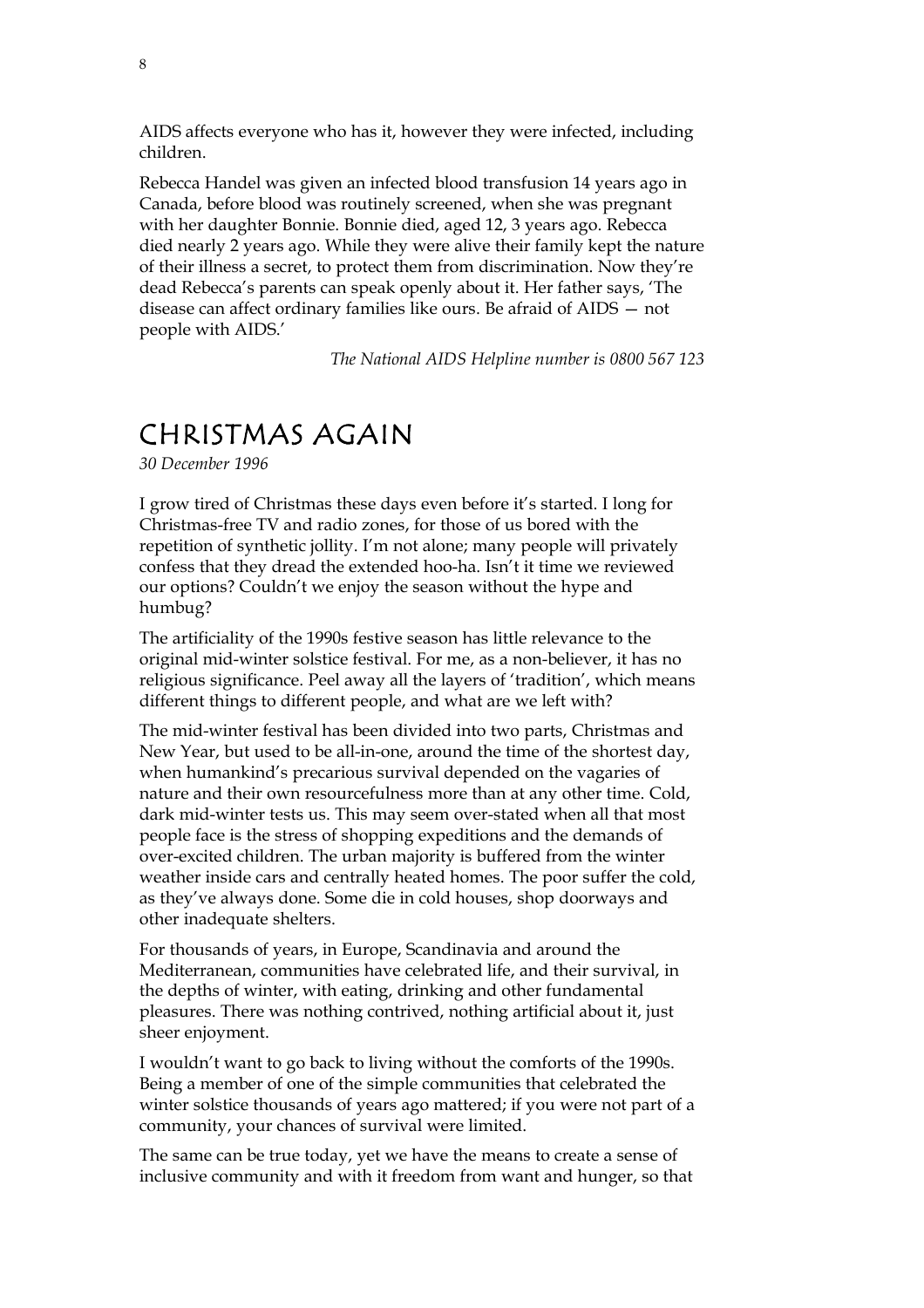everyone has something to celebrate. I sense an increasing disillusionment with Christmas as an over-extended, expensive event that fails to meet unrealistic expectations. Is anyone interested in devising a new version?

#### **VALENTINES**

*17th February 1997* 

It's just a few days after Valentine's Day, when Squidgies everywhere told their Pussikins they loved them to bits. There's been a lot of talk about love, of the romantic, falling-into variety. They've been talking about it at the Seattle Science Festival.

We know that love has physical effects, as well as emotional ones – trembly knees, fluttery hearts, and so on. Now an American anthropologist, Dr. Helen Fisher, is providing the evidence, having persuaded volunteers to have brain scans to reveal the neurochemistry of being in love. She believes that different kinds of love, from the first flush of new love to plain lust, are demonstrated by different neurochemistries. Could it mean, one day, that a brain scan would reveal whether your true love is really true to you?

Another scientist, Randy Thornhill (his name doesn't mean the same in America as it does here), has spent years developing his theory that lovers look for symmetry in each other's faces and bodies because asymmetrical eyes, knees or even little fingers could signify that they're genetically defective, so a poor choice for procreation. If your lover tells you that he or she loves your knees or elbows, it may be that they've been mentally measuring you up.

For uncompromising romantics, applying science to love is anathema. But it's already being done. Psychologists and sociologists have been analysing what makes relationships work, to provide some of the answers to questions of fidelity and the reasons why most murders are committed within the family. There may be a moon in June, but will you still love him or her when you're 64? Maybe a personality profile can answer that.

In *A Midsummer Night's Dream*, Shakespeare wrote: 'Love looks not with the eyes, but with the mind; and therefore is wing'd cupid painted blind.' Anne Hathaway probably got some incredible love-letters, but did her Will take turns with the washing up, or change his daughter's nappies, when they were married? Little things like notes on the pillow might matter now, but little things like whether he cleans his teeth regularly matter more in the long term. You needn't rely on science to predict the durability of your love, just common sense, which, it's been said, is inclined to fly out of the window when loves walks in the door.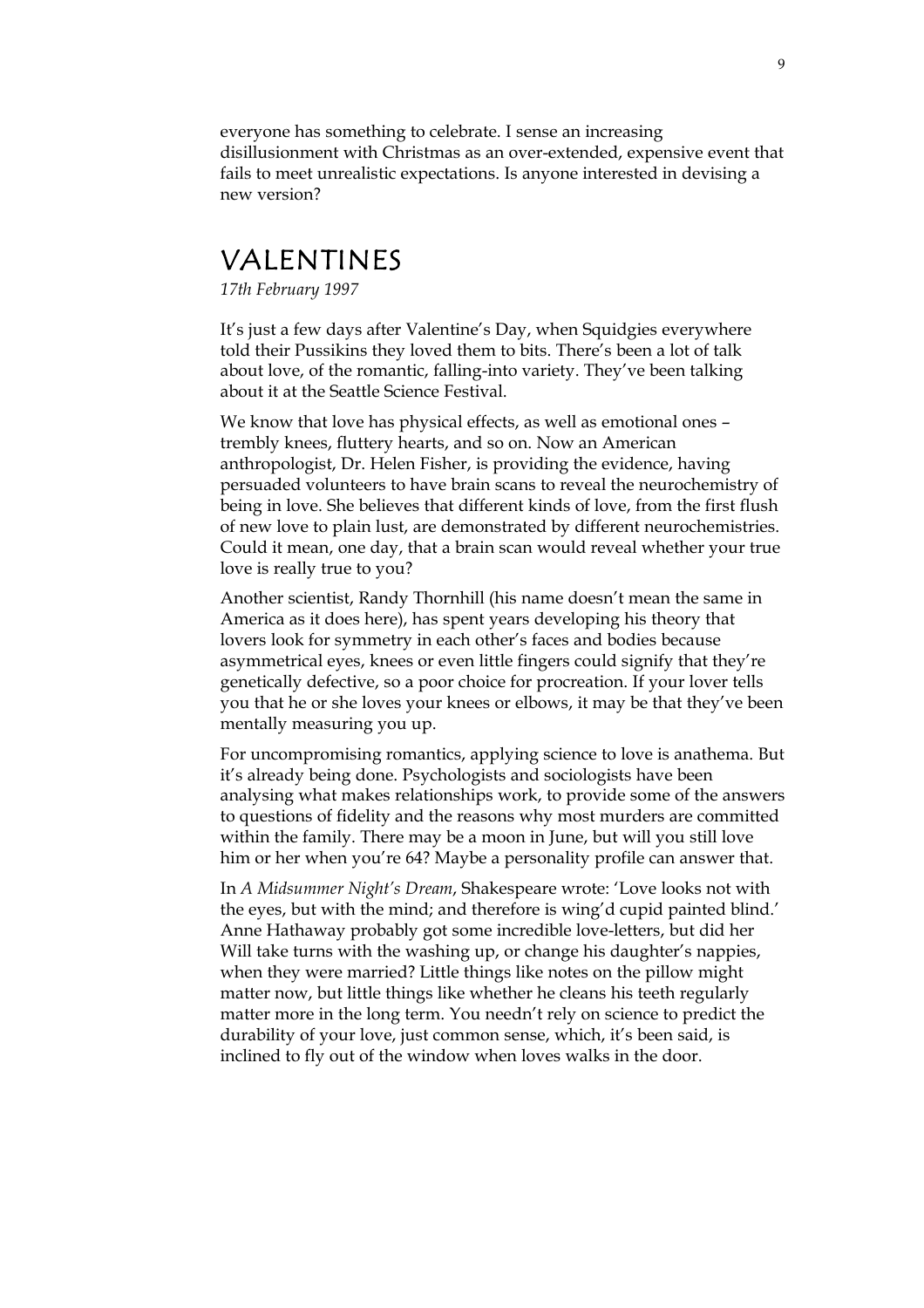## **OFFENDING THE GODLESS**

*4th May 1998* 

'Sticks and stones may break my bones, but names may never hurt me.' Except they do. Scant regard is paid to the possibility of causing offence to people who have no religious beliefs, while the sensibilities of religious people are generally protected.

A few years ago, the TV, radio and press news had been full of reports about rioting and hooliganism in urban areas. Our parish magazine contained an article by one of the local ministers, blaming the lawlessness and violence on 'godlessness' in society. I was so annoyed that when I met him outside the Post Office I demanded to know why he imagined all godless people were hooligans, because, as a godless person, it had never occurred to me that I should be out there creating mayhem with the rest. He could see I was a bit cross and apologised, saying he hadn't realised the significance of what he'd written. Quite.

In the 4th century BC the Greek philosopher Protagoras taught that 'man is the measure of all things.' In other words, that human values are formed by reason and experience. He, and many other thinkers who formed the humanist tradition, believed that we can be good without a God or gods, that we can be moral without religion. It's silly to suggest otherwise. It's silly to suggest that everyone who lives without religion is a bad person. Non-believers used to be subjected to sticks and stones, were sometimes killed, for their failure to conform to the religious orthodoxy of their time. In some parts of the world they still are. Many prejudiced people are ready to judge their fellows not by how they behave, but by what they say they do or don't believe.

Belief is a personal matter. It's how we put it into practice, how we behave, that matters.

### **DIANA'S DEATH**

*30th August 1998* 

I didn't mourn the death of Diana, nor did many other people. How could we? It was all such a waste, and very sad for her family, but we didn't know her. Grief is personal.

Throughout history, humankind has mourned its dead in a variety of ways in accord with the customs of the community. It's different now. Things are less clear. The media, especially television, is a huge influence. There is a lot of confusion. People seem to want to be told what to do, as though there's an etiquette of mourning. Perhaps this is one of the reasons why so many people behaved the way they did a year ago, when crowds lined the streets of London around the palaces and along the route of the funeral procession. Maybe for a few hours those people felt a sense of community, otherwise missing from their lives.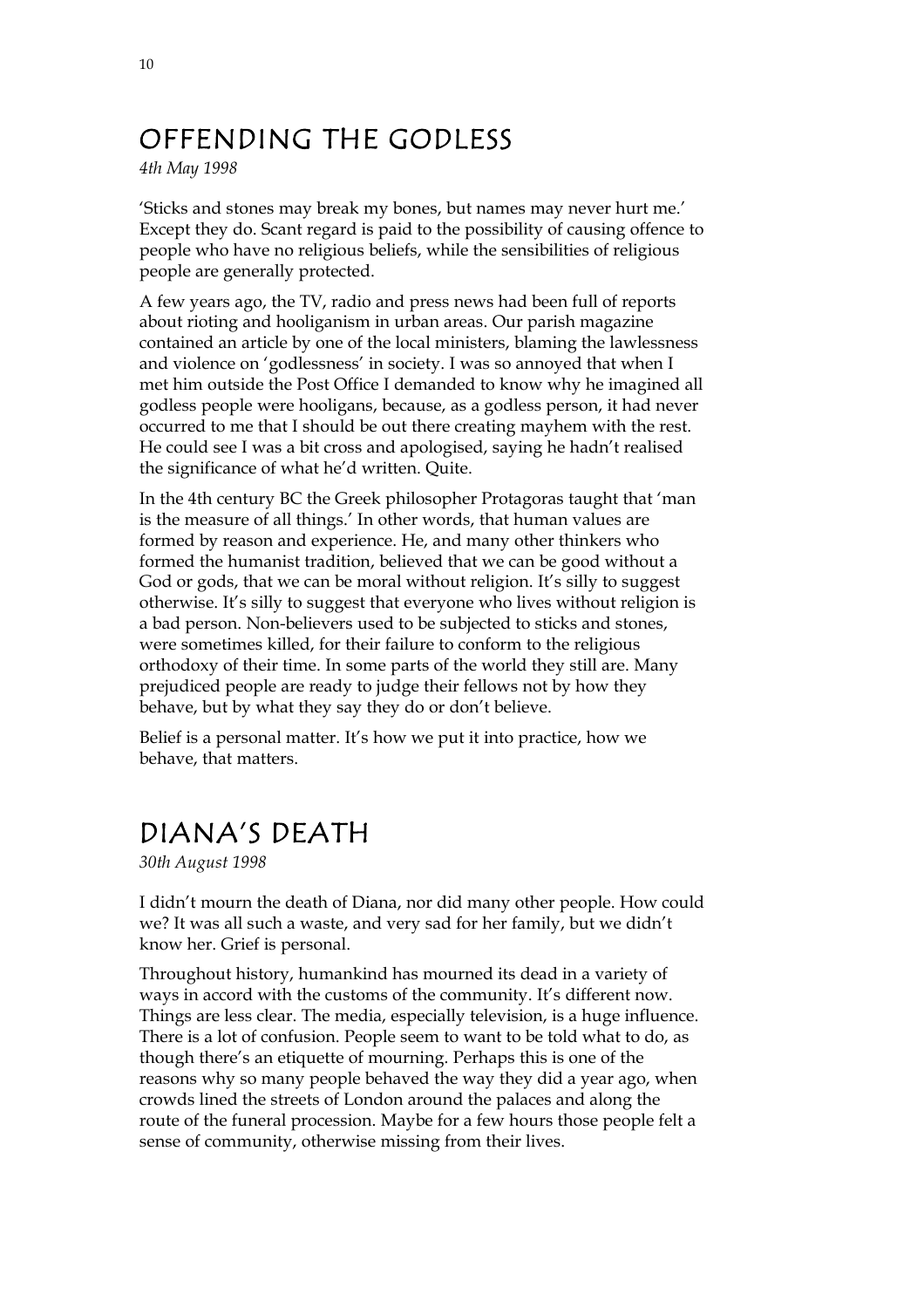A year ago I was on Radio Suffolk talking about the news of Diana's death with Rachel. I said that many people seemed to have lost a sense of proportion. I saw Rachel wince, anticipating a backlash from enraged listeners, but the only calls we had were from people who said they agreed with me but hadn't liked to say so. I resented the way that those of us who didn't identify with the 'we' the commentators kept talking about were discouraged from saying anything at all, even from saying that we felt it was all a bit excessive. Too many people made a virtue out of weeping for Diana. Weeping for her was something you did or didn't do, but no one should have been made to feel that if they had no tears they should apologise for it.

Grief, the genuine article, affects everyone differently. Some go quiet. Some weep. Some get angry. Some want to be alone. Some want to be with others. Some do all these things. The situation changes daily. Grief affects us emotionally and physically. Some people, bereaved for the first time, are shocked by how little control they have over it. If you loved someone, even if you didn't always like him or her, grief is the very natural consequence of losing them. And it's personal—very, very personal.

So if you feel there must be something wrong with you because you haven't been swept away on a tide of popular emotion, I can assure you there isn't. Many other people feel like you, but just don't like to say so. As Shakespeare wrote:

... to thine own self be true, And it must follow as the night the day, Thou canst not then be false to any man.

#### **CANCER**

*26th October 1998* 

I've been wearing a pink ribbon over the last couple of weeks as part of the Breast Cancer Awareness Campaign. I've been very aware of breast cancer for the last 12½ years because I'm a breast cancer survivor. My life is divided into two — BC and AD — Before Cancer and After Diagnosis. I'm one of the lucky ones, unlike the young woman whose funeral I'll be conducting tomorrow. I've conducted too many funerals like hers and every time I think that could have been me. I've lost friends, and my friends have lost relatives and friends.

Breast and testicular cancer are two of the commonest cancers. Both involve wobbly bits of our bodies that help to generate and nurture new life, so it's especially cruel that those same bits can kill us  $-$  or not, if we catch the disease in time and take effective action. A couple of weeks ago I saw my oncologist. Though he's a very nice man, I was delighted to be told to go away and not bother him any more because I'm OK.

Since cancer drew attention to my mortality life has changed. I'm less tolerant in some respects, more in others. It infuriates me to see people doing stupid things, like driving one-handed with a mobile phone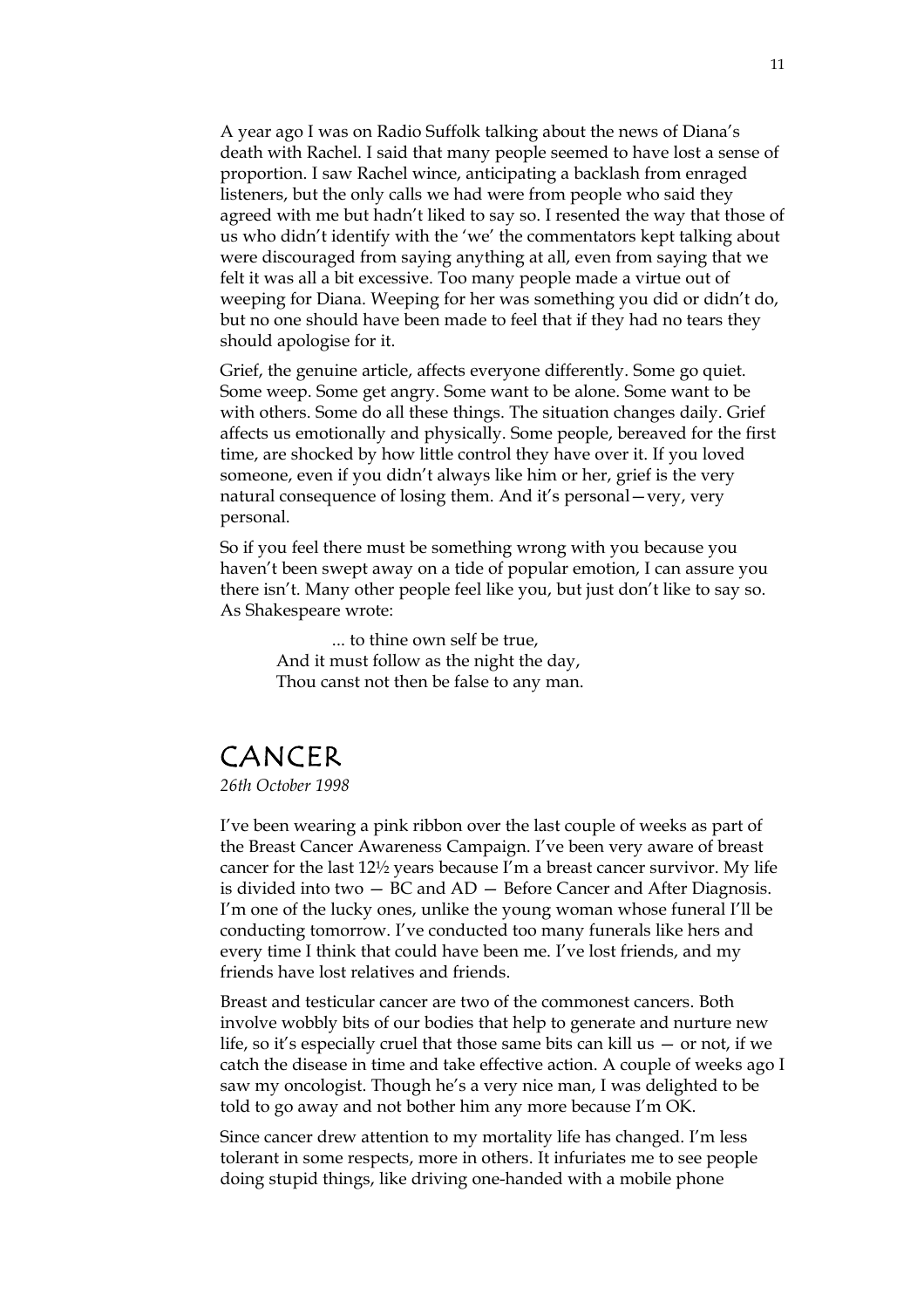clutched to their ear as they take a corner, risking their life and mine the life I've fought so hard to hang on to. What sort of pathetic excuse would they offer my family for killing me with carelessness? I'm less inclined to sympathise with whingers who don't know when they're well off. I tolerate things that used to bother me, things that really don't matter. I worry less. I value my family and my real friends, those who've seen me through the bad times. I'm more inclined to say what I think, but maybe that's just my age? Whatever it is, life's too short for waffle.

If you value your life, take care of yourself. Feel your wobbly bits regularly in the privacy of your bathroom or bedroom, and if there's anything there you're not quite sure about, go and see your doctor. Stay well. Be happy.

#### **BEING GOOD**

*23rd November 1998* 

I've come across quite a few people who don't believe in God but who've described themselves as 'Christian', when what they really mean is that they like to think that they're essentially good people, that they're 'moral' in their behaviour and attitudes.

This sort of muddled thinking is due to the influence of old-style religionists (there are still plenty of them about, particularly in fundamentalist sections of the church here and in the States) who've taught that it's not only wrong but sinful not to believe in God, and that if you don't believe you're a bad person, condemned to go to hell. As someone who is openly humanist, used to speaking publicly about my beliefs, I tend to attract hostility from a few religious people, but it doesn't bother me — it's their problem, not mine. However I do feel it's understandable that such intolerant attitudes, often expressed in aggressive terms, might inhibit non-believers from 'coming-out' as atheists.

I'm not interested in arguing with those who strongly disagree with me — there's no point — but I am interested in what it means to be good.

For many people, for hundreds of years, being 'good' had little to do with being happy. Indeed, for puritanical religious leaders, being happy was suspect, an indication that you weren't being good. It was all about control. No one was allowed to have fun, because fun was bad for you. If you enjoyed yourself you were likely to lose control, and then where would you be? Going to sleep with a happy smile on your face wasn't encouraged.

At a baby-naming ceremony I conducted this summer one of the little girl's mentors (the secular alternative to a god-parent) quoted some advice given by an author called Peg Bracken in her book *It's A Funny Thing About Me*. There was lots of down to earth stuff, like 'Try not to create unnecessary pain,' but one of my favourites was, 'Try not to act morally superior towards someone doing something that doesn't happen to tempt you, or which you haven't been caught doing ... yet.' Another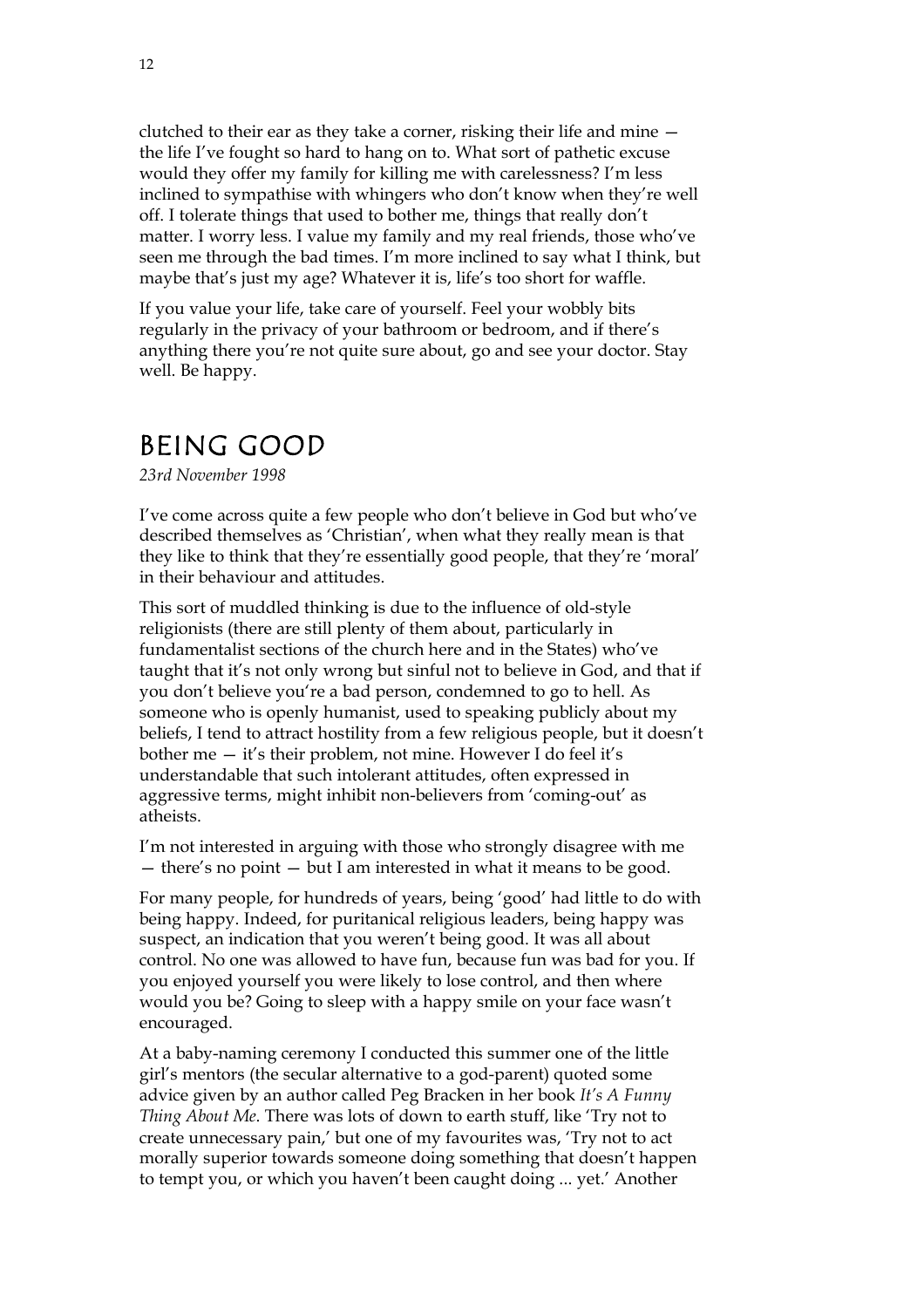was, 'Try not to think you must make the most of every golden moment and act accordingly, unless you do so in private, for the contrast could be quite discouraging to someone who's having a bad day. (As one boy scout asked another, "Don't you ever have days when you feel just a little untrustworthy, disloyal, unhelpful, unfriendly, discourteous, unkind, grumpy, wasteful, cowardly, dirty and irreverent?").' Of course I do.

As long as you try to observe the Golden Rule (Don't do to others what you wouldn't like done to you), it makes no difference whether you're religious or not, or whether you sometimes behave badly, you can still regard yourself as a basically good person. Nobody's perfect, even if they'd like you to think they are.

#### **FREEDOM**

*9th December 1998* 

Thursday will be the 50th anniversary of the signing of the Universal Declaration of Human Rights. Article 1 reads: 'All human beings are born free and equal in dignity and rights.' But are they? It all depends on the circumstances of our birth, and for millions of babies the ideal is meaningless; they die before they've had a chance to learn what freedom could mean.

Wendell Lewis Wilkie, an American lawyer and businessman who died in 1944, wrote, 'Freedom is an indivisible word. If we want to enjoy it, and fight for it, we must be prepared to extend it to everyone, whether they are rich or poor, whether they agree with us or not, no matter what their race or colour of their skin.' I'd add, 'or their gender,' since the female of our species is generally discriminated against, however far we might imagine we've come in achieving equality in the developed world. The only way freedom works is when it's evenly distributed. If some have more, others must have less. Rights and responsibilities, freedom and restriction — it's all relative.

'OK,' you might say, 'I agree with you, but what's it got to do with me? I don't torture or kill people. I live a quiet, law-abiding life.' Many people feel revulsion at the carnage, the torture, the starvation and destruction they see on their TV screens or in their newspapers, but don't feel that there's anything they can do. Meanwhile those who are being persecuted and tortured, who see their friends and families die through war, famine or persecution, are asking 'Who will help us? Someone must help us!' If it were you, wouldn't you expect someone — anyone — to come to your rescue?

It takes courage to stand up for the oppressed, whoever they are. George Orwell said that freedom is the right to tell people what they do not want to hear. We're bound to be unpopular, to be threatened, by those we challenge. But if we say nothing, do nothing, to stop the bullies and tyrants, torturers and villains, who'll be next? In another fifty years, will the next generation thank us for making the world a safer place, or blame us for not caring? Will they have been born free and equal?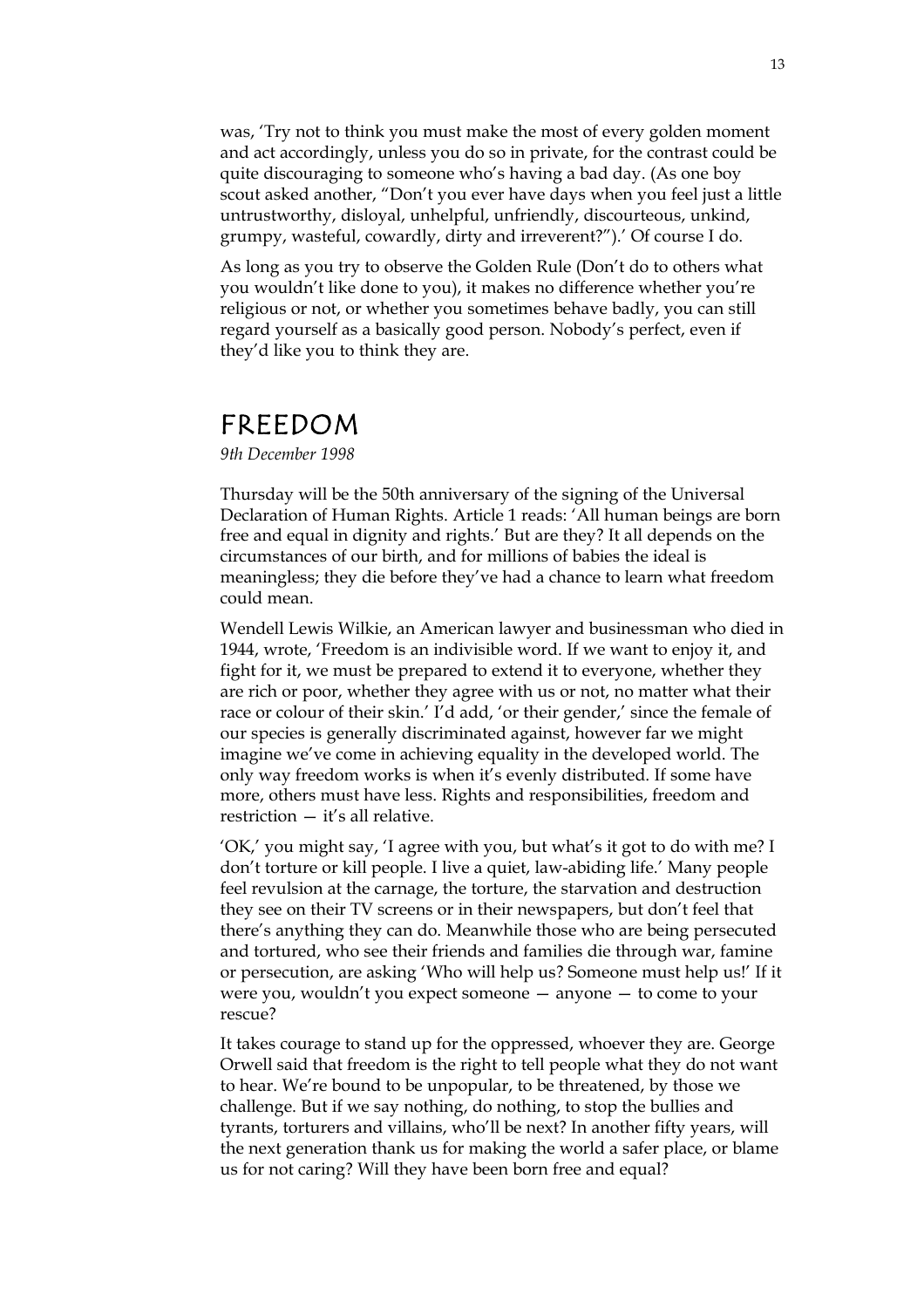## **HAPPINESS**

*3rd January 1999* 

Happy New Year! We've all wished each other 'A Happy New Year' over the last few days, but what does it *mean* to be happy?

The late great Joyce Grenfell was easily pleased. She said, 'Happiness is the sublime moment when you get out of your corsets at night.' She seemed to be defining happiness as an absence of constraint. Sigmund Freud wrote, 'What we call happiness in the strictest sense of the word comes from the (preferably sudden) satisfaction of needs which have been dammed up to a high degree.' Well, corsets certainly dam you up.

I asked a couple of my nearest and dearest what made them happy and they came up with interesting lists: being with friends who give you a hug when you meet up; doing a good job, and having people appreciate it; having a full tummy, being warm and comfortable, and listening to some good music; walking up a windswept hill and enjoying a beautiful view from the top. None of the things they mentioned depended on huge sums of money or having 'things' of one sort or another.

A child who is fortunate to be born into a loving community of family and friends, who doesn't want for food or shelter, who has plenty of opportunities to explore the world safely and playmates to share his or her games, will never think about being happy until, perhaps, someone will ask him or her, when grown up, 'Did you have a happy childhood?' A happy child is too busy just being to even consider the question.

For adults, just being is more difficult. So many things, so many people, interfere with it. One of the great thinkers who helped develop humanism was the philosopher Jeremy Bentham, born in  $1748 - a$  man with a lively mind and a great sense of humour. Bentham said, 'The greatest happiness of the greatest number is the foundation of morals and legislation.' He campaigned for social reforms like more humane prisons, free education, better working conditions, sickness benefit and old age pensions over 100 years before the Welfare State made them a reality. He saw that happiness is incompatible with want, disease and fear.

Nowadays, with a higher standard of living for the majority, access to free medical care and education for all, you'd think that people would be happier. They are, on the whole. But though poverty and disease are still with us, most unhappiness is caused by behaviour, our own and other people's. Jeremy Bentham and many other great thinkers taught that behaving well towards other people is good for us too, because we can only be truly happy when we have helped to make others happy.

I hope your New Year will be happy.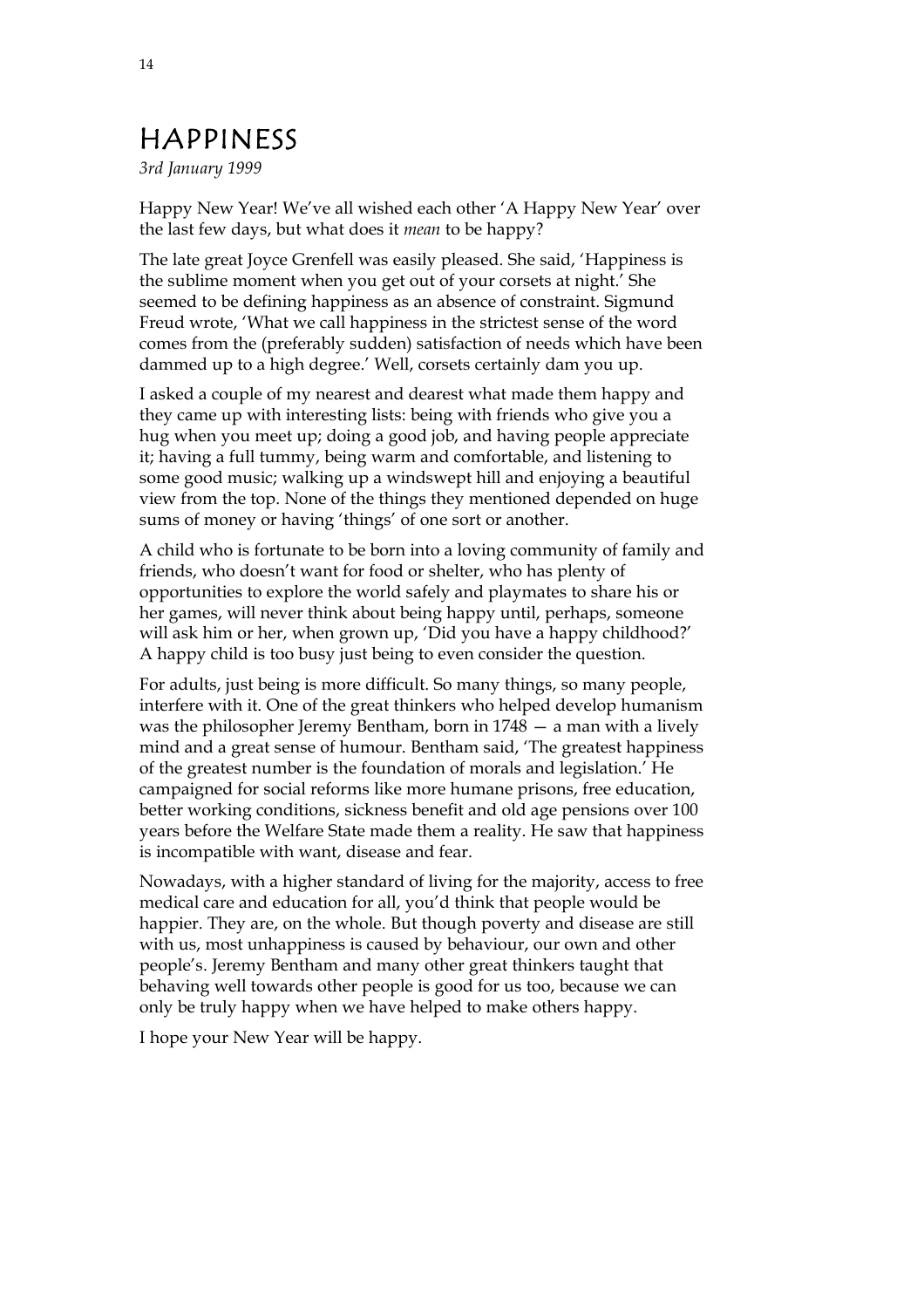#### **PURSE POWER**

*8th March 1999* 

I'm looking forward to watching TV on Friday — Red Nose Day. A host of comedians will be trying to make us laugh and part with some cash for those less fortunate than ourselves.

Less fortunate? What does that mean? Does that mean that the recipients of our largesse have had some bad luck? Does it mean that we're doing this out of the goodness of our hearts, but we haven't had anything to do with creating any of the poverty and deprivation we're being asked to confront? Who's responsible for all the problems we see on the Red Nose programmes?

Take bananas. The current banana crisis has only impinged on our collective consciousness because the Americans have fired a shot across our bows over a trade dispute, and hit other industries, like the cashmere knitters of Scotland. It's all because the American company which virtually monopolises the banana trade — Chiquita — doesn't like the Europeans and us offering favourable terms to the small-scale banana farmers of the Caribbean. These former colonies grow bananas because of us. We've expected them to supply us, on our terms, for years. Last year they were hit by a hurricane when they were already struggling for survival. In St. Vincent, one of the Windward Islands, almost 3/4 of the population depend on the banana trade and the farmers receive less than 10% of the price we pay for them. If we give in to the Americans these people will be ruined. They will be forced to rely on aid, rather than trade. It's likely that some might resort to a cash crop there's an increasing demand for; drugs.

So, what's best, free trade or fair trade? We in the developed world, import vast amounts of food and clothing from producers in the developing world. As long as we can buy their stuff cheaply, we can afford to give when Red Nose Day comes around again. How generous!

The power of public opinion has been underestimated. Just think about how consumers have influenced retailers over the last ten years or so. Manufacturers of household chemicals are falling over themselves to reassure us that their goods are 'environmentally friendly'. There are more vegetarian foodstuffs on offer, and meat-eaters are demanding to eat only happy animals, which have been slaughtered humanely. Everyone's taking an interest in genetically modified food and the Government's taken aback by all the fuss. An increasing number of people are asking suppliers whether the people who grow and make the things we buy are being paid a fair wage. Due to public pressure, retailers are offering more Fair Trade products, like tea, coffee and chocolate, which cost slightly more. But it's still only a very small proportion of the goods we import. So as well as having fun and giving on Red Nose Day, use your purse-power as a shopper to influence ethical buying policies among retailers, and do your bit all the year round.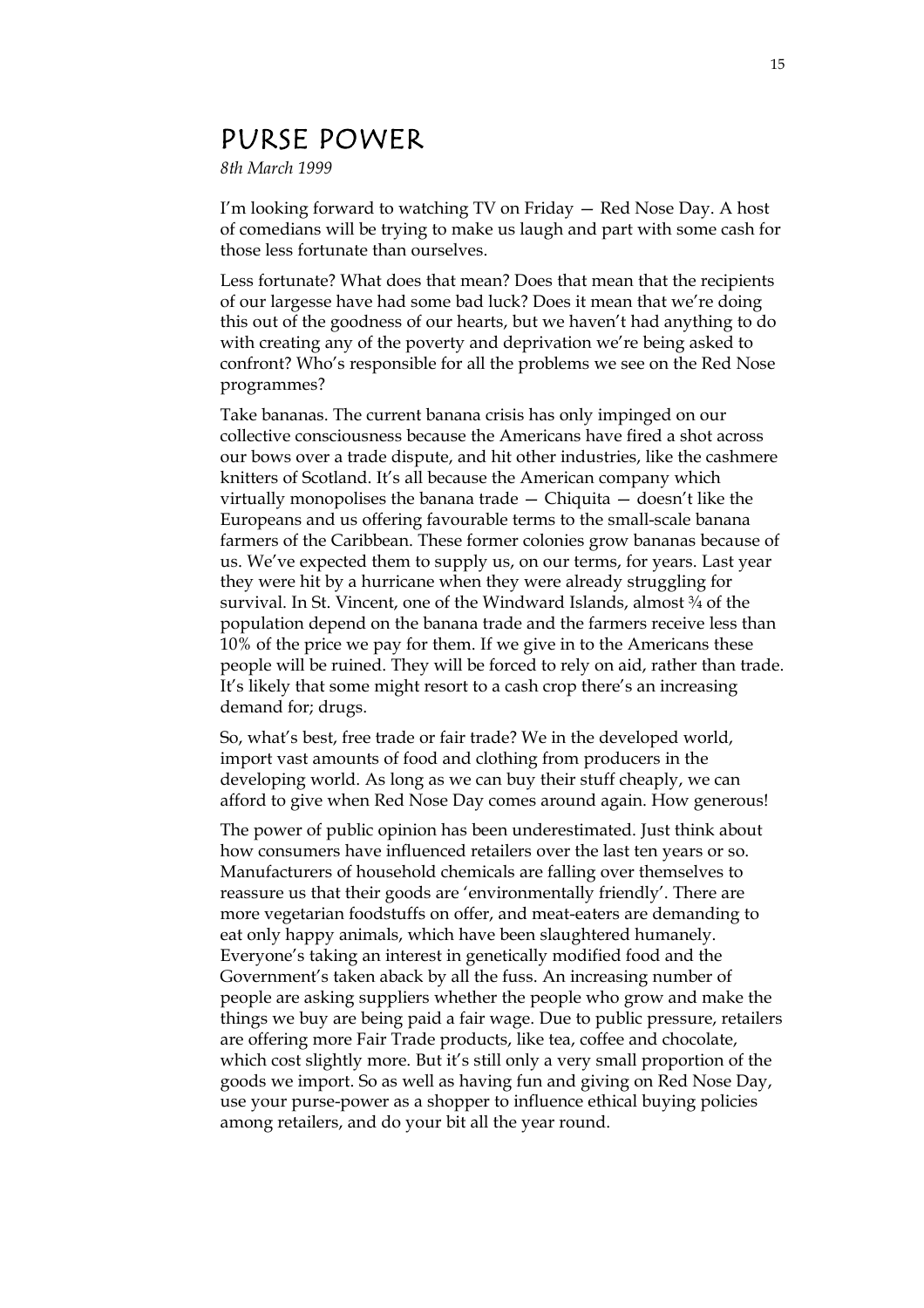### **MILLENNIUM BABIES**

*12th April 1999* 

Apparently, people are trying to have babies to win the Year 2000 race, turning conception into a game show. Seems to me that doing something quite so daft might disqualify you as a responsible parent. I mean, what with the threat of millennium bugs playing havoc with everything from traffic lights to telecom systems on New Year's Eve 1999, not to mention the prospect of under-staffed, under-resourced maternity units struggling to cope with an increase of 20% or more mothers in labour, the already risky experience of childbirth is likely to be a whole lot riskier. And will those babies who manage to meet the midnight deadline thank their parents for exposing them to the intrusive, persistent attentions of journalists, documentary film-makers and advertisers, and — through them — every other busy-body who wants a piece of the action? I think not.

None of us asked to be born. We were all conscripted into the human race. The least you might expect — if you're going to be born at the beginning of a new millennium  $-$  is to be given as many advantages as possible. The next century, let alone the next millennium, is likely to be scary. OK, so there'll hopefully be lots of fun, huge changes in technology, an end to some more nasty diseases, improved health and wealth, but the old evolutionary principle still applies: the fittest are most likely to survive. The rest may find it a struggle.

George Bernard Shaw said, 'Parentage is a very important profession; but no test of fitness for it is ever imposed in the interest of the children.' It would, of course, be difficult to measure the fitness of prospective parents — people can and do surprise you — but perhaps one indication might be the thought given to their role. Humanist naming ceremonies — as alternatives to traditional religious christenings — tend to be chosen by thoughtful people who want to do their best for their children, regardless of their circumstances.

Recently, two humanist parents resolved at their child's naming ceremony: to take joint responsibility for the welfare of their child; to provide continuing love and support, and to help their child grow to independence; to respect their child as an individual; to help their child develop physically and intellectually, by encouragement rather than pressure; to influence their child's behaviour by good example, rather than by authoritative orders; to help their child to develop her own opinions, beliefs and values. Sounds like a good place to start.

# **ALWAYS LOOK ON THE BRIGHT SIDE**

*19th April 1999* 

Some people seem determined to anticipate the worst, no matter what. My mother didn't like answering the phone in case it was bad news. She'd be several minutes into a conversation before she relaxed, having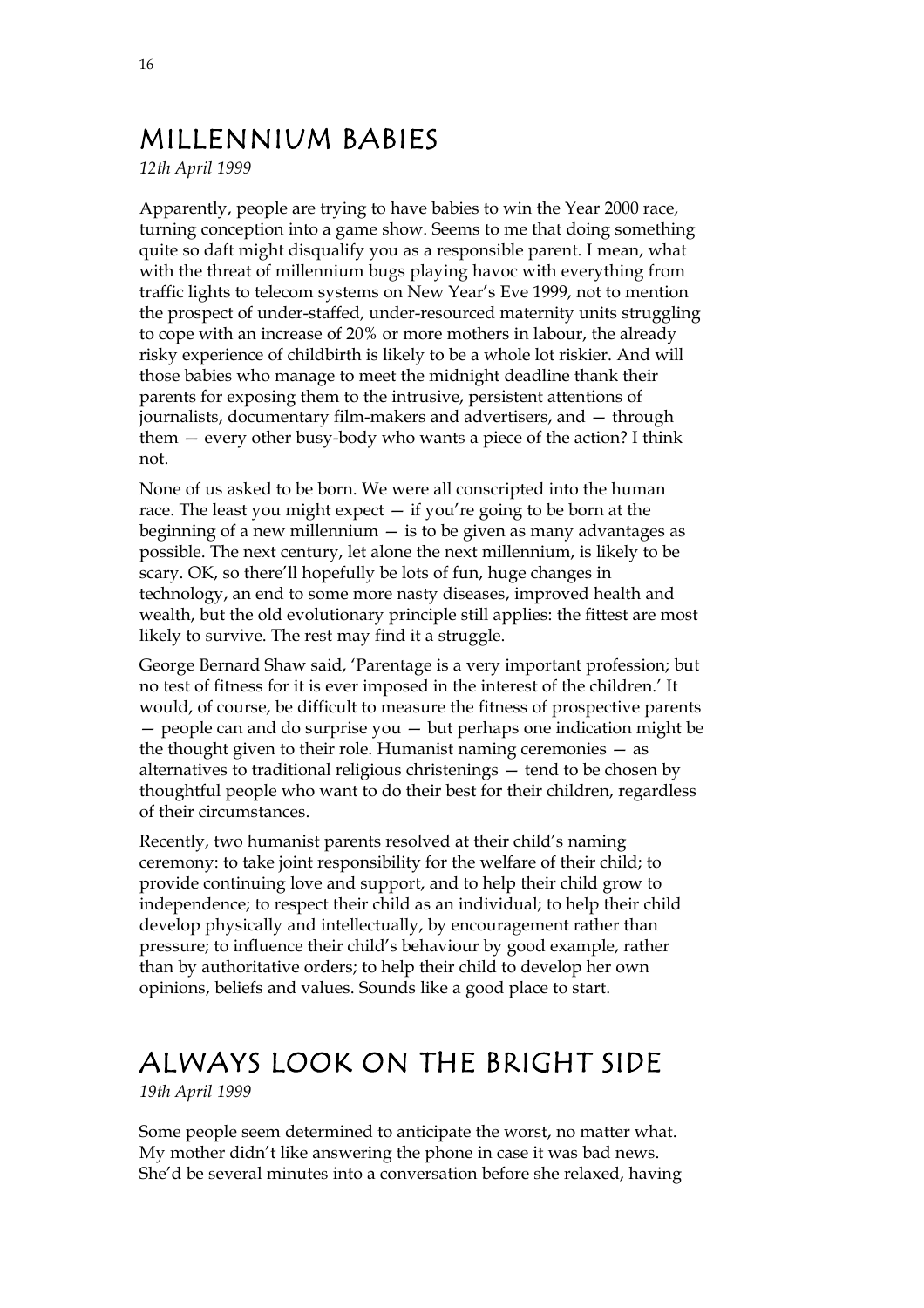realised you just wanted a chat and weren't going to tell her you'd smashed up the car, been burgled, or done something disgraceful. I learned never to mention anything remotely unpleasant unless I had to, for fear of confirming her suspicions.

I used to know someone who always greeted you with a catalogue of disasters. It was a mistake to ask him how he was because you'd be told how practically everything had gone wrong for him lately. Life, it seemed, was full of disappointments, the greatest being when his wife left him. I suspect she couldn't stand being depressed by his tales of woe. He always reminded me of Marvin the paranoid android in *The Hitch-hikers' Guide to the Galaxy*, Douglas Adams' wonderful 1970s radio series, who was inclined to say things like 'Life! don't talk to me about life,' and, when told to do something would comment, 'I won't enjoy it.'

I suppose that persistent optimists can be just as irritating — those Pollyanna types who insist that nothing can be that bad. You wonder which planet they're on when they keep insisting that everything's wonderful, despite all the evidence to the contrary.

A few years ago I was on a demonstration in London with thousands of other people (I won't say what it was about, because I'm not going to get political today). I can't walk far, so my son was nobly pushing me along in my wheelchair. It was raining and I was sitting in a puddle of water very cold water. People had been laughing and talking, but as they got wetter and wetter, they got quieter and quieter. Just as we got to Trafalgar Square there was a clap of thunder, the rain came down even heavier, and there was almost total silence. Then someone three or four rows behind us sang, 'Always look on the bright side of life...' and everyone burst out laughing and joined in.

On the whole, I suppose you could say I'm a cautious optimist. If you're having a bad time there's nothing worse than being told to 'cheer up', so I won't. But maybe, just maybe, something good could happen any minute, so keep one eye open to the possibility, just in case.

#### **MAY**

#### *17th May 1999*

I love this time of year. Everything's becoming lush and green—at least it is where I live, out in the countryside. I look forward to investigating the garden every morning, to see what's happening. The wisteria I planted a few years ago has flowered for the first time. A pair of blue tits make regular trips to my bird table—there must be a nest full of voracious babies nearby. Some wood pigeons have started competing with the collared doves for corn; every now and then there's a bit of an avian punch-up. Mornings and evenings there's a chorus of birdsong, a lark sings in the field over the road, and I often hear a cuckoo and a woodpecker. Many of the trees around the village are laden with blossom, and leaves in shades of green and red.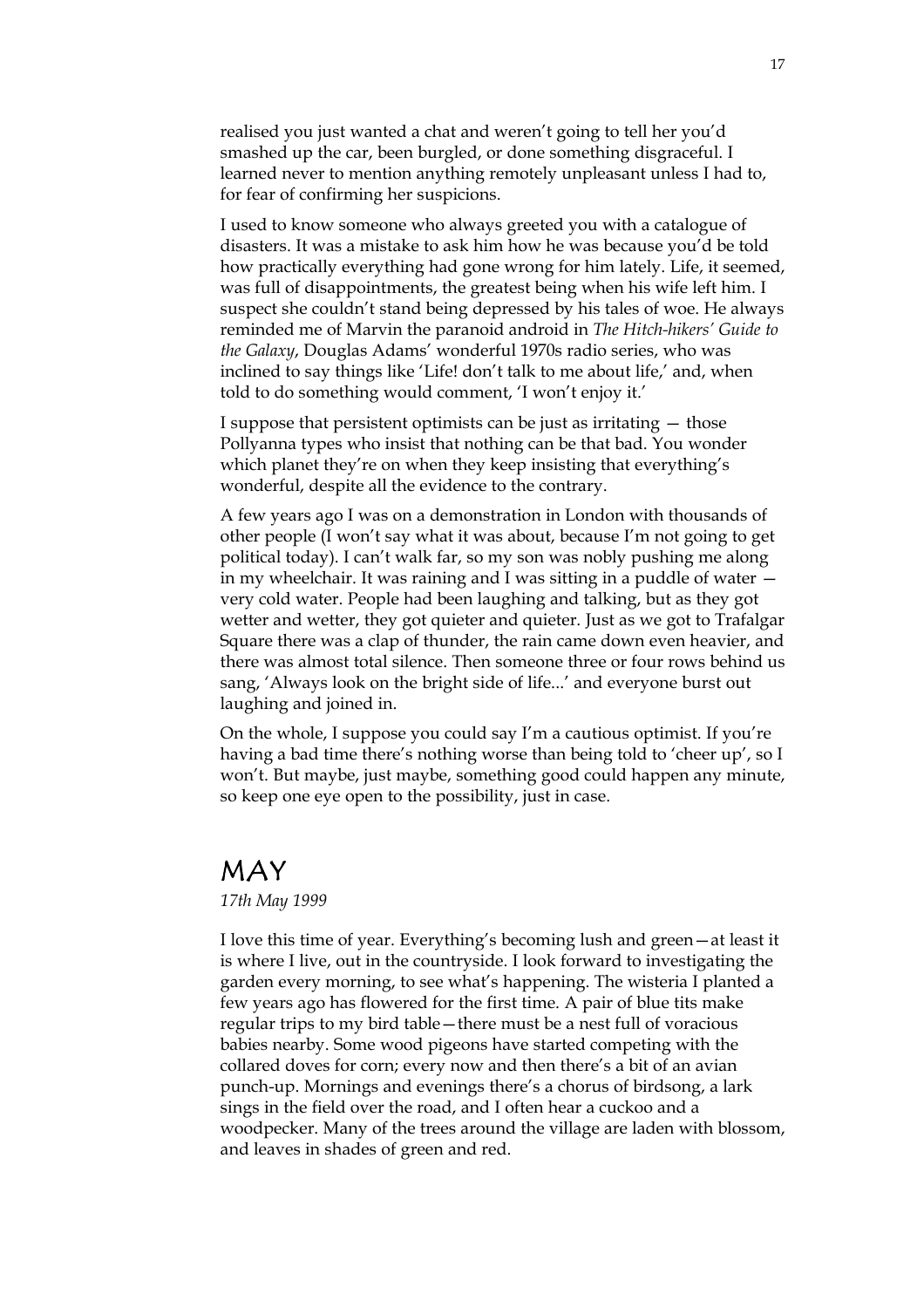The beauties of the natural world are all around us, for everyone to enjoy. The West Country poet and novelist Thomas Hardy, who died in 1928, celebrated the beauties of Nature through his work. In his poem 'Afterwards' Hardy hoped that when he had been 'stilled at last' people would remember how he'd enjoyed the Spring —

When the Present has latched its postern behind my tremulous stay, And the May month flaps its glad green leaves like wings, Delicate-filmed as new-spun silk, will the neighbours say, 'He was a man who used to notice such things'?

Hardy's philosophy was humanist. His view of life was that there is no God, but that 'Man is alone in the Universe, no better and no worse than other creatures who live or have lived for a brief moment on this speck called Earth.' He loved life and the beauty of the English countryside. If he were still alive he'd be a strong advocate for the environmental lobby.

When religious people talk about spirituality, they mean something different from what a humanist might mean. For me, an awareness of those things that inspire awe, wonder and appreciation is part of it. An awareness of the beauties of nature replenishes the spirit, even if you can only stop to look and listen for a few minutes every day. The American Indian, before his way of life was changed forever by the arrival of the white man, wouldn't have understood why the invaders needed to have a day set aside for worship. The Indian looked about him and worshipped nature all day, every day. Chief Luther Standing Bear, born in 1868, explained it like this: 'The old Lakota was wise. He knew that man's heart away from nature becomes hard; he knew that lack of respect for growing, living things soon led to lack of respect for humans too. So he kept his youth close to its softening influence.' Standing Bear and Hardy would have understood one another. Both knew that it's never a waste of time to stand and look at nature.

#### **LIFE, THE UNIVERSE, & EVERYTHING**  *31st May 1999*

Are you sitting still? Maybe, and maybe not. It all depends on what you mean by 'still'. Since I started this sentence, the Earth has travelled 100 miles around the Sun, the Sun has moved 1,000 miles round the galaxy, and the Orion Nebula has moved 100,000 miles relative to us. So whether or not you can say you're sitting still (or standing, or lying) is relative, as Einstein might have said.

A few years ago NASA took a photograph with the Hubble Space Telescope, leaving the shutter open for 10 days. The 10 inch square photo shows an area of space which, to the naked eye, is about the same size as a grain of sand viewed from 6 feet away, yet to cross it at 10 times the speed of light would take 300,000 years, and there are 1,500 galaxies in the picture, each containing billions of stars.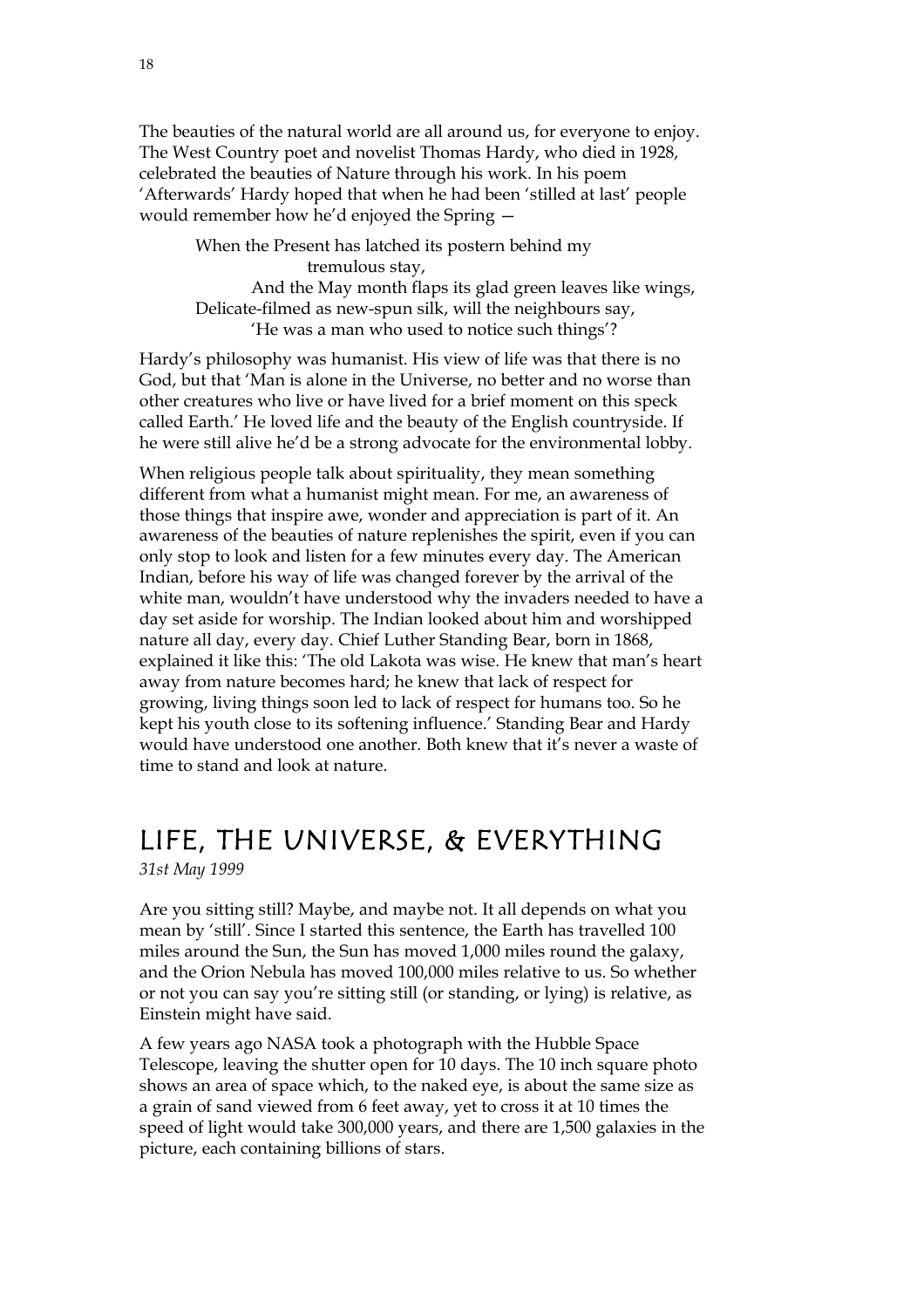When I talk to schoolchildren about humanism, as part of their RE course, I find the younger ones are fascinated by life, the universe and everything. They ask whether I think there's intelligent life elsewhere in the universe. (I sometimes wonder whether there's much intelligent life here). I usually say there probably is intelligent life out there, on a planet near one of the billions of stars in another galaxy, but by the time we receive any sort of signal from an intelligent species they could be long gone, just as by the time we see the light from a distant star it's travelled so many light years the star has gone, or there could be life, but still at the primitive stage we were at thousands of years ago, like the ape-men in Stanley Kubrick's film '2001'. The odds against life beginning when it did here, on our small planet, hundreds of million years ago, were astronomical. The fact that we're here at all is amazing.

Before we had the scientific knowledge that we do today, tribal communities tried to make sense of our existence with stories of myth and magic. Some of these stories were handed down from one generation to the next. One such story was the Genesis myth, which started in Babylon 2,500 years ago. At about the same time, Greek thinkers were attempting to explain our existence not with stories, but with reason. One of these was Democritis who studied nature and concluded that the universe is made up of matter. He even worked out an atomic theory. What he didn't do was claim that the universe was 'created'. That's always been the religious view of things. Humanists, like me, say that there's no proof of this, but there's plenty of evidence that life developed by chance. It just happened.

Anyway, what I'm on about is that life is pretty amazing, we're pretty amazing, and we still know very little about life, the universe, and everything. We do know enough to say that if we muck up this small planet of ours it's only in Star Trek and Star Wars that they have intergalactic space ships with warp drives, ready to whisk you through a worm hole to another world far, far away. We've got to make the best of what we've got. It wouldn't hurt anybody to sit (relatively) still and think things through more often. Did I say that the human brain's an amazing thing? If you use it.

#### **ALL SHAPES AND SIZES**

*26th July 1999* 

There's a photograph of a fit young woman in an advert in one of the weekend newspaper supplements, advertising a gadget that's supposed to tighten your tummy muscles while you watch TV. She's wearing a smug smile and a bikini, and her tummy's so taut a timpanist could play the 1812 Overture on it.

I had a tummy like that, once. I didn't have a gadget to get it that way. It was pre-childbirth and pre-middle-age sag. I didn't go to the gym. There were no gyms then, unless you count the one at school, which I hated. Our PE teacher was a sarcastic sadist who kept her hankie in her knickers. She put me off team games and gymnastics for life. No, I exercised by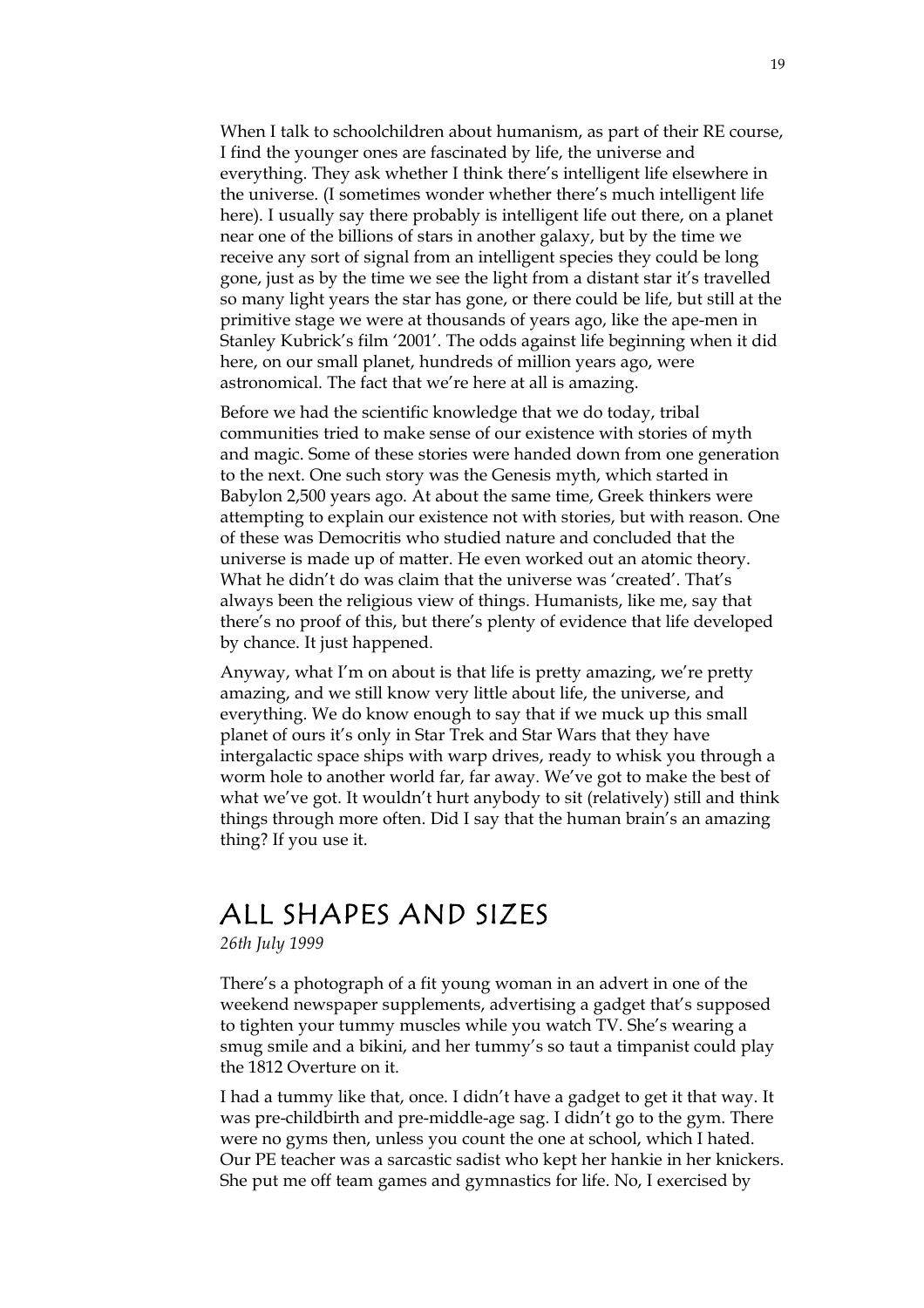cycling to and from work, walking the dog and running to catch buses. Lateness has always been a problem.

Anyway, to get back to the young woman in the advert which offers 'The simplest way to get a great summer shape' — what's a summer shape? I mean, we're all different shapes, our own special shapes, all the year round. It's our genes and our diets that determine our shapes. I blame my parents. Even if the device works, I doubt that anyone could achieve the results suggested by the photograph before the end of this summer. You'd have to plug yourself in for 8 hours a day, every day of the year, to begin to see any difference, and then it would probably only be chafe marks where the pads attach to the skin.

It says at the bottom of the advert, 'Money back if not completely satisfied.' Can you imagine them coughing up when Mrs. Thing of Wotsit writes in to say, 'My body is still a flabby size 20, despite regular use of your device over a 6-week period. I demand a summer shape, a fully functional magic wand, or my money back.'

At this time of the year, while the weather's hot, summer shapes surround us. Lots of 'em. Acres of flesh—round and wriggly, tall and skinny, young and jiggly, old and droopy. It's not just the shapes that are different, it's the facial expressions, the gestures, the movements, and the way they're all put together.

If you could walk into a High Street store and buy a perfect size 10 body, would it make you happy? Personally, I'll stick with the one I've got. It's not fully functional, but it fits comfortably.

#### **ONE WORLD**

*23rd August 1999* 

The devastation in Turkey is on such a scale it's hard to appreciate what it must be like for those scouring the rubble for stinking bodies. It may be the biggest earthquake we've known for a long time, but it won't be the last. We can't do anything about earthquakes. They remind us that we live on a planet that's constantly changing. When our distant ancestors were shaken by earthquakes few died — the population was small and lived in primitive, light structures that didn't have far to fall. Increased numbers and unsafe buildings have made many more vulnerable.

At the end of the last Ice Age humanity numbered only about 10,000 people — less than a quarter of the numbers estimated to have perished in Turkey. The world's population has just reached 6 billion. It's taken less than 40 years to double in numbers. It means, among other things, that there's nowhere to go for those who live in vulnerable places, like earthquake zones and flood plains. The recent hostilities between Kosovan refugees and local people in Dover demonstrate that, however sympathetic and generous British people might be when foreigners are displaced, they don't necessarily want them to turn up on their doorsteps. Those who are fortunate to live in the developed world guard their privileges.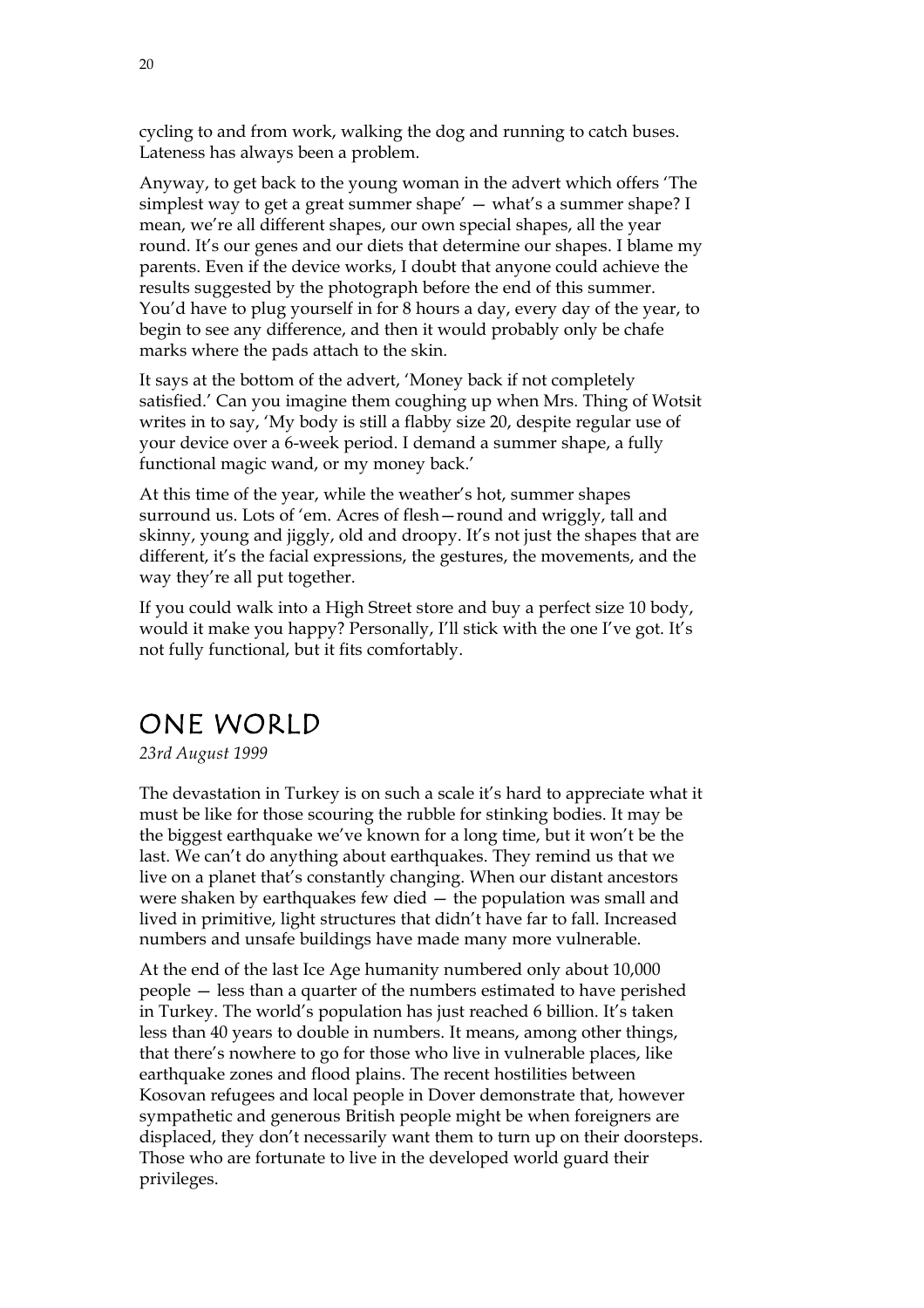I've been leading up to two observations. Firstly, that Nature is indifferent towards us  $-$  I think it was a character in The X Files, Dana Skully, who said 'Respect Nature, because Nature will not respect you' so we must anticipate natural disasters, and act accordingly. Secondly, that the world's population is still growing, fast. Within 50 years it will double again, according to some scientists. There ought to be better ways of reducing our numbers than allowing thousands to die in disasters. It's ridiculous that an intelligent, resourceful race — the human race should continue to be divided into nations who behave as though other nations' problems are nothing to do with them, unless they choose to get involved. Humanists helped found the UN and UNESCO and other important international organisations. Further development is urgently overdue. Imagine having an international emergency service to go to the rescue of people like the Turks, rather than the current ad hoc arrangements. Imagine having an international authority to hold governments to account for permitting unsafe housing, as corrupt Turkish politicians have done. Imagine pooling our resources so that every child born fifty years from now should be wanted, and might expect the best healthcare and education, wherever they live — thousands of babies are currently dying for lack of the most basic food and hygiene. Imagine an international court, to try tyrants and torturers. However uncharitable you might feel about sorting out other people's problems, if we don't do something about them within fifty years there'll be a lot more refugees from man-made or natural disasters banging on our doors. It will take a complete change of attitude. Other people's problems are our problems. Distinctions like nationality, race, party politics, gender, religion and age will have to matter far less to the next couple of generations than being citizens of the world, because the world's getting smaller every day.

#### **BAD TIMES, GOOD TIMES**

*6th September 1999* 

There's a new programme on BBC Radio 4 called 'Straw Poll', which takes the form of a weekly debate. Last week's motion was 'The therapy culture is responsible for more harm than good.' One of the proposers was Claire Rayner, a distinguished supporter of the British Humanist Association. The gist of Claire's argument was that a lot of unhappy people are being exploited by psychotherapists and counsellors who aren't subject to regulation and who promise what they can't deliver, encouraging the notion that if you're unhappy, you're a victim of something or other. Claire said that no one had the right to be happy. I agree with her, because happiness isn't about rights, it's about how we respond to the changes and challenges of life.

Someone once said that the world is full of pain and suffering, and anyone who tries to tell you otherwise is trying to sell you something. Imagining that you have a right to happiness, whatever happens, is a totally unreasonable expectation. A worryingly high proportion of otherwise intelligent people seemingly aren't prepared to tolerate any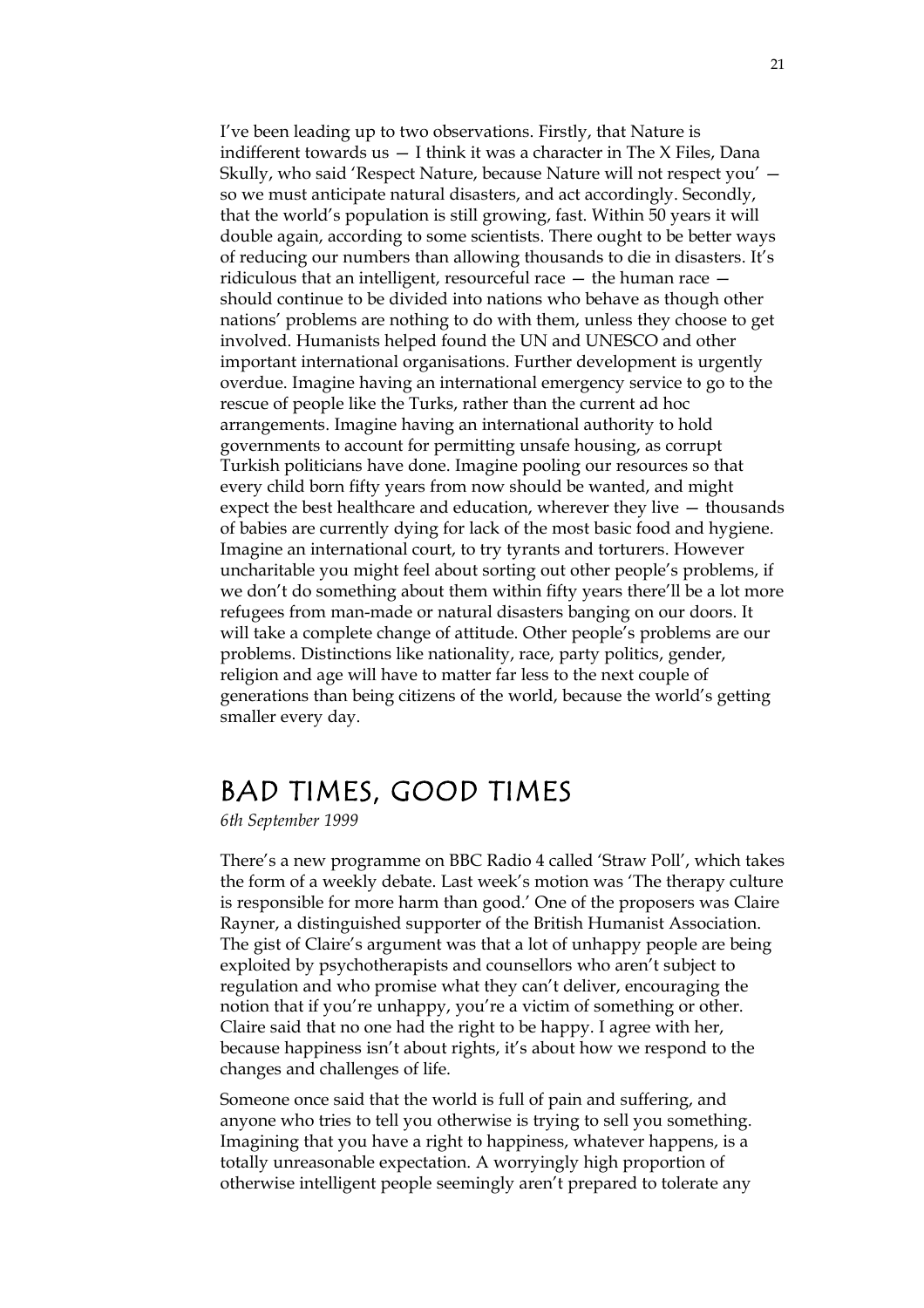unhappiness, disappointment or frustration, whatever the circumstances. It seems to me that if being happy meant never being upset or hurt or disappointed, there wouldn't be any reason to change or develop. If doctors could give us a pill to make us better every time something unpleasant or sad happened, we'd be living bland, meaningless lives in some science-fiction never-never land. I'd rather be as I am; sometimes tired and emotional, sometimes angry, sometimes downright miserable, sometimes hurt, but ready to appreciate and enjoy the good things in life, knowing they can't last. For example: by loving someone and being happy with him or her, you risk losing them and being sad — it's a price worth paying. We need deep shadows to appreciate the light, or the best we can hope for is an illusion of happiness.

In an ideal world, everyone would have someone to talk to when life gets tough. So maybe a good counsellor can be like a paid friend; someone to listen while you get yourself sorted out. Ultimately, that's what we all have to do. Sort ourselves out, I mean. Sort out our expectations. Sort out our priorities. Sort out the people we can rely on from the ones we can't (and avoid marrying anyone in the latter category). And sort out what's important in our lives. Self-sufficiency's the name of the game. 'Our remedies oft in ourselves do lie, which we ascribe to heaven,' as Shakespeare put it.

#### **LIFE SKILLS**

*13th September 1999* 

Many were appalled by the plight of the children in the BBC documentary, Eyes of a Child, the other week. We might applaud the Government's promise to end child poverty, but I agree with the members of the National Appeal Board of the NSPCC's Full Stop Campaign who wrote to the Observer to say, 'Blaming the ills of those children on poverty muddies the waters: the causes of child abuse are many and various. Poverty is a contributing factor, but it is not decisive.'

It seems that the Government's got a lot to learn about what's gone wrong for many children. Instead of pushing for the under-fives to learn more, what about helping them to play more? No need for expensive toys — sand, water, paper, crayons, empty plastic bottles and pots and pans are all you need. It's staggering how many young parents don't know how to play, and children learn through play. Instead of pushing more young mothers into work when their children are very young, what about finding ways for them to be with their children, but not in isolation, so they can learn from more experienced parents? The children in the TV programme suffered because their parents had no positive role models, so the cycle of neglect and deprivation continues. Never mind all the emphasis on academic subjects in school, what about bringing back domestic science? How many children leave school unable to feed and clothe themselves on a budget, because no one has taught them? It's not just a problem for families on low budgets. I know of relatively affluent families where the parents haven't a clue about hygiene or good nutrition.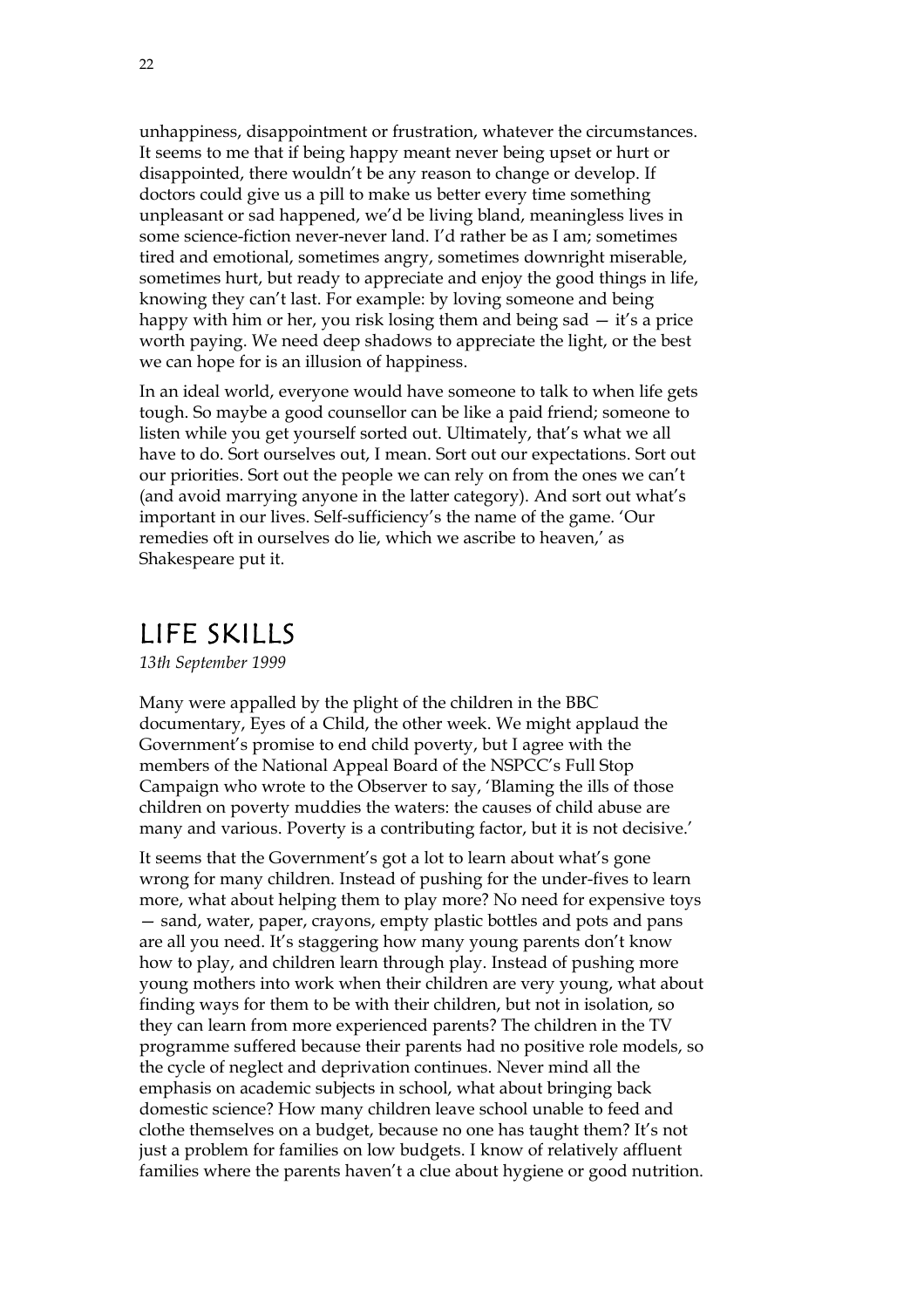When Delia Smith made a TV programme about basic cookery skills, she was sneered at. 'Who needs to know how to boil an egg?' her critics asked. Well, lots of people do. If you know how to do these things, someone probably taught you.

It's the same with love. If you're not taught how to do it, it's a lot harder to learn. Over 20 years ago I had a neighbour, a young mum with a son the same age as mine. Her father was in prison for murder, her mother was an alcoholic, her brother was a thief, and her husband beat her. She turned up on my doorstep late one night, black and blue. Neither she nor her little boy, Billy, had ever known real affection. When Billy was older you'd see them walking down the road with him four or five paces behind, little legs going like pistons, trying to keep up, but never hand in hand. She thought I was 'soppy' because I kissed other members of my family. She did her best. She kept Billy clean and well fed, but she didn't know about play. When Billy came round to play in our paddling pool or sandpit she'd say, 'It's all right for you, you don't care if they make a mess.'

Gradually, over the next few years, things changed for little Billy. His mum decided that it might be OK to let him make a mess, and it wasn't OK to let anyone abuse her. She discovered it was good to play with Billy, and to show affection. They walked hand in hand. She met an older man who was kind to them both, and married him. I occasionally wonder what happened to Billy. He'll be 24 now, and possibly a father himself. I hope he learned enough to avoid ending up in the same sort of mess as his unhappy relatives.

#### **HUMANIST PARENTING**

*9th November 1999* 

I was talking about moral values the other day with someone who wondered how atheists like me conveyed a sense of right or wrong to our children.

When I had my son I didn't read any books about how to bring up a baby, and neither did he. I was over thirty and had observed a lot of other parents, so I trusted my own judgement. Overall we got on fine, and he was happy. I never had any really bad behaviour to deal with (and neither did he). He grew up knowing right from wrong, and religion had nothing to do with it.

For most people it's easy to have a baby. Once you've got one, it gets more difficult. I'd recommend a few years of growing up for any prospective parent. Do whatever you want to do first — study, party, climb Everest, make enough money to buy lots of great clothes or whatever. Forget any notions you might have, as a modern, liberated grown-up person, of living your life as you did when you were childless. They talk of working mothers 'having it all' these days. They do. All the work. All the worry. All the shopping, cooking and cleaning. All the poo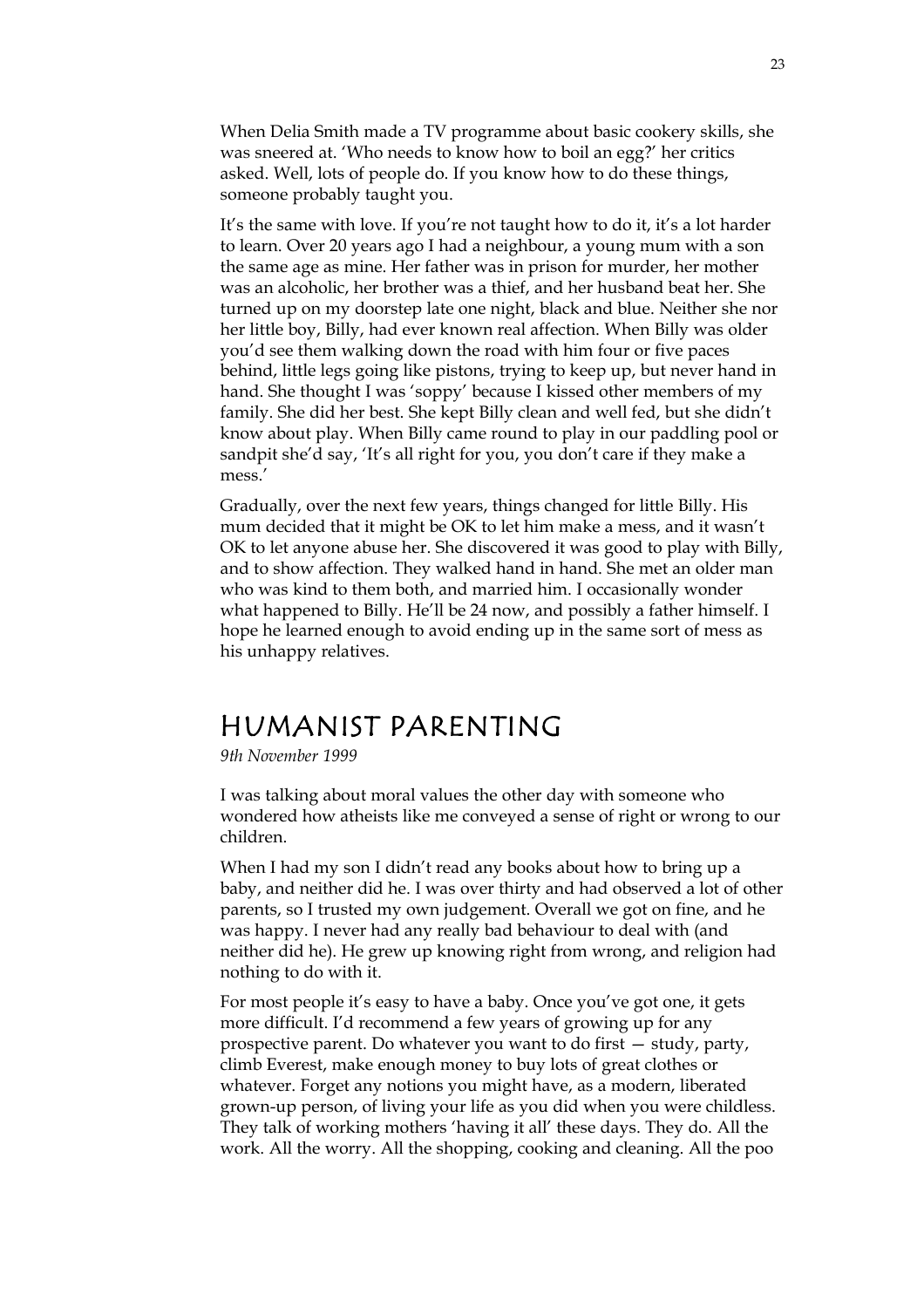and the sick and the spots. All this and you're expected to bring up a model citizen too?

When it came to encouraging moral values in my child, I paid no more attention to rule books than I did to baby-care books. There are too many self-appointed moral authorities, like that dreadful woman they keep wheeling out on TV whenever there's a child-related moral issue to comment on. I won't name names, for fear of litigation. There's so much conflicting advice, and so many influences on children. There's seductive advertising. There's peer pressure. There are teachers with academic targets to meet. There are lots of interesting things going on at once, some of them quite exciting, and in the middle of all this, all your own pressures and problems. The old-fashioned way, as practised in Godfearing homes for a couple of centuries, was to read selected bits of the Bible  $-$  the scary bits  $-$  or other improving texts, and frighten your children into being good for fear of punishment, in this life or the next. Enough to give any impressionable child the heebie-jeebies.

My advice for new parents is: avoid extremes of indulgence or repression — be consistent; encourage and praise your children; listen to them; never spend lots of money on them to compensate for not spending time with them; have fun with them; when you're displeased, say so, but avoid resorting to physical punishment; respect them; love them; learn from them. Don't expect respect or gratitude as a right; they have to be earned. As Ogden Nash wrote:

Children aren't happy with nothing to ignore And that's what parents were created for.

As for moral values, children learn them by example. What motives can we have for doing good? To please ourselves and others; to live happily and peacefully; to gain the affection and esteem of our fellows; to avoid the remorse felt by those who've done harm. It's natural to want all these things. We've no need of any external moral authority, only our own conscience.

#### **IMAGINATION**

*29th November 1999* 

Albert Einstein has been described as one of the greatest names in mathematical physics in this century. His *Theory of Relativity* changed our way of thinking about the nature of the universe and of time and space. He led philosophers to take an interest in physics, and physicists to consider philosophical and moral problems. He wasn't an unworldly scientist; he was a kind and caring man who was also a great humanitarian. He was a humanist.

Einstein said, 'Imagination is more important than knowledge.' He believed it isn't necessary to memorise lots of facts and figures, only to know how to use a library. If he were a boy now, would he be allowed to shine? Like many creative thinkers, Einstein didn't like school and hated exams. He'd have been labelled 'difficult' by conventional teachers. Even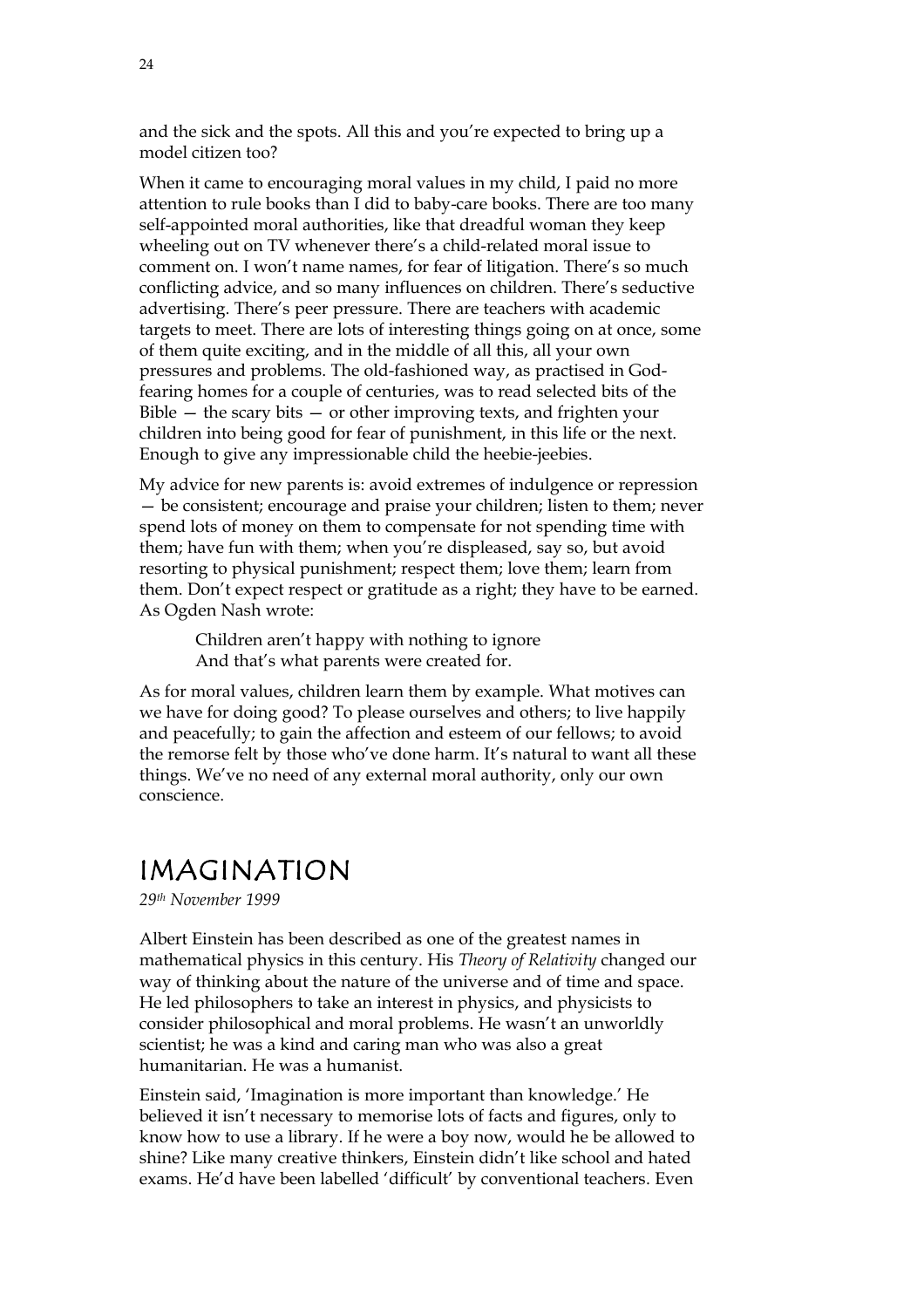unconventional teachers would have a hard time coping with young Albert. They're under pressure from the government to test their charges every step of the way, to demonstrate that they're following an agreed syllabus, not being diverted by some interesting ideas into new ways of thinking. In his autobiography Einstein wrote: 'It is nothing short of a miracle that modern methods of instruction have not yet strangled the holy curiosity of enquiry.' He obviously had the resilience to survive his so-called 'education', but many bright children don't. I don't claim to have been a brilliant teacher, but when I was working in schools I did notice that highly intelligent and or creative children whose behaviour was disruptive, through frustration and boredom, were often relegated to the group that used to be called 'remedial', where no one rated their chances of success very highly. Today's stressed teachers, however much they might want to encourage a vital spark of curiosity, have to write reports and meet deadlines. Creative thinking tends to get in the way of all that.

As you may have heard, Summerhill School at Leiston is under threat of closure by the Government since a recent Ofsted report. It doesn't conform to the prevailing notion of what a good school should be, but then it never has. A S Neill founded the school in 1921, since when many Summerhillians have gone on to live happy, successful lives, despite his unorthodox approach. Summerhill children have the freedom to learn what they like, when they like. Former student Angela Neustatter says Summerhill echoes Yeat's view that 'education is not filling a bucket but lighting a fire'.

Children, it goes without saying, are all different. They develop differently. We all do. Difference matters. The major advances in science, literature, the arts and so on have been achieved by people who thought differently. So why are the powers-that-be trying so hard to enforce conformity? Many are happy in conventional schools. Many, like Einstein, are not. I suspect that he'd have enjoyed school if he'd been at Summerhill.

#### **CAUTIONARY VALENTINES**

*14th February 2000* 

Have you ever wondered who writes the verses in Valentine's cards? I have this mental picture of a mature lady in a black basque slaving over her word-processor, muttering to herself, 'This'll get 'em going!' as she dashes off another declaration of love, while her toy boy massages her toes. A bit like me, really, except for the toy boy.

In my adolescence, home-made Valentine's cards contained verses like,

My love is like a cabbage Divided into two; The leaves I give to others, The heart I give to you.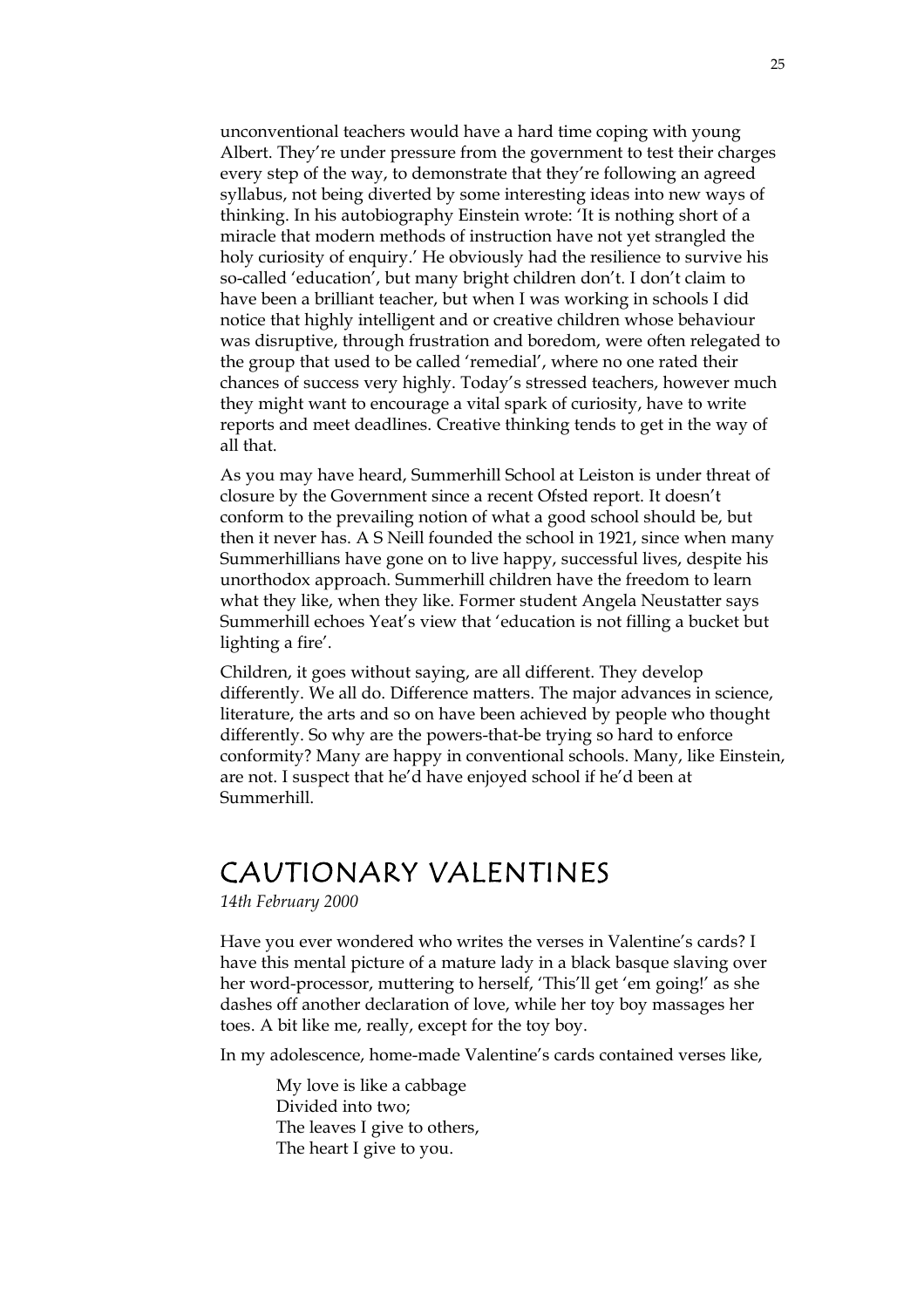Cabbages never struck me as a particularly romantic vegetable, nor do they have aphrodisiac properties, as far as I'm aware. Large quantities give you wind, which isn't the sort of thing you want to experience on a first date. So what would you write to your true love, if you wanted to make an impression? Steer clear of the old 'roses are red' stuff, if you want to be taken seriously.

The trouble is that Valentine's Day is about love, of the falling into, fluttery hearts and trembly knees variety, which can (if not kept under control), result in a nasty outbreak of bad verse. It is, after all, an affliction, this sort of love. People can go mad with it. The Scots poet James Hogg, born in 1770, described the condition thus —

> O love! love! love! Love is like a dizziness. It winna let a poor body Gang about his business.

Romance is all very well, for short periods, but if you're hooked for longer than a few months I should seek medical attention and avoid lifechanging decisions, like whether or not to get married. It's your hormones, you see. Most people's are more inclined to surge in the spring, but some get carried away at any time of the year.

So maybe, instead of romantic Valentines, seasonal cards ought to contain cautionary verses to take the edge off incipient passion. Roald Dahl had the right idea in his Revolting Rhymes. His Cinderella said to her Fairy Godmother, 'Oh kind fairy, this time I shall be more wary,' when she realised in the nick of time that Prince Charming was a cad. She used her last wish to ask for a decent man, and ended up with someone who made marmalade for a living.

It's not that I don't believe in love, you understand. It all depends what sort. I'm more cynic than romantic, as far as the moon in June variety is concerned. Here's another one for the greetings cards:

> Be my probationary Valentine; I'll do the dinner, you bring the wine. If we like each other, then maybe I'll ask you back next week for tea.

### **IGNORANCE**

*21st February 2000* 

Considering how rich and powerful the United States of America is, it's frightening to discover that, according to a recent Gallup poll, 44% of the US population don't accept that humankind developed through evolution, but believe the Genesis creation myth is literally true. Last year the Kansas Board of Education decided to remove evolution from the state's core science curriculum, and the publisher of a book on the geology of Kansas omitted the first chapter on early fossils, for fear of offending anyone. So it's safe to assume that the BBC's new TV series,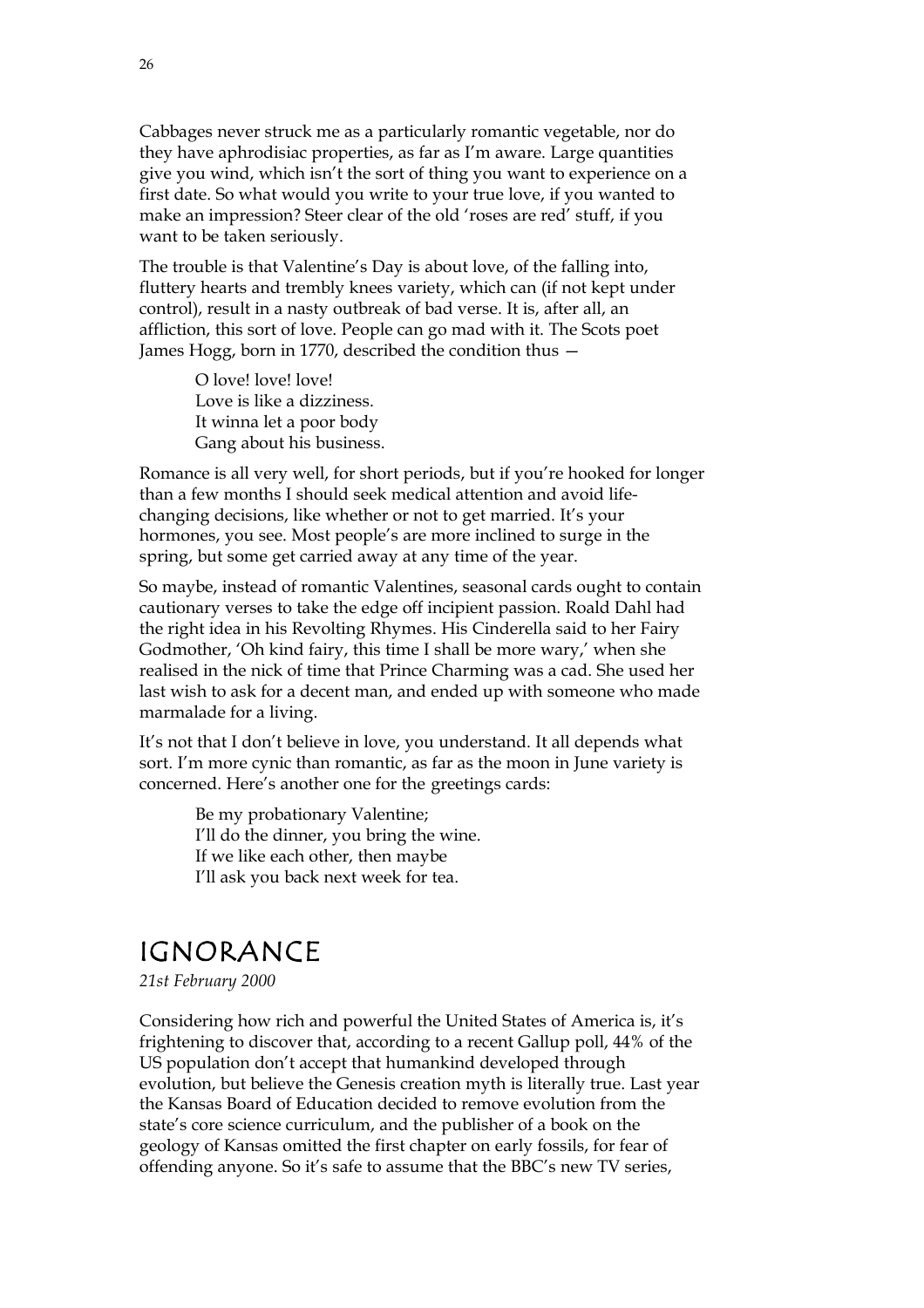starting tomorrow, on the origins of man, will not find a ready market in some US states. The series, called 'Ape-man', traces the development of Homo Sapiens — our species — from our ape ancestors, over a period of about 4½ million years.

The obstinate ignorance of the Kansas creationists is similar to that displayed by the critics of the great naturalist Charles Darwin. His voyage to the Galapagos Islands on a ship called *The Beagle* in 1831 led him to formulate a theory of evolution, which he detailed in his book 'The Origin of Species'. Darwin was ridiculed by those who refused to believe that we are descended from apes, but he and others after him have provided the evidence for his theories.

Thinking about apes and men, I was reminded of three little figures I inherited from my mother – the three wise monkeys. They illustrate the saying, 'Hear no evil, see no evil, speak no evil.' The first has its hands over its eyes, the second covers its ears, and the third its mouth. Strikes me it's time for a new version; the first with its eyes screwed tight shut, so it can't read or see the truth, the second with its fingers jammed in its ears, so it can't hear the truth, and the third with its mouth wide open, so it can say whatever comes into its head, however ridiculous. My three stupid monkeys would symbolise people like the Kansas creationists and all the other stubborn people who, despite the wealth of information and the educational benefits available to most of us in the developed world, still insist on maintaining their ignorance. They will not have it that anything that conflicts with their beliefs can possibly be true. This is silly and sad, but it's also dangerous, because ignorance and prejudice lead to many of the world's evils.

The Greek philosopher Socrates said the only way he knew he was wiser than other men was that they thought they knew a lot, whereas he knew how ignorant he was. He pursued the truth by the question and answer method over 2,400 years ago, yet he was ahead of many 20th century people in his way of thinking.

The biggest difference between our ape ancestors and us is our ability to reason, like Socrates. What a waste not to use it.

#### **PUBLIC OPINION**

*4th April 2000* 

I picked up a newspaper while I ate lunch in a supermarket coffee shop last week, and wished I hadn't. It made me so cross I almost lost interest in my cheesecake. The paper — one of the tabloids — has been campaigning against the scrapping of Clause 28, which is supposed to prevent local education authorities 'promoting' homosexuality. It's that word 'promoting' that's caused all the trouble—no one in education, to my knowledge, has been 'promoting' anything. Anyway, what made me cross about the newspaper was the judgmental, almost sanctimonious tone of its reporting—well, I say 'reporting', but it wasn't really reporting. It was peddling a line while claiming to be reflecting 'public opinion'. If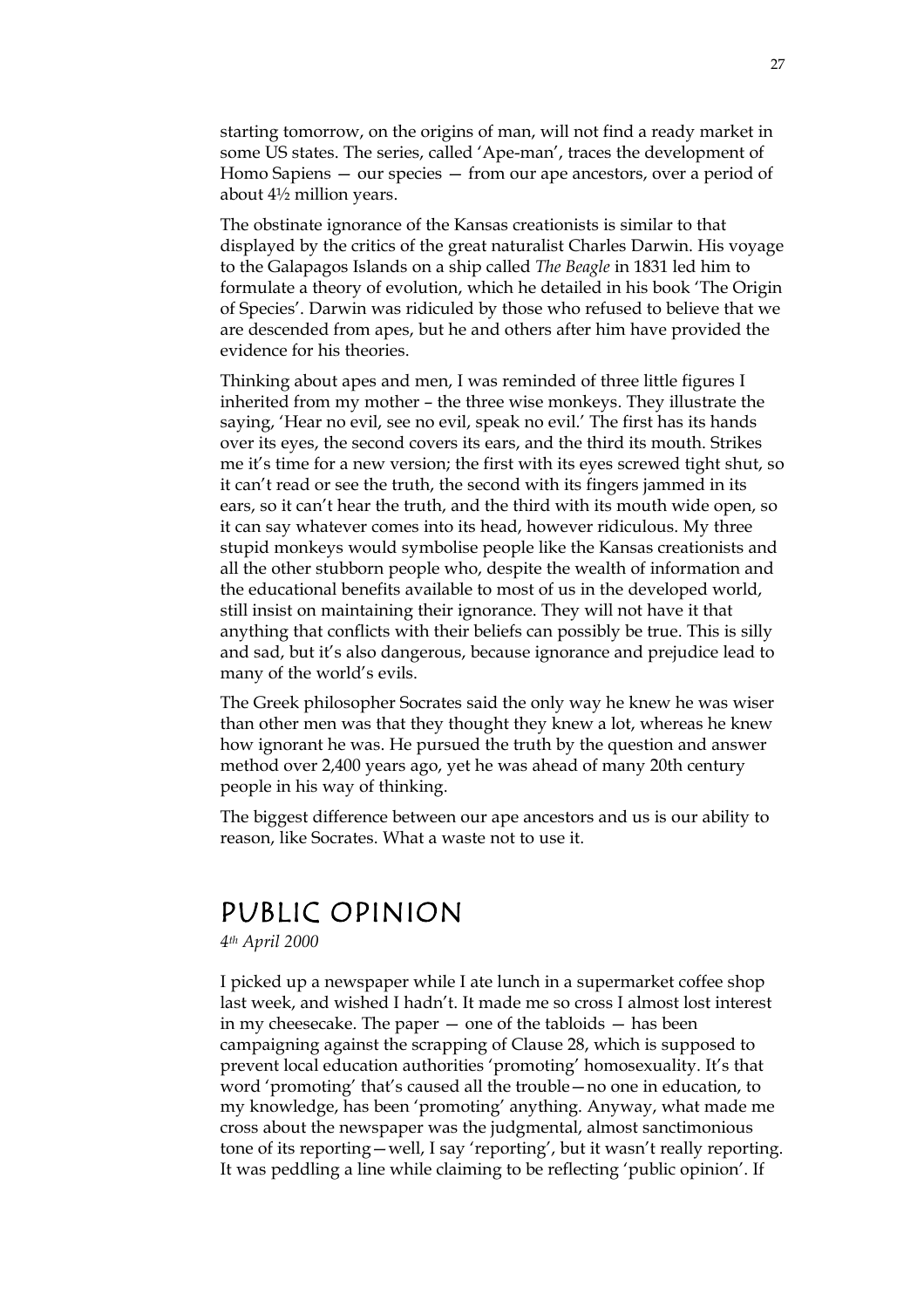public opinion is really as prejudiced as the newspaper's editor suggests, it would be truly depressing, but I don't think it is. I think most people are much more open-minded and tolerant than that. Aren't tabloid editors trying to lead public opinion, rather than follow it?

Opinion polls generally provide a fair measure of public opinion. Pollsters ask a random sample of people a set of questions about an issue, rather than just one question. What they can't claim, however, is that the people they've interviewed are properly informed about the issue. The great humanist philosopher, Bertrand Russell, wrote, 'The fact that an opinion has been widely held is no evidence whatever that it is not utterly absurd.' What's more, there are plenty of unscrupulous people who'll happily manipulate public opinion with emotive language to achieve some very nasty ends. That's what Hitler and his cronies did, and that's what extremist organisations still do today.

We form opinions through experience, through reading about an issue, through talking to other people who know about the issue, through paying attention to reputable radio and TV reporting, through weighing up the rights and wrongs of the situation. These are things we do as individuals, to form an opinion. Then, collectively, we might decide what, if anything, we might do about something, if it has any relevance to the health and well being of the whole human community—that's democracy. Otherwise, if the behaviour of any other individual or group doesn't do any harm, we have no business trying to impose our views on them.

Humanists are sometimes known as 'free-thinkers', because we aim to think for ourselves. We believe that all situations, and all people, deserve to be judged on their own merits by standards of reason and humanity. Public opinion, I suggest, can be led by those who shout the loudest and think the least. Unless we can be sure that a collective opinion has been formed with due consideration of all the facts and without prejudice, we should be wary of paying too much heed to it.

I don't know why that newspaper made me so cross. It shouldn't have. Most people take what the tabloid press says with a pinch of salt, thank goodness. Some just buy a paper for the crossword, not the cross words.

### **HELL**

*17th April 2000* 

The humanist philosopher Bertrand Russell wrote: 'The infliction of cruelty with a good conscience is a delight to moralists. That is why they invented hell.' A report published on Saturday by the Evangelical Alliance — which has about a million members in Britain — says that children ought to be told about hell and the day of judgement, to keep them on the straight and narrow.

The sceptical youngsters I meet won't be persuaded that hell awaits them if they're bad. It's like saying, 'The bogey-man will get you.' So, if threats about hell and damnation don't do the trick, how do we raise well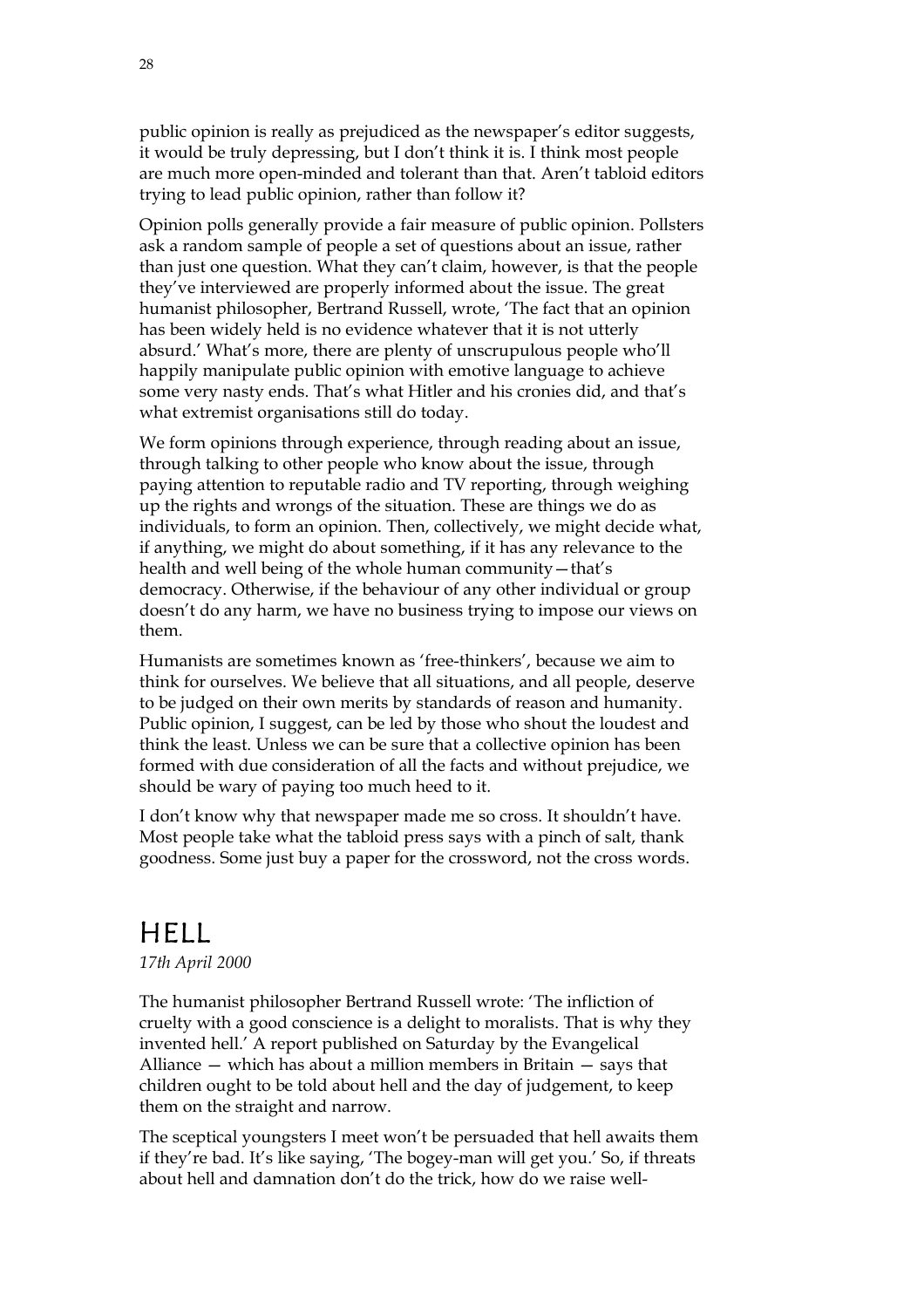behaved children? The Government's introducing 'citizenship' into the curriculum. Why talk of 'citizens', when what we really want is just decent human beings, regardless of the state they inhabit? 'Citizens' who offend against their fellows or the state are punishable by law, but that's the stick rather than the carrot approach to good behaviour. Maybe you won't go to hell, but you might go to prison.

When a child gets to secondary school, citizenship training will make little difference if she or he hasn't experienced genuine affection at home from the beginning. In the 1950s the humanist Margaret Knight generated a huge amount of controversy when she broadcast a series of talks for parents on 'Morals without Religion'. She asked, 'Is it in any way possible, by our methods of upbringing, to increase the chance that the child will grow up a warm-hearted and generous person?' Mrs. Knight went on to answer the question by saying, 'Warm-hearted and generous natures are developed, not primarily by training and discipline, important though these are in other ways, but by love. There is abundant evidence that if a child is brought up in a warm, happy, confident, affectionate home atmosphere, he has the best chance of developing into a wellbalanced, secure, affectionate and generous-minded person. Whereas a child who has not got this background — the child who feels unloved, or who can never feel sure that he is loved — is the potential problem case.' This is common sense, you might think, but how do we ensure that children are raised with love? We can't legislate for love.

The trouble is that problem children grow up to become problem parents. Abused children grow into abusive parents. Domestic violence, crime, anti-social behaviour of all sorts, runs in families. And are the youngsters who cause many of our problems happy? Will it help to tell them they'll go to hell if they don't stop? Of course not. There are plans to break the cycle of deprivation and neglect, conflict and chaos by teaching parenting skills. Society has become more complicated since Margaret Knight gave her radio talks in the post-war years. People have more freedom to do as they please, but don't know what to do with it. People know how much everything costs, but don't feel personally valued. Training for parenthood's a start. If a child does something wrong, for example, condemn the act, but not the child. What good is telling them they'll go to hell, if they feel they're already there?

### **THE POWER OF MUSIC**

*29th May 2000* 

It took me some time to get started on this *Thought for the Day* yesterday. I'd had a trying time, driving across country through the floods, and needed to unravel a bit when I got home. What better way than by listening to music. Once I started, I drifted off into a nostalgic daydream. I was listening to Kenneth McKellar, the Scots tenor who recorded some wonderful stuff for Decca for 20 years from 1955. My mum loved him. She and Dad had a collection of his songs and the music was part of my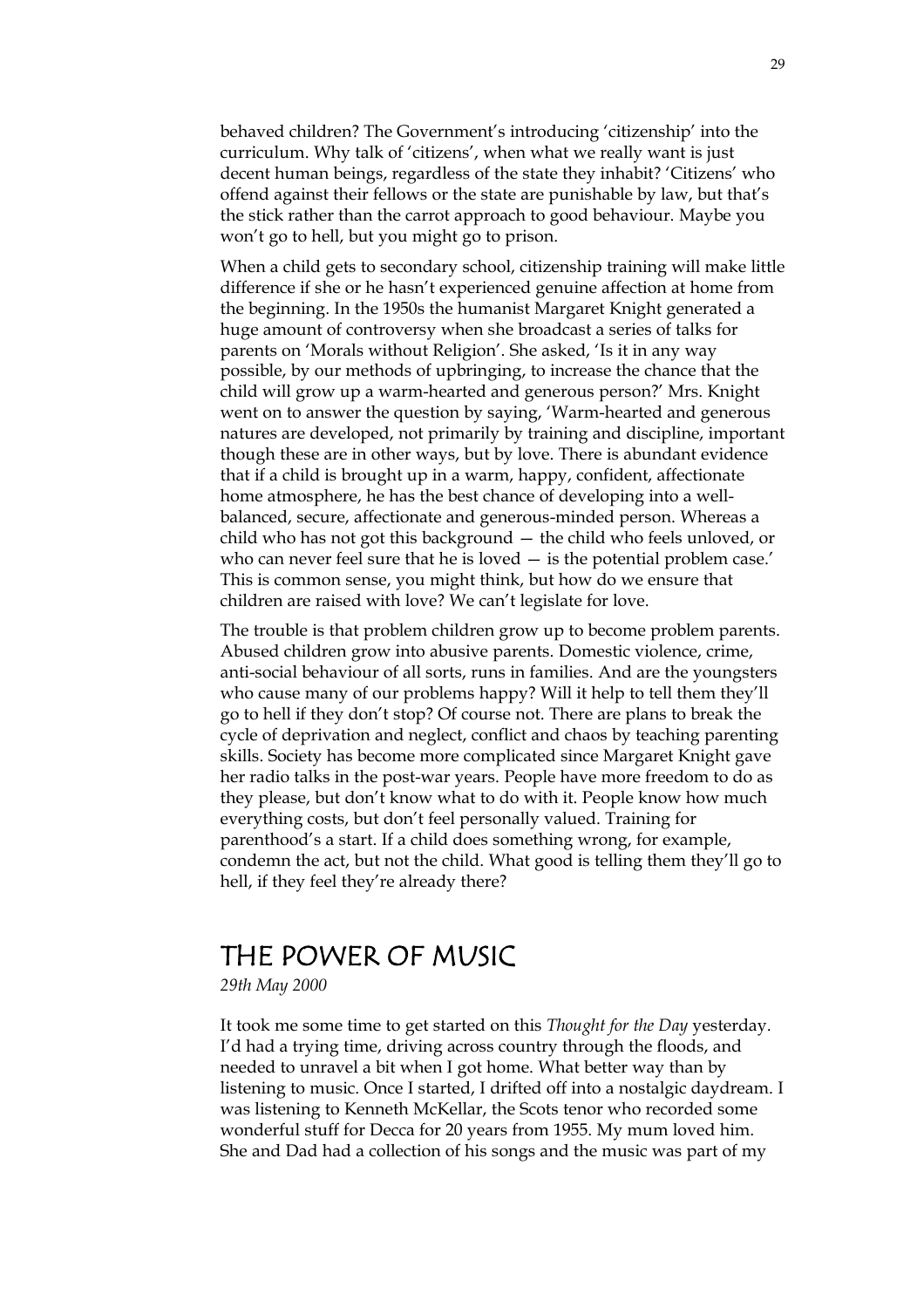life as I grew up. At the time I didn't really appreciate it, but now, of course, it reminds me of my parents.

Music inspires, soothes, energises, and, for most people, it's wonderfully evocative. Just a few bars, and you not only remember the tune, you remember where you used to hear it. That's why more and more people are choosing to play all sorts of secular music at funerals. It's not just the classics. Folk, '40s and '50s-dance music (Glenn Miller is a favourite), jazz, ballads, brass bands, pop music… anything goes, as long as it's relevant. The most unusual request I've had for a funeral was 'Right Said Fred' singing 'I'm too sexy for my shirt'. It was a family joke, because the dear departed had been fond of strutting his stuff.

Music does something to the brain. It's all to do with how the two halves work together, apparently. It stimulates all the myriad neuroconnections. If you listen to music as you study, more sinks in. Mozart's especially good for this. It's claimed that if young children have a short musical appreciation session every day, just 15 minutes, their schoolwork improves. This is good, but the best thing about it is that they might grow to love music. The composer Igor Stravinsky said, 'The trouble with musical appreciation in general is that people are taught to have too much respect for music; they should be taught to love it instead.'

Of all the arts, music has the power to unite people. There's nothing to beat sharing a musical experience, whether it's singing your head off in a club or pub, joining thousands of young people at an outdoor festival, or listening to a concert or opera at the theatre. Even bad music unites people, as we groan in sympathy. Amid all the chaos and destruction of wartime, musical entertainment raises morale, and on special occasions, like commemorative ceremonies, music expresses what everyone is feeling.

Music offers many things, among them spiritual experiences. The religious don't have a monopoly of these. An appreciation of the beauties of nature, of human beauty, of art, of music, are just some of the ways we might transcend the mundane aspects of our lives, and discover our deepest humanity. Paul Hindemith was a German composer whose work was banned by the Nazis as 'degenerate'. He said, 'People who make music together cannot be enemies, at least while the music lasts.'

I'm going home now, to enjoy more of the BBC Music Live festival on TV and radio. If you're at one of the special musical events today, enjoy yourselves.

### **WALKING TO JERUSALEM**

*19th June 2000* 

A small group of Humanists left Belfast on June 3rd, intending to walk to Jerusalem. They aim to be there for New Year's Day, 2001. Why Belfast to Jerusalem? The two cities have one thing in common; they have been afflicted by religious strife for many years, the sort of strife that afflicts many other places around the world – Algeria, Afghanistan, India,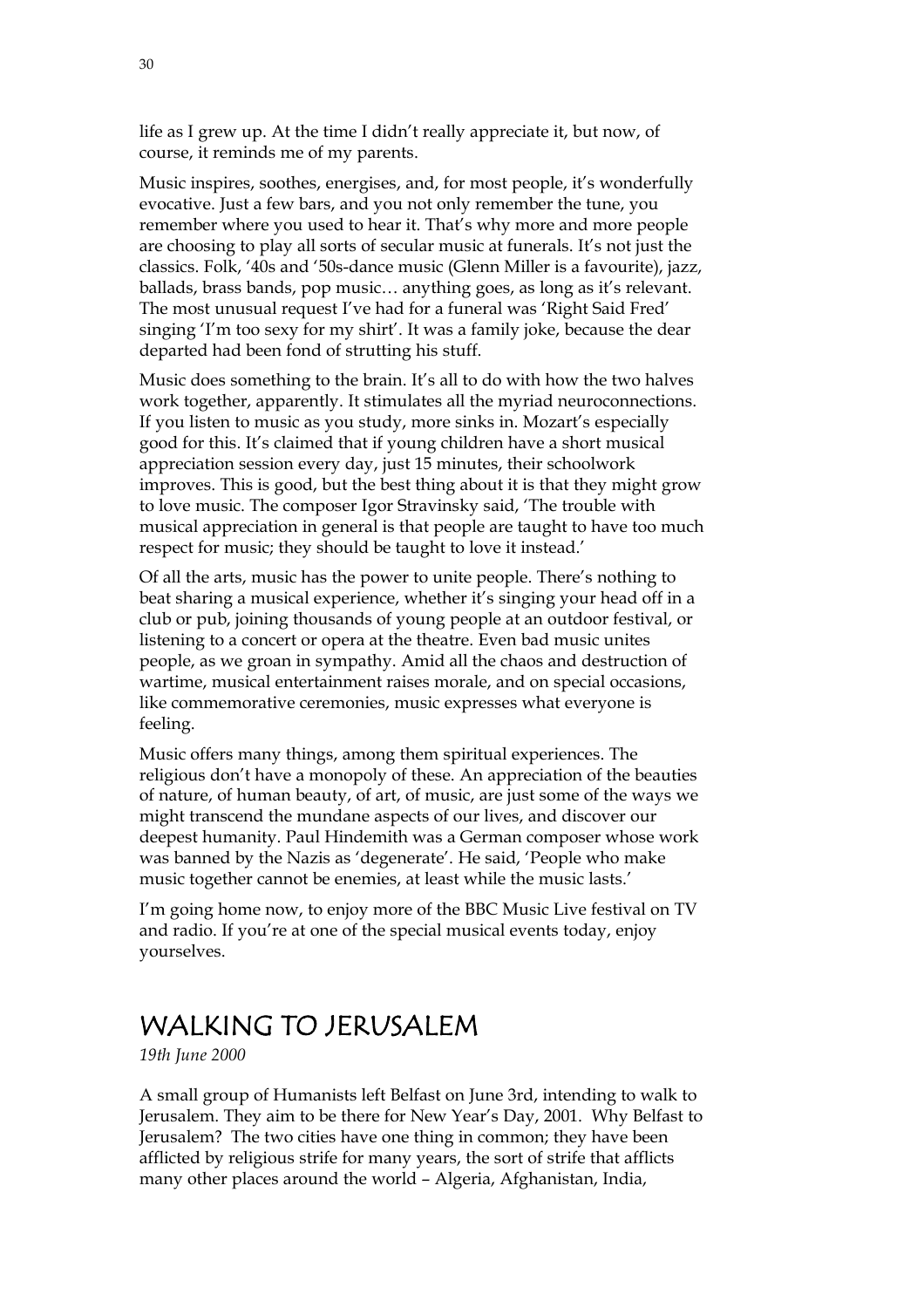Indonesia, Saudi Arabia, Iran, Serbia – the list is endless. For thousands of years people have been fighting and killing each other in the name of religion, and there seems no end to the stupidity.

The walk was the idea of Phil Ward, a 37-year-old married man with two children who works in the printing industry. Phil writes, 'I live in Belfast and I see daily the pain and hopelessness caused here by religion – and I see the same pain else where in the world. Only the name of the religion varies. Its essence and what it can do to our lives is the same. Jerusalem is perhaps the epicentre of intolerance and irrationality fuelled by religion, and the new millennium and its association with Jerusalem provides us with an opportunity to highlight many of our concerns.'

Phil has at least five companions on his long walk, with others joining them for parts of the journey. He says, 'By marching in protest from one epicentre of religious conflict to another, I and my colleagues intend to make a positive statement about Humanism, by highlighting it as a philosophy of life based on human values, reason, secular morality, scientific knowledge…' Humanism, suggests Phil, can heal divisions among people.

Well, it might, but only if the religious opponents are prepared to abandon their long-held prejudices, and that seems unlikely. The sort of people who cause all this pain and suffering define themselves by their beliefs and what makes them different from other people. The practices and customs they observe reinforce their cultural and religious identity, and anyone who suggests that they might be wrong is the enemy. It has to be said that most of this violence is perpetrated by the male of the species. Religion, nationalism, football – they all provide justification for aggression.

Peaceable religious people and gentle men will say we shouldn't judge religion, or men, by the behaviour of the armies of zealots who cause all the trouble, and they'd be right. But Humanism does have something to offer. It's about what we have in common: our humanity. It's about thinking, rather than blindly following one set of dogma or another. It's about tolerance and understanding, rather than prejudice and ignorance.

I admire the energy and commitment of Phil Ward and his companions, and hope their effort makes people think. Perhaps ordinary people might question their own beliefs and consider whether they are guilty of intolerance. Perhaps religious people might consider that those whose beliefs differ from theirs deserve respect, as long as they do no harm. Perhaps secular people might realise that they don't have to apologise for their lack of belief, and discover a philosophy they can be proud of – humanism. Most importantly, perhaps those with influence might realise that the way to combat religious strife is through education. Humanists regard religious schools as divisive. It's only when children are educated all together, in schools free of religious dogma, that the old rivalries might wither and die.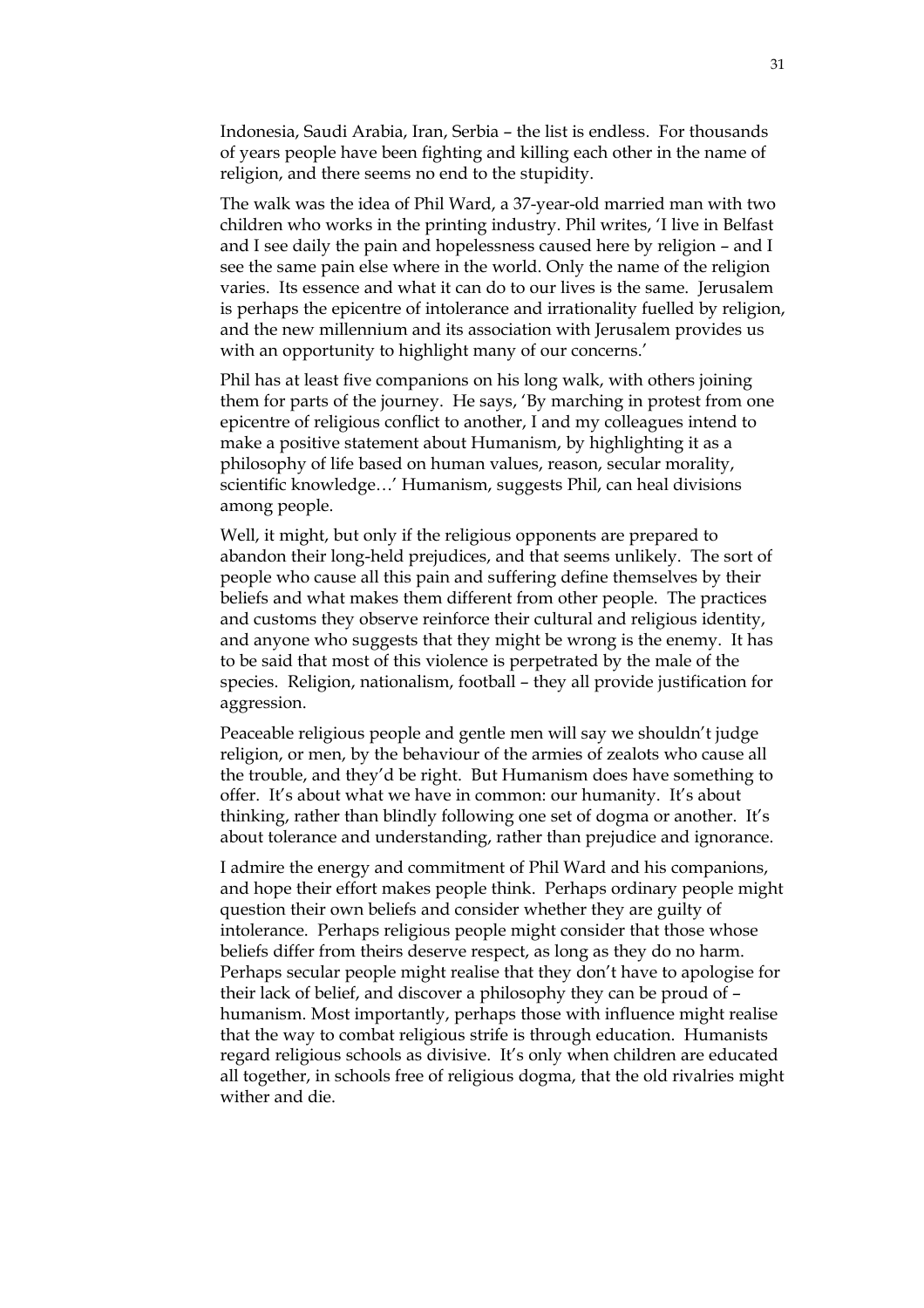### **PAEDOPHILE PANIC**

*24th July 2000* 

When large numbers of people gather together, strange things happen. A football match, a gifted orator, a band at a music festival, can all have different effects on their audience. When Hitler spoke at the Nuremberg Rally, his followers were whipped up into an irrational frenzy. Anyone clever enough to be able to manipulate the emotions of large numbers of people can achieve more or less whatever they want, which is why we should be very wary of them.

Some sections of the press have a similar effect on their readers. The 'News of the World' yesterday, for example. The editor, reputably an intelligent young woman, decided to print the names of known paedophiles so that parents might protect their children from them. 'Jolly good,' you can imagine some readers cry, 'let's hang, draw and quarter them!' The prospect of lynch mobs dragging child-abusers into the street, for a dose of 'natural justice', has become a reality. 'So what?' you might say. 'Isn't it what they deserve?'

All this hysteria has been a response to the murder of little Sarah Payne, who went missing close to home at the beginning of the month. While I have every sympathy with her family (though I doubt the wisdom of turning their anguish into a media spectator sport), the 'News of the World's' reaction has been wildly irresponsible, and has helped reinforce all the usual prejudices about child abuse and child murders. Despite the few tragic cases, like Sarah's, there aren't huge numbers of paedophiles stalking unwary children, waiting to pounce, and cases of child murder by strangers are as rare as they've been for years.

'ChildLine', the charity that provides a point of contact for abused children, reports that 95% of children calling them about sexual or physical abuse know their abusers – they are their parents, step-parents, uncles and aunts, grandparents, teachers, family friends, brothers and sisters and other children. Two days after Sarah Payne's body was found, 7-year-old Jade Austin's body was discovered in her bedroom in Northampton, her 8-year-old brother's body in the next room, and their mother's in the kitchen. The chief suspect is Jade's father. While the pile of floral tributes grows where Sarah's body was found, hardly anyone's heard of Jade's death. If the 'News of the World' were to publish the name of every child abuser and murderer, almost all the names would be relatives and friends of the victims, but no one wants to know about that.

Feelings of disgust and revulsion at paedophilia are natural, but shouldn't blind us to the truth. The problem's not going to be resolved by publishing a list of names which will just drive the paedophiles underground, while children continue to be abused and murdered by people they know and trust.

It takes courage to resist popular pressures. However emotional the situation, a humanist approach to such complex and difficult problems involves applying reason and resisting appeals to our sense of outrage. Bad or careless drivers kill far more children on the roads than have ever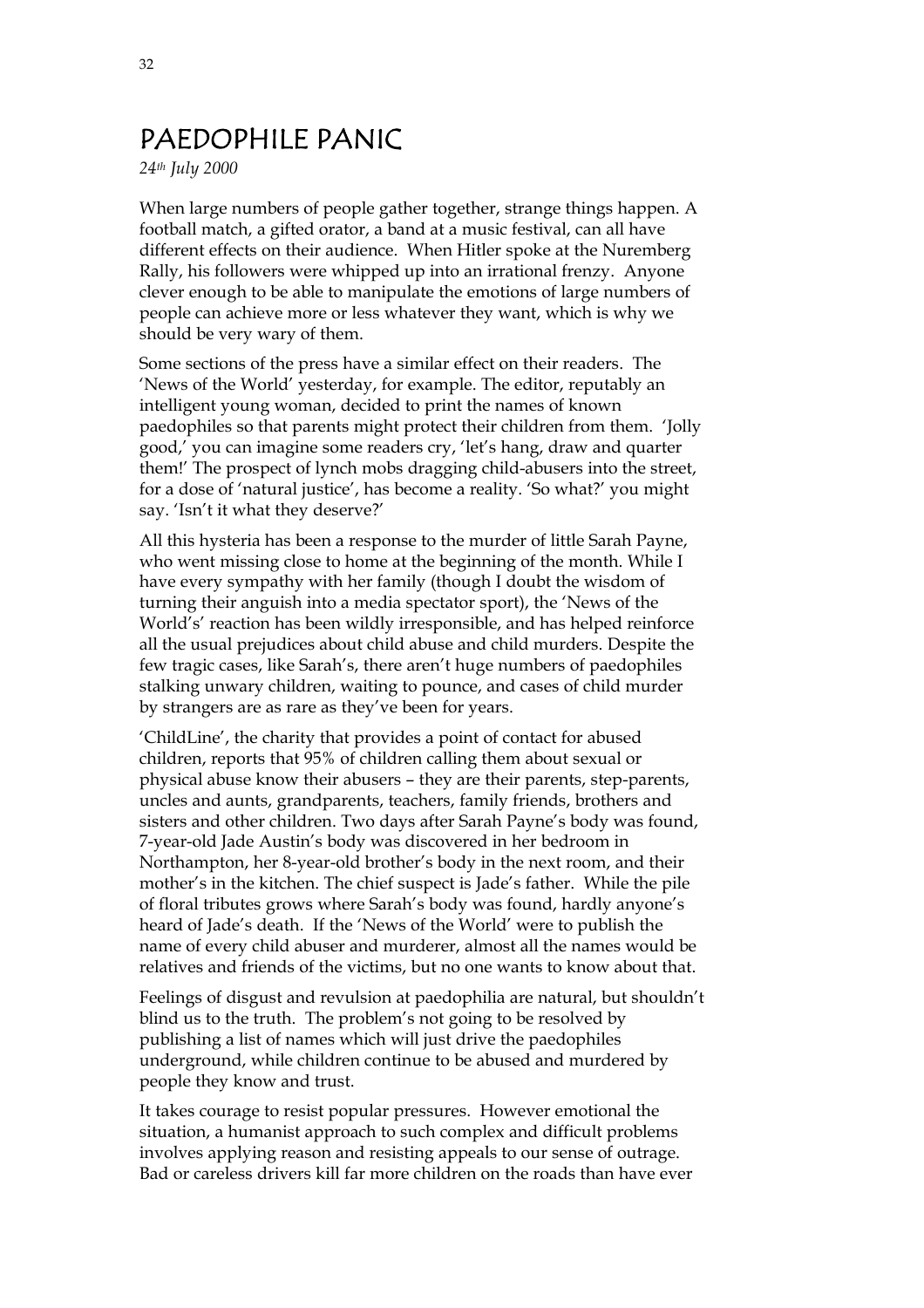been killed, or are likely to be killed, by predatory paedophiles. Will the News of the World publish the drivers' names? Of course not. That wouldn't sell papers.

#### **LIFE ON THE CHEAP**

*22nd August 2000* 

You go in the supermarket these days and everywhere they've got these 3 for the price of 2 offers, or so much off this or that. It's the same with gas and electricity. Through TV advertising and other promotions all the energy companies are trying to persuade us that they're offering the cheapest supplies. And a few weeks ago someone stuck a leaflet under my windscreen wiper, suggesting I should boycott the petrol stations on August 1st, to try to bring pressure on the powers-that-be to bring down the price of petrol. Despite most of us being more affluent than we've ever been in the developed world, it seems as though everyone expects to live life on the cheap, as though we have a right to it.

Take petrol. The people who've been campaigning for cheaper petrol say the Americans pay far less than we do for their fuel, and they do. But while Americans in their gas-guzzlers go on paying so little at the pumps, there's no incentive for them to reduce their consumption. With 5% of the world population, America accounts for 22% of world emissions from fossil fuel use. They've avoided keeping their promises about cutting emissions because any US politician who suggested increasing fuel prices would be committing political suicide. So I don't think that cheap fuel, American-style, is an example we ought to follow.

One of the more worrying reports in last weekend's papers was of new evidence of global warming at the North Pole, where scientists have discovered water where there ought to be ice. It took millions of years to build up a store of fossil fuels (which are fossilised vegetable matter), and we're burning it up in a few hundred years. In the mid-1700s the Industrial Revolution started to alter the composition of our atmosphere. In 1885 Gottlieb Daimler constructed the prototype of the modern internal combustion engine, and now most families in the developed world expect to have at least one car, possibly several. If everyone in the poorer countries, like China and India, were to own cars, the carbon dioxide emissions would go sky high. As it is, they've gone up by over 30% in the last 250 years. To stop the increase, we need to cut emissions by half.

It costs more to buy electricity from companies that don't use fossil fuels – windmills are currently the cleanest source of sustainable energy – and from gas suppliers who plant trees to compensate for the carbon dioxide they create, and it costs more to use cleaner petrol. So maybe those who shout for cheap fuel, and those who try to sell it, ought to consider who'll pay in the long run.

If we lived on a spaceship and continually fouled our own atmosphere so that life became very difficult, we'd expect to have to do something about it. We do live on a spaceship – Spaceship Earth. One of my humanist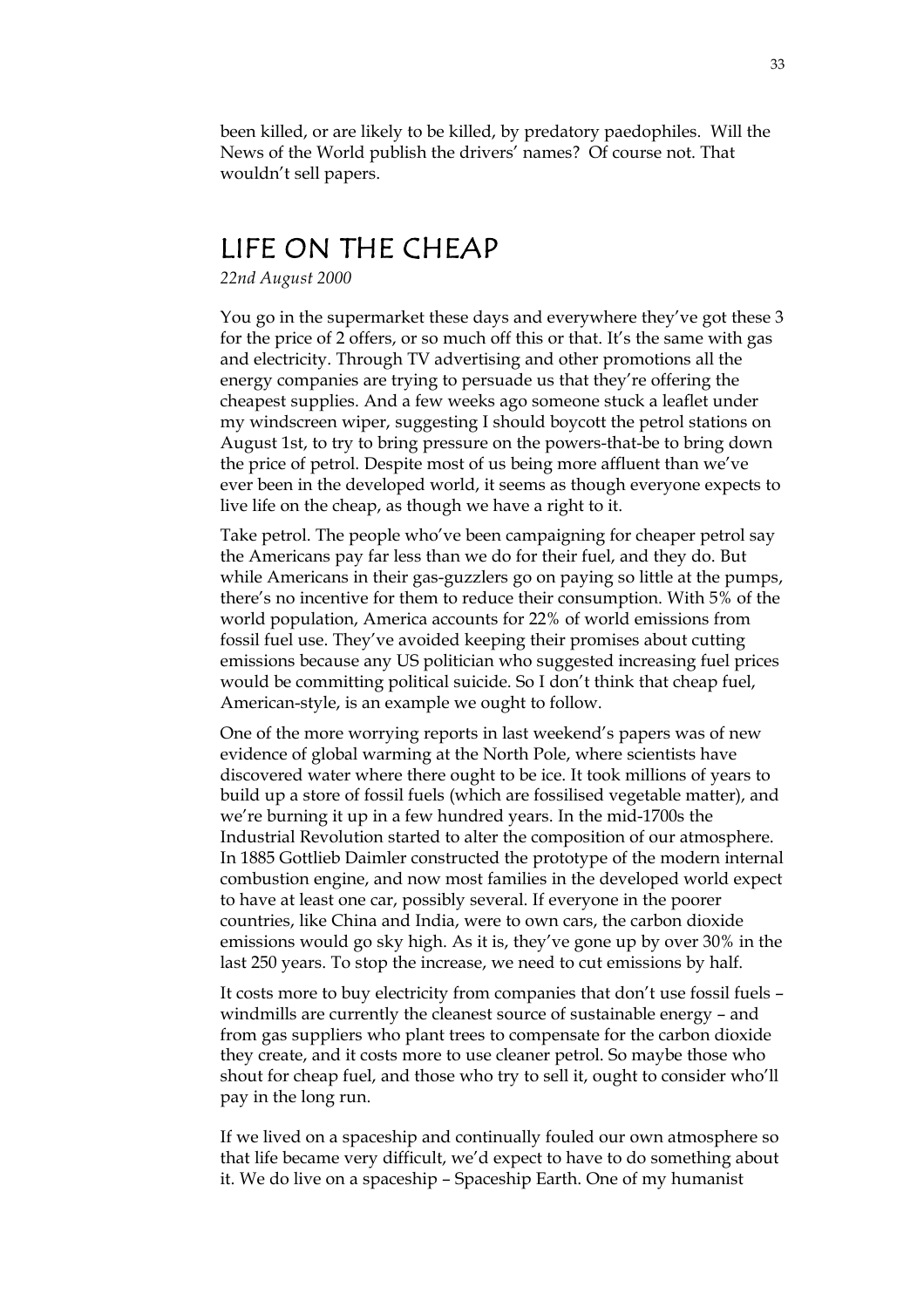friends says we ought to call ourselves 'planetists', because if we don't take care of our planet, it won't be fit to live on before long. Will our grandchildren and great-grandchildren thank us or curse us for their inheritance? It depends on whether we take good care of their legacy.

### **CAN MONEY BUY YOU HAPPINESS, OR JUST MORE 'STUFF'?**

*16th October 2000* 

Since the 1950s increasing affluence has allowed many more people to spend, spend, spend, on more and more 'stuff' – household appliances of every sort, TVs and DVDs and WAP phones and cars for every member of the family, and clothes, and trainers, and foreign holidays. For most people, it means working longer hours to pay for it all. Those who've researched such things tell us that though many people have far more 'stuff' (all of the things I've mentioned, and more), fewer people would say they were happy than in the 1950s. It seems that once you get past having good health and good food, a secure home, and a satisfying job, all the other 'stuff' doesn't necessarily make you happier, so why waste precious time working so hard just to spend more money? Meanwhile, the gap between the haves and have-nots is growing wider.

Tomorrow, 17th October, is International Day for the Eradication of Poverty. Two years ago United Nations Secretary-General Kofi Annan gave a message, which included the following words: 'For the past three decades, we have witnessed the most rapid improvements in the lives of billions. A child born in a developing country today can expect to live 16 years longer than a child born 35 years ago. Infant mortality has been more than halved since 1960, and the share of rural families with access to safe water has risen from 10% of the total to 60%.' 'But,' the Secretary-General went on, '…such gains can be reversed… the struggle for the eradication of poverty has reached a critical phase… So long as every fifth inhabitant of our planet lives in absolute poverty, there can be no real stability in the world.'

Absolute poverty is defined as an income of roughly a dollar a day – which is about 69p a head. Poverty knows no geographical boundaries, spreads over all continents and is present in industrialised and developing countries, though to differing extents. It causes inadequate standards of living, weak health, hunger, unsanitary housing, homelessness, unemployment, social exclusion and illiteracy. It cripples the lives of some 1.5 billion people, whose number is rising by at least 25 million a year, mainly women, children and the elderly. The 1995 World Health Report, 'Bridging the Gaps', found it to be the world's most ruthless killer and the greatest cause of suffering.

The cost of providing basic social services for all in developing countries is estimated at about £27½ billion a year over the next 10 years, which is less than 0.2% of the world income of £17.22 trillion. The sum needed to close the gap between the annual income of poor people and the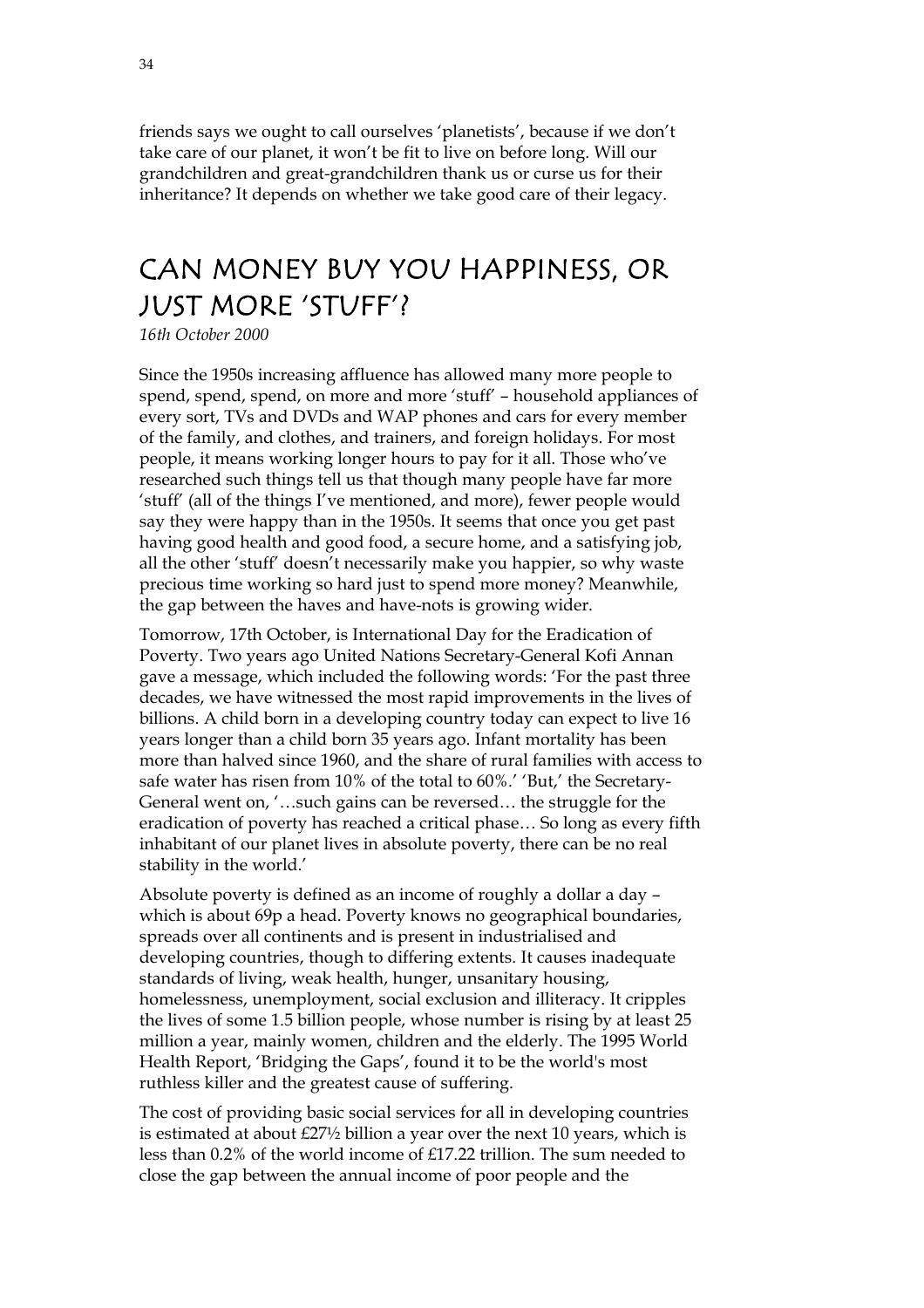minimum income at which they would no longer be poor is estimated at another £27½ billion a year, so the total cost would be roughly £55 billion, or less than the combined net worth of the seven richest people in the world.

Closing the gap between the haves and have-nots could be so easy, given the collective will. Can money buy happiness? It can make a huge difference to those who have very little, but it seems to make little difference to those who have a lot. Once you've got the basic necessities of life, you don't actually need any more. I realise this is heresy in today's consumer culture, where millions of people earn a living producing and selling 'stuff' no one really needs. During the recent petrol crisis, I wondered how many of the lorries on our roads are carrying junk from one end of the country to the other? It's a weird world we live in. All that talent, all that effort, wasted on cluttering up our homes with more and more 'stuff', while a quarter of the world's population live in absolute poverty. Doesn't seem right, does it?

#### **MEME MOURNING**

*2nd November 2000* 

Yesterday I noticed that there were lots more wind chimes on the trees in Ipswich Lawn Cemetery than the last time I'd conducted a funeral there. As it was a windy day we had a musical accompaniment. I don't know who started the trend, but it's caught on in Ipswich. I quite like wind chimes – I've got some at home, in my garden – but why fill cemeteries with them? At Ipswich, there are lamps too, the sort you buy from garden centres. I don't know if anyone lights them.

Over the last few years, several trends have developed around death. One of the bearers at the funeral said that he couldn't remember when the practice of laying bunches of flowers at the sight of road accidents began, but maybe it had something to do with tragedies like the Hillsborough disaster, when football scarves and flowers decorated the gates of the club. Then there was Princess Diana's funeral, when mountains of dead flowers piled up on the streets of London and at the Spencer family home. At one time it was enough to wear a black armband to signify mourning; nowadays it's flowers, and cuddly toys, and wind chimes. We appear to be becoming more like our Latin neighbours, who've tended to fill their cemeteries with all sorts of paraphernalia, as they create little shrines by each grave. British cemetery authorities frown on this sort of thing. It makes it more difficult to cut the grass and keep everything tidy.

I have some sympathy with the grass-cutters and tidy-uperers. A few flowers and a teddy bear may appear to be a touching tribute, but a few days in the wind and rain turns everything into a soggy mess, and is that how we really want to honour the dead? When Diana died, I couldn't help thinking that if all the money spent on flowers (however delighted the florists may have been) had been donated to her favourite charities, they'd have been really grateful.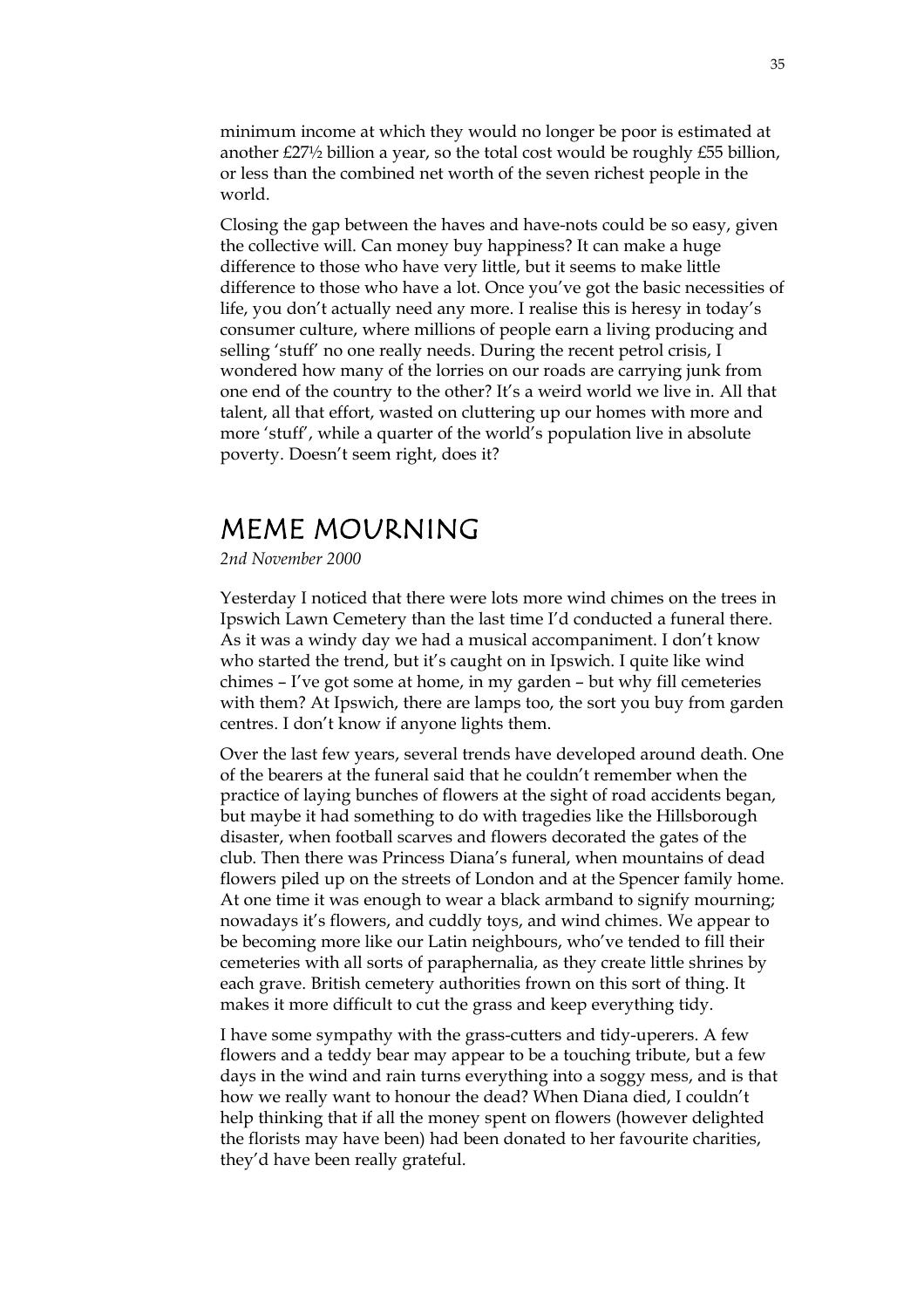In his book 'Unweaving the Rainbow', the humanist academic Richard Dawkins refers to the meme, a term coined in the '70s, which means anything which can be spread by imitation, like a hummable tune, or a good idea, or the weird fashion for wearing baseball caps back to front. Dawkins calls them 'viruses of the mind'. It seems to me that a pile of cheap wrapped flowers and teddy bears in a public place is a new sort of mourning meme, but it's a strange way to honour the dead. People do these things to show they care, but maybe it's better to honour the dead by benefiting the living, as with poppies on Poppy Day?

#### **BODIES**

#### *26th February 2001*

When I was an art student, we had anatomy lectures from a retired surgeon, an eccentric who wore a green operating gown to impress us, although he was only using chalk, not a scalpel. He took us to the Hunter Museum and other exhibits at the Royal College of Surgeons. The Hunter Museum is named after the 18th century anatomist William Hunter. I don't remember our anatomy lecturer mentioning it, but Hunter lectured artists at the Royal Academy on the subject of Nature's superiority to Art.

I won't spoil your breakfast by describing what we saw at the museum, in case you're the squeamish sort, but I found it fascinating. The visit reinforced my view that the human body is an amazing thing. Mine doesn't work very well, but considering that so many things have gone wrong with it, I'm grateful it still works at all. I can't claim the credit, however. Several surgeons have interfered with the course of nature, on my behalf. I don't know what they did with the bits they removed, and I don't care. They're no use to me now.

I was reminded of all this recently, during the fuss over the Alder Hey Hospital collection. All over the country, relatives have been demanding to have pathology specimens returned to them, and even having second or third funerals for them. In Hunter's day, before the medical schools were properly regulated, those who lived near them dreaded dissection, not just because little respect was shown for the dead, but because they believed that, on the Day of Judgement, they wouldn't go to heaven with bits missing. I thought we'd got past all that superstitious nonsense, but now I'm beginning to wonder.

Compared with what went on in the  $18<sup>th</sup>$  century, which was the stuff of horror stories, modern pathology and surgery are stringently regulated, and if surgeons aren't always appreciated for their bedside manners, maybe it's because they try to stay detached, to do what they do. Arrogance is an especially undesirable trait among surgical consultants, dealing with anxious patients and relatives, but an arrogant surgeon can still save your life.

Just because there's a Dr. Shipman, doesn't mean you should be afraid of your GP. And just because there's a Dr. Van What's-his-name at Alder Hey, doesn't mean pathologists collect body parts for fun. The issue of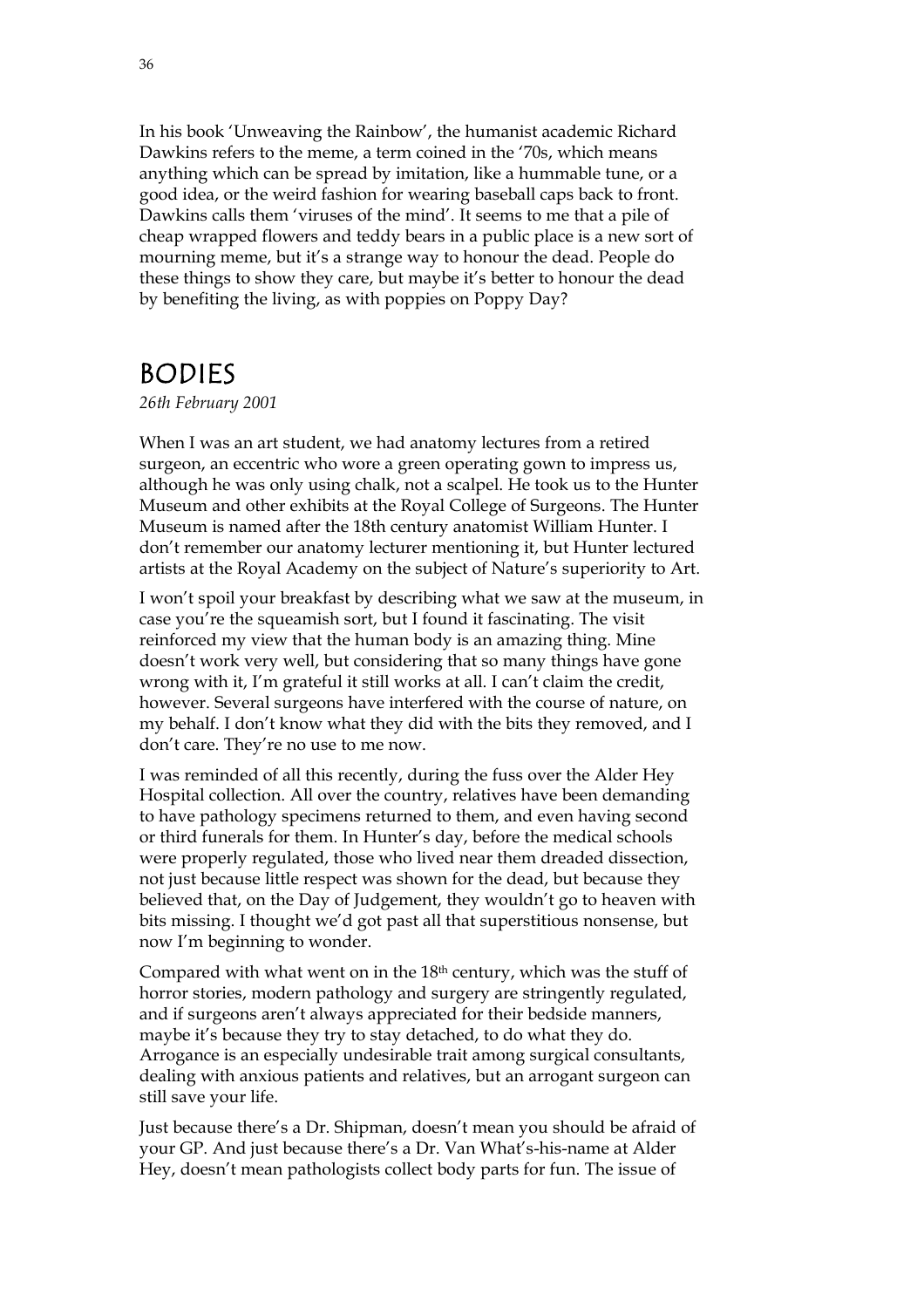informed consent has to be dealt with, but the tabloid press has, as usual, whipped up a completely OTT reaction, resulting in a reduction in organ donations. The politicians who've jumped on the bandwagon have a lot to answer for, since some people will die for want of organs.

I can't help feeling that a lot of the recent fuss has been the result of squeamishness, developed since the messier aspects of life were tidied up and dealt with in hospitals and mortuaries. Personally, as long as the doctors respect me while I'm alive, they can do what they like with me when I'm dead, if it helps them to help others to enjoy better health.

### **WOULD SHAKESPEARE WIN A BAFTA?**

*24 April, 2002* 

Yesterday was the date of William Shakespeare's birth and death. He was born on the 23rd of April 1564 and died 52 years later. Nearly 400 years later, I watched the BAFTAs on TV, and wondered if Shakespeare would have won one, if he was alive today.

Shakespeare understood the human condition. He explored human strengths and weaknesses. Some of his characters demonstrated the dignity of the human being, with the potential to think and choose, free from the constraints of society, religion, and the state. He wrote about love – one of my favourite sonnets includes the lines, "it is an ever-fixed mark, that looks on tempests and is never shaken" – and about death – in another sonnet, he wrote, "Like as the waves make towards the pebbled shore, so do our minutes hasten to their end." He wrote about cruelty and hate, about compassion and wisdom, about men and women being funny, silly, and sexy. Human beings fascinated and inspired him. In Hamlet, he wrote with passion,

"What a piece of work is a man! How noble in reason! How infinite in faculty! In form and moving how express and admirable! In action how like an angel! In apprehension how like a god! The beauty of the world! The paragon of animals!"

Perhaps, in these cynical times, a 21st century William Shakespeare mightn't be well received. Maybe he'd be considered too subversive, exposing the self-interest of leaders used to spinning their way out of trouble. Maybe he'd be considered too difficult for audiences who aren't expected to think while watching TV. But maybe they'd give him a BAFTA, the Nobel Prize for Literature, and every other award you can think of, for writing the most wonderful plays and poems about modern life. Humanity, the subject of his work, hasn't changed all that much. We're still struggling to develop our full potential.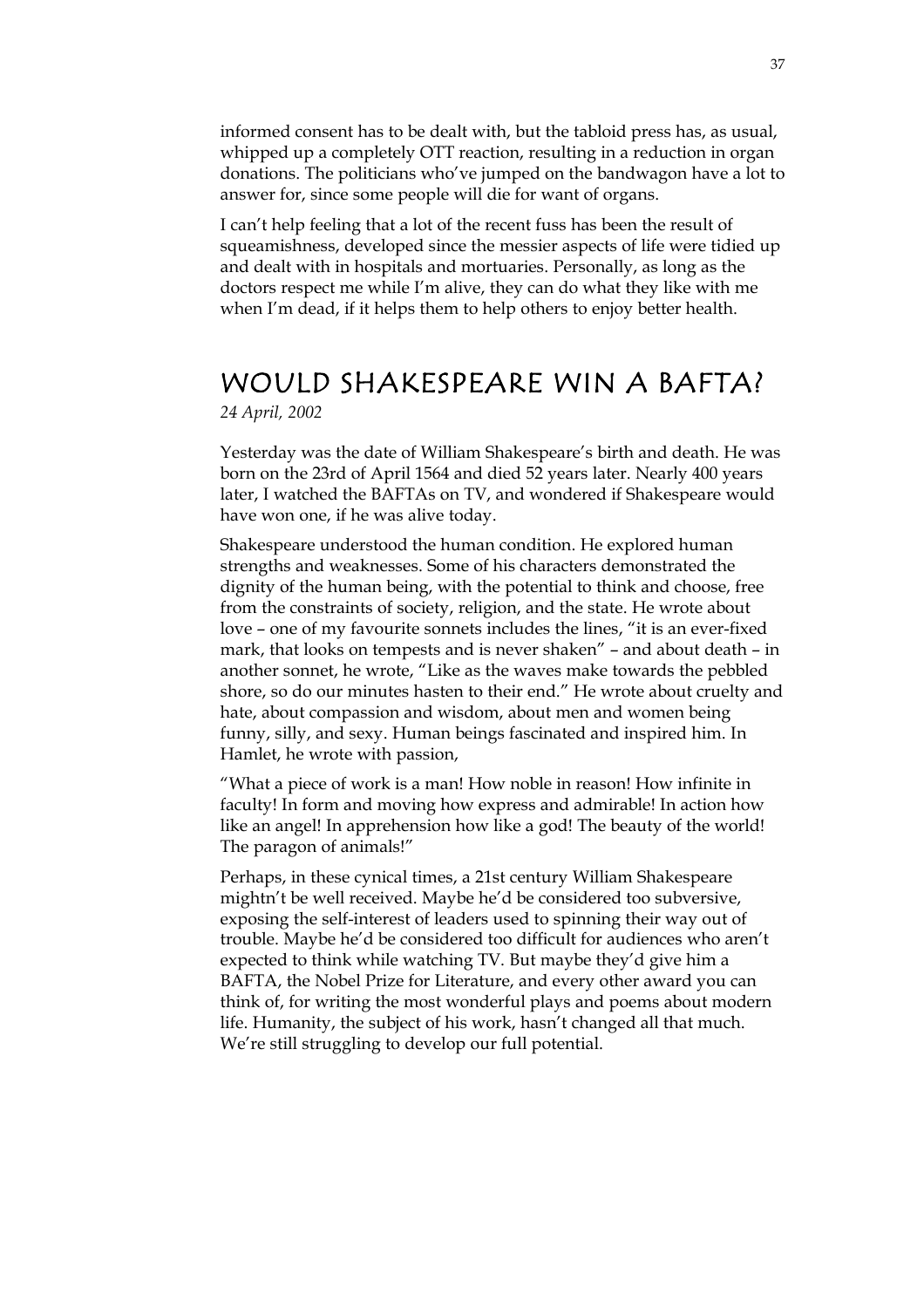### **WHO KILLED BROCK?**

*6 May, 2002* 

Driving home last night, I was in a good mood until I came across a badger lying in the road. I stopped to check it was dead, and move it onto the verge. It hadn't been dead long. Perhaps the driver who killed it was sorry about what he or she had done. Maybe not. It makes no difference to the badger now, or any mate or young it may have had. Someone wanted to be somewhere quickly and the badger got in the way.

Driving at night in the countryside, many are tempted to go faster than they would in daylight because they can see the lights of oncoming vehicles and anticipate slowing down before they reach a bend. What you can't see are the creatures, active under cover of darkness.

Badgers live in the same setts for generations, forming close bonds. They are an ancient species; it's claimed that the earliest fossil remains date back 250,000 years. Since the extinction of the bear and the wolf they've had no natural predators and are the largest land carnivore in the British Isles, though they're comparatively rare in East Anglia. They're protected by several laws, but thousands are killed every year on the roads by anonymous drivers. Every time I come across a dead badger by the roadside, I feel sad and angry; their deaths are pointless and unnecessary – usually the result of speed and casual indifference.

You might think it's sentimental nonsense to be upset about badgers when there is so much human suffering in the world, but indifference to the destruction of wildlife says a lot about a person's morality. If we cannot limit our destructive tendencies towards creatures without a voice, it's more likely that we'll be badly behaved towards people we don't care about, for one reason or another.

It's the breeding season, when the number of wildlife road casualties is high, but it's easy to avoid adding to it. We only have to use our incredible brainpower, and slow down.

### **BOOKS**

*28 May, 2002* 

I'm looking forward to the double bank holiday because it means extra reading time, with fewer distractions.

There have been two stories about books in the news this week. The first was about a survey conducted on behalf of the Orange Prize for Fiction, revealing that 40% of the population never read books, and most people read more newspapers and magazines than books. The average time spent reading is 6 hours a week, compared with 24½ hours watching TV.

The second story was about William Jacques, who's systematically stolen hundreds of rare books from Britain's greatest libraries. They include a book by Isaac Newton, written in 1687, worth a £100,000. The total value of Mr Jacques' haul is over a million. Treasures like those are irreplaceable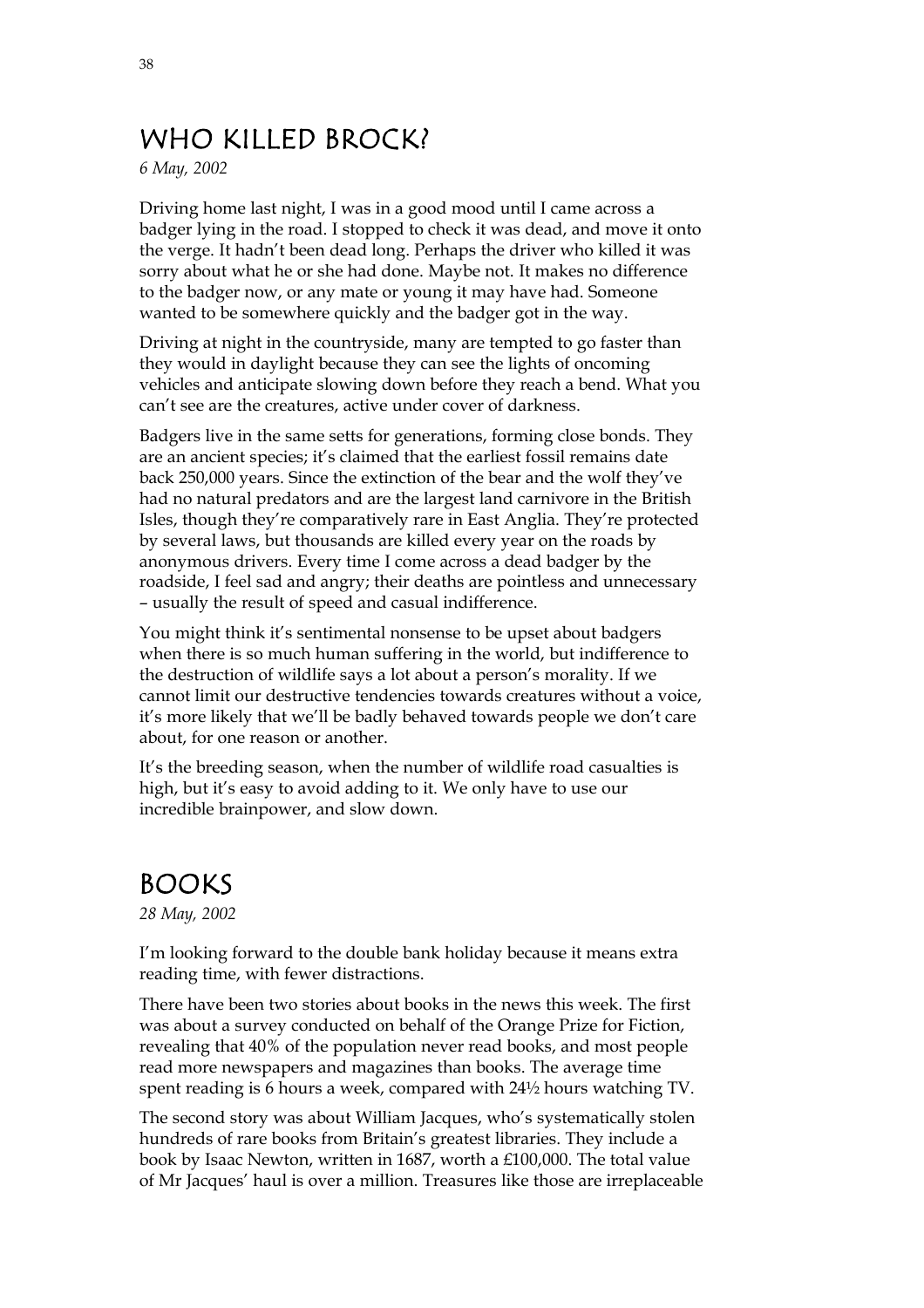Last night, I discovered a new word: bibliotherapist. Patients suffering from depression, stress and anxiety have been referred to bibliotherapists by their GPs for a reading list. This started when librarians observed that many borrowers, returning a book, will often say that it did them good by making them laugh or taking their mind off their troubles. Makes sense to me. Jerome K Jerome's "Three Men in a Boat" always cheers me up.

Reading cereal packets is better than reading nothing at all, but a lot of printed matter barely stretches the mind, and minds need stretching. Have you noticed, for example, how some of the most ignorant people are often the first to express an opinion? If only they could be forcibly referred to a bibliotherapist for some mind-expansion.

The English philosopher Francis Bacon said, "Some books are to be tasted, others to be swallowed, and some few to be chewed and digested." I like mine with a good cup of tea and a bar of chocolate.

### **EDUCATION, EDUCATION, EDUCATION**

*24 June, 2002* 

My mum used to send me off to school to face summer exams with the advice, "Do your best." There was far less pressure then, so I was fortunate.

I read in yesterday's newspaper that lots of young people are cracking up under the strain of exams, particularly AS levels – whatever they are. One girl, otherwise a star pupil, fled the exam hall in tears after sitting down to start her 5th exam paper that day, with only 10 minute breaks between.

The current definition of education seems to be about passing exams geared to employability; regurgitating soon-to-be-forgotten facts, and lots of 'em. This is almost as ridiculous as The Mock Turtle's definition of education in Alice in Wonderland: "Reeling and Writhing… and the different branches of Arithmetic – Ambition, Distraction, Uglification, and Derision."

The Roman poet Horace wrote that education meant seeking for truth "in the groves of Academe". Horace didn't have to worry about AS levels of course, so that was easy for him to say, and stickily hot classrooms aren't very grove-like. Seeking for truth means thinking, rather than cramming facts, and there's not much time to develop reasoning skills when you've got an exam deadline to meet.

Epictetus was a Greek slave in 1st century Rome who gained his freedom and taught philosophy. He said that "only the educated are free." By this he meant the freedom to live more reflectively and knowledgeably, having learned about literature, history, the arts, science, and practical subjects. A liberal education is essential for any civilised and ethical society. It can inoculate you against what the Humanist Professor Richard Dawkins calls "viruses of the mind"; daft ideas that infect popular opinion and allow stupid, greedy, cruel and ignorant people to gain power and influence.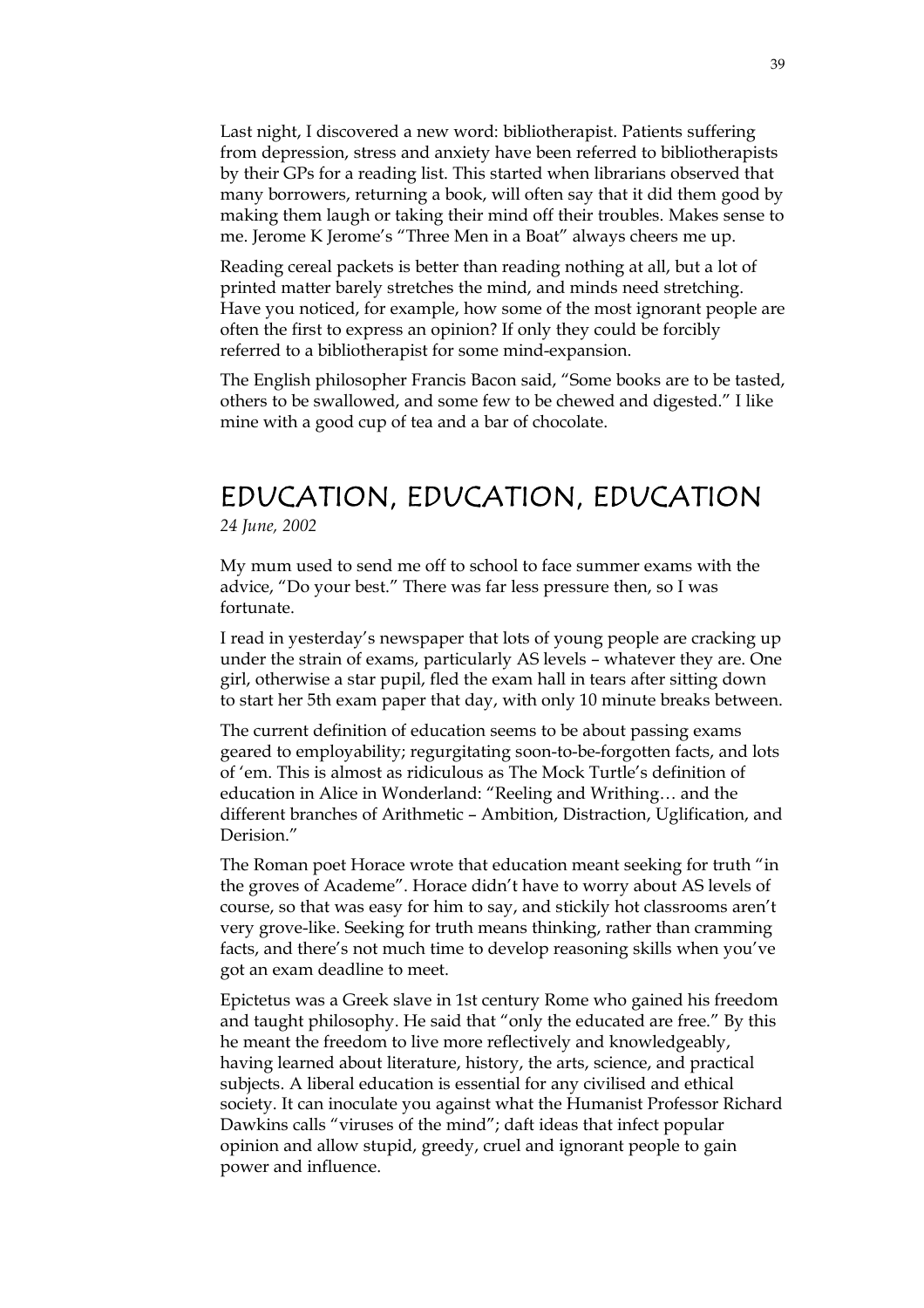To those currently struggling with exams, my mum's advice is still valid, but education's not just about exams, and should be life-long. If all else fails, it can be rewarding to seek for truth in the public library.

## **A LITTLE OF WHAT YOU FANCY DOES YOU GOOD**

*5 July, 2002* 

I read or heard somewhere recently that some scientist or other has pronounced that crisps and other fried foods are carcinogenic – in other words, they give you cancer. Even if that were true, I imagine you'd have to eat tons of them to cause much damage. A friend who comes for tea every Sunday always enjoys his cake, and always comments that it's probably bad for him. Other people I know have followed extraordinary diets to rid themselves of "toxins", or "cellulite" (another name for wrinkly fat). The name of the game is denial – denying themselves simple pleasures to achieve some sort of transformation or a sense of selfrighteousness. Some scientists, nutritionists and magazine publishers have taken over from the old-style puritans who disapproved of anything enjoyable. Which does more harm I wonder – indulging in high-fat, highcalorie goodies sometimes, or worrying about what they might be doing to you?

Such daftness is only possible in affluent societies, where people have more money and leisure than sense. Millions of people in developing countries wouldn't understand.

What good does it do, to deny yourself small pleasures? Chocolate, fresh cream cakes, a slap-up fried breakfast on a lazy Sunday morning – they're all good for you if you enjoy them and don't overdo them.

It's even better to surprise someone else with something good – a lovely treat, to waken the senses and make him or her feel spoilt – as long as it's received without hurtful suspicion, contempt or indifference. You'll be showing someone they're worth the effort, that you care.

It's the most natural thing in the world to seek pleasure. A lot of what you fancy is greedy, but as Marie Lloyd said, "A little of what you fancy does you good."

### **LEAVE US ALONE**

*25 October, 2002* 

The beautiful Swedish film star Greta Garbo would never have sold her story to the tabloid press. She valued her privacy and was almost a recluse from 1941 until her death in 1990. She's perhaps most famous for uttering the words "I want to be alone" in the 1932 film Grand Hotel, but told her biographer John Bainbridge, "I never said, 'I want to be alone.' I only said, 'I want to be left alone.' There is all the difference."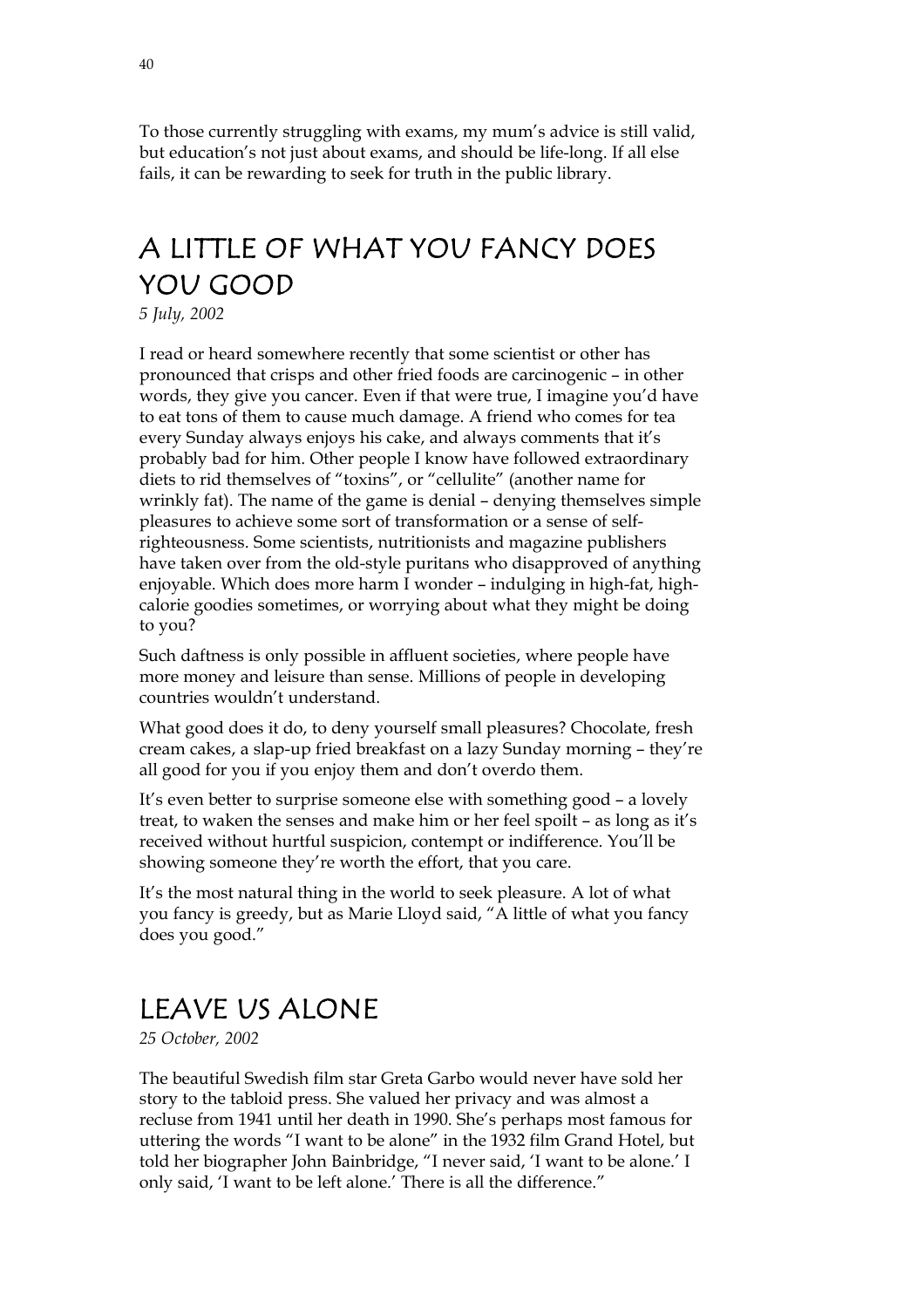Exposing herself to the intrusions of the tabloid press and the public, as Ulrika Jonsson and Edwina Curry have done, would have horrified Garbo, and I can't imagine anything worse either. When I was nine, one of the things that put me off religion, Christianity in particular, was my mother's warning that God and my Nana (who died in 1953) were watching me, and knew if I was being bad. There's no flipping privacy anywhere, I thought at the time, not even in the loo.

No one has a right to know all about me, or you, or anyone else – not even one's nearest and dearest – unless one's forfeited this right by committing some terrible crime. Some things ought to stay secret, not necessarily because you've anything shameful or dishonest to hide, but because this inner core of oneself is private, and privacy is a necessity. Even if you had nothing else – no home, no physical space of one's own – you'd still need to retreat into the inner space where you keep your private thoughts, private opinions, and private dreams. Lovers who ask "What are you thinking?" are in danger of over-stepping the boundaries of intimacy.

I wonder if, one day, those who sell their sensationalised stories to the press will regret what they did? Do they dream of finding themselves in public stark naked? Will their children disown them? It's bound to end in tears, and most of us are bored with it all anyway.

### **COMPLAINTS, CIVILITY, AND COMPLIMENTS**

*14 November, 2002* 

I once phoned up someone at my local council to thank them for sorting out a problem. "Oh!" said the woman at the other end of the phone. "Oh?" I said, "Why Oh?" "Sorry," she said, "I was just surprised. Not many people do that. It was nice of you to ring."

I don't believe that the reason why hardly anyone phoned to thank them was because they were lousy at their jobs. I think it's just that most people take it for granted that they should get good service, whatever the circumstances.

Most of us respond well to praise and encouragement. If we're doing a good job, isn't good to know that someone appreciates it? When I get a thank you letter, it makes me feel that I'm doing something worthwhile.

If you ask people who deal with the public face to face or on the phone at your council or welfare benefits offices, they'll tell you there's no shortage of complaints. Some may be justified, many are not. If you went into a cake shop and demanded to know why they wouldn't sell you a pork chop, it would be difficult to satisfy you. The demands made on some public services are sometimes just as unrealistic.

If you do have reason to complain and your expectations are reasonable, your approach may strongly influence the outcome. Firmly yet civilly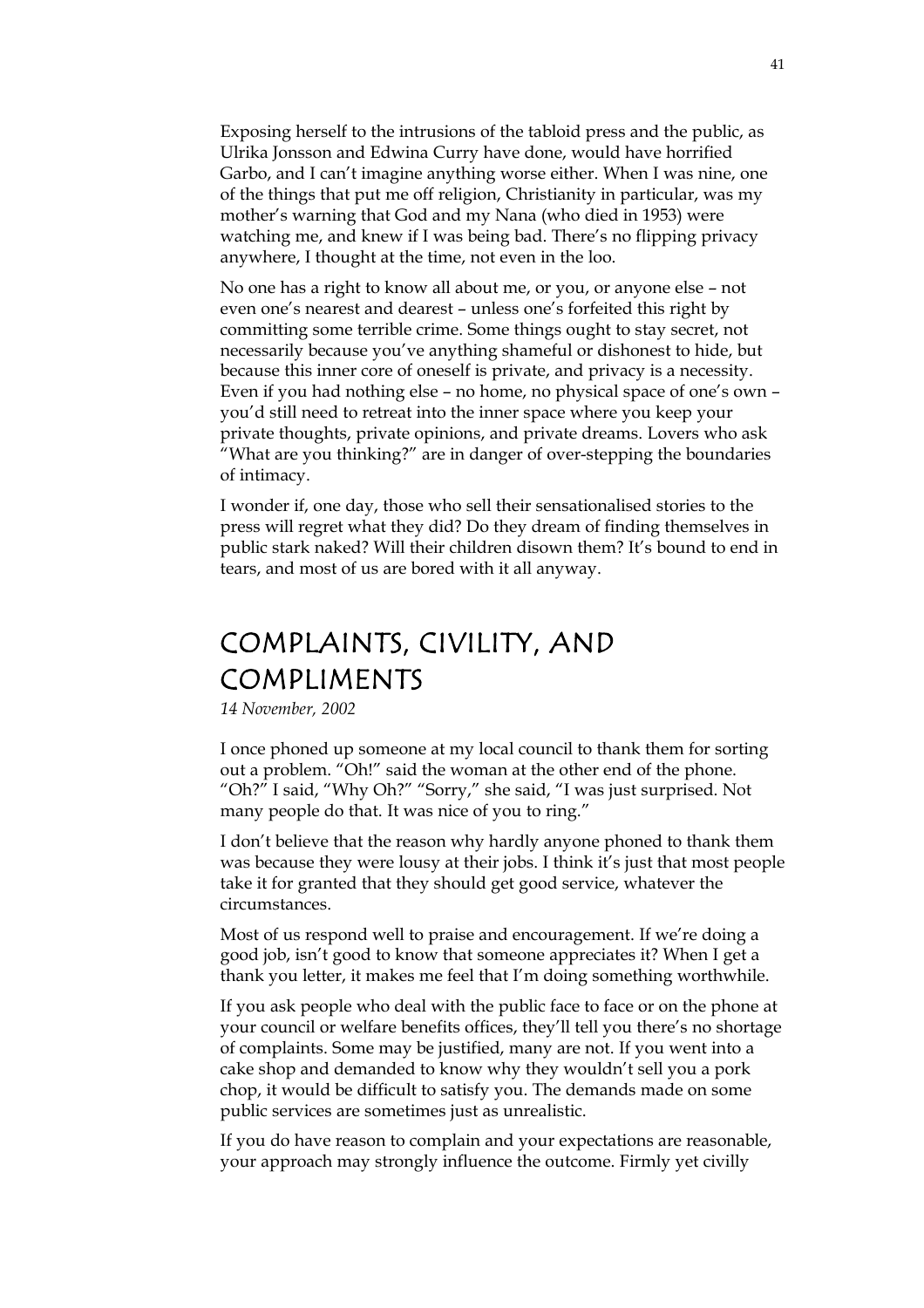asserting yourself is more likely to achieve success than belligerence, for example.

The reason that some disputes tend to be prolonged and unproductive is a general lack of civility. Without basic good manners, communication breaks down. If we don't show respect to our fellow human beings, of any age, race, gender or colour, how can we expect them to respect us?

The Chinese sage Confucius, born in 551 BC, taught people how to behave. His teachings are as valid today, such as –

"Someone said, What do you say concerning the principle that injury should be recompensed with kindness? The Master said, With what then will you recompense kindness? Recompense injury with justice, and recompense kindness with kindness."

Maybe we might all thank at least one person for something today, especially if we're not expected to. Thank you for listening.

#### **SPOOKY**

*10 December, 2002* 

Years ago, in North Wales, I stayed at a Youth Hostel late in the season with a girl friend. It was a very basic hostel, without electricity or running water, near the edge of a forest. You had to go to bed early, when it got dark. We were almost asleep when the noises started – spooky, moaning, crying noises. "An owl?" I asked the other occupants of the dormitory. We'd all thought that someone was playing silly beggars, but after examining each other's faces by the light of a torch, we agreed that none of us was guilty. So what was it? Did the warden have a warped sense of humour? Whatever it was, it kept us awake. Next morning the warden told us we were imagining things – he hadn't heard anything.

Then there was the legless man of Topsham. Nearly forty years ago I lived in a riverside village in Devon, where several of the pub regulars fished for salmon at odd hours, according to the tides. Once I went out with a couple of them, just for fun. There were mud flats by the quay and you had to get out to the fishing boat in a small dingy. Late at night, after dark, we rowed back to see what looked like a man standing by the water. Someone called out, but there was no reply. The shape moved away, but we could only dimly make out a top half. There were no legs. Then one of the fishermen said that it looked as though the man was wading and what we saw was the part above the water. The shape disappeared into the shadows and we didn't see him again.

On both these occasions, I was stone cold sober. There must have been a perfectly reasonable explanation, but that would probably have been far less interesting than the spooky one.

I was thinking about these stories last night while wondering why there's a tradition of telling ghost stories at Christmas. The Victorians were very keen on them. The best known is probably Dickens' A Christmas Carol,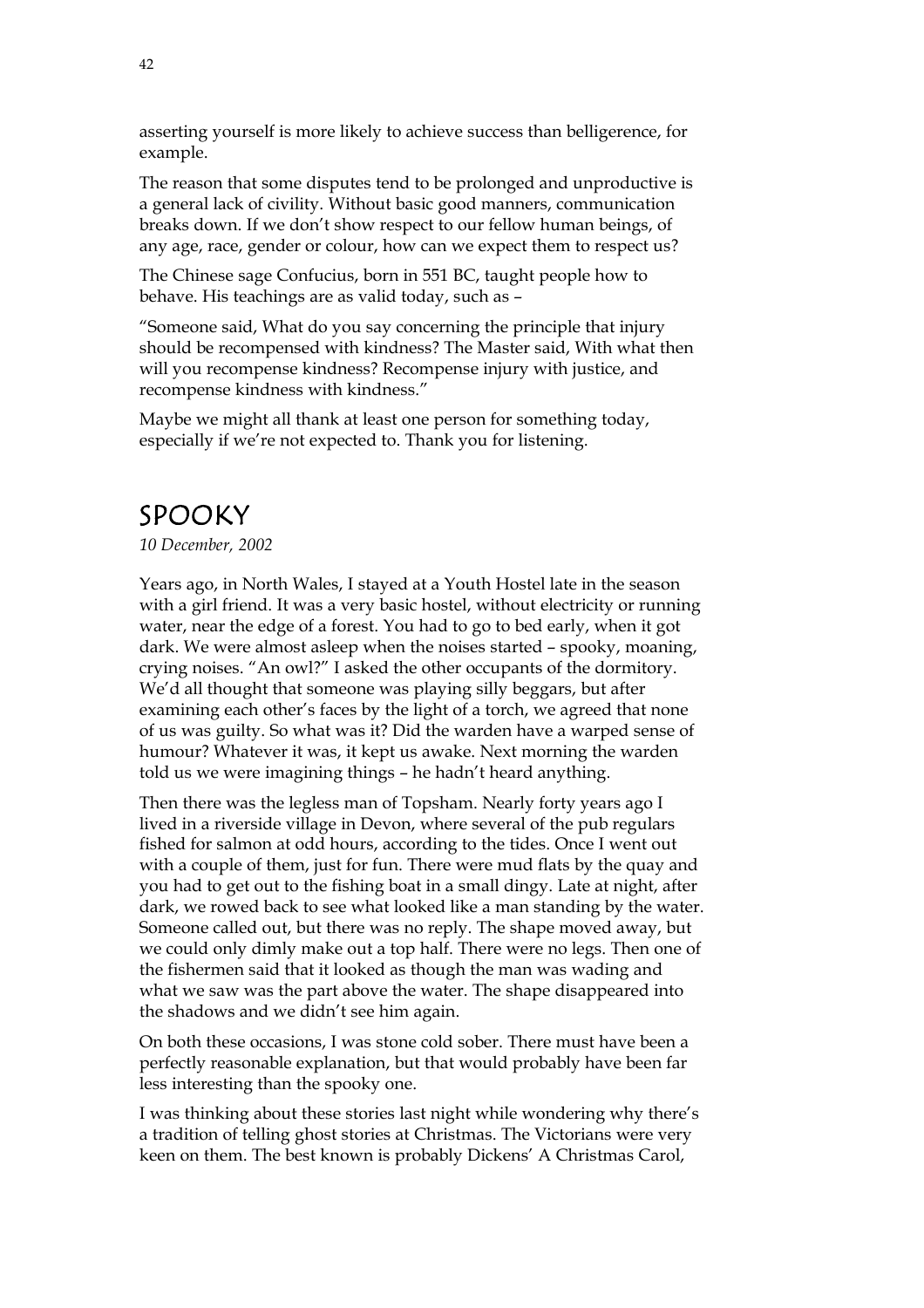with Marley rattling his chains at the terrified Scrooge. My favourite is Oh, whistle, and I'll come to you, my lad by M R James, who died in 1936.

I'm looking forward to The Red Room, a collection of ghost stories on Radio 4 from 18th December. In the cold and dark of midwinter, what better excuse to huddle together with your nearest and dearest, and pour another drop of something comforting? But of course, I don't believe in ghosts – do you?

### **THE DEBT I OWE THE PANKHURSTS**

*3 January, 2003* 

One thing that struck me about Jane Austen, when watching a TV programme about her the other week, was that many of her possessions were sold without her approval when the family moved house. At that time, women had hardly any rights and were usually financially dependent on male relatives, as Jane was. She died in 1817.

In 1882, the Married Women's Property Act gave married woman the right to acquire and dispose of property as they wished. Until then, everything a woman owned automatically became her husband's property when she married.

It was almost impossible for women to do much about such inequalities when they didn't have the vote. Men made the law.

This year is the 100th anniversary of the formation of the Women's Social & Political Union, or WSPU. Its founders – Emmeline and Christabel Pankhurst and Annie Kenny – gave up trying to politely persuade male MPs to give women the vote, and took direct action – demonstrating, chaining themselves to railings, even vandalising property – to attract attention to their cause. They were harshly treated. When they were arrested they went on hunger strike and were brutally force-fed.

I met a suffragette about thirty years ago through one of her sons, an eminent barrister – he and I were active in a civil rights organisation. I told her about making a speech proposing the appointment of a Women's Rights Officer. She understood my anger about a trades-unionist – a man – who told everyone that it was OK by him if his wife came to our meetings, as long as his dinner was on the table before she left.

In 1928, largely thanks to the Suffragettes' campaign, women were given equal voting rights. Thirty years ago, we were still campaigning for equal pay and anti-discrimination legislation. I owe the Pankhursts and Annie Kenny. I wonder how many of today's young women even use their vote?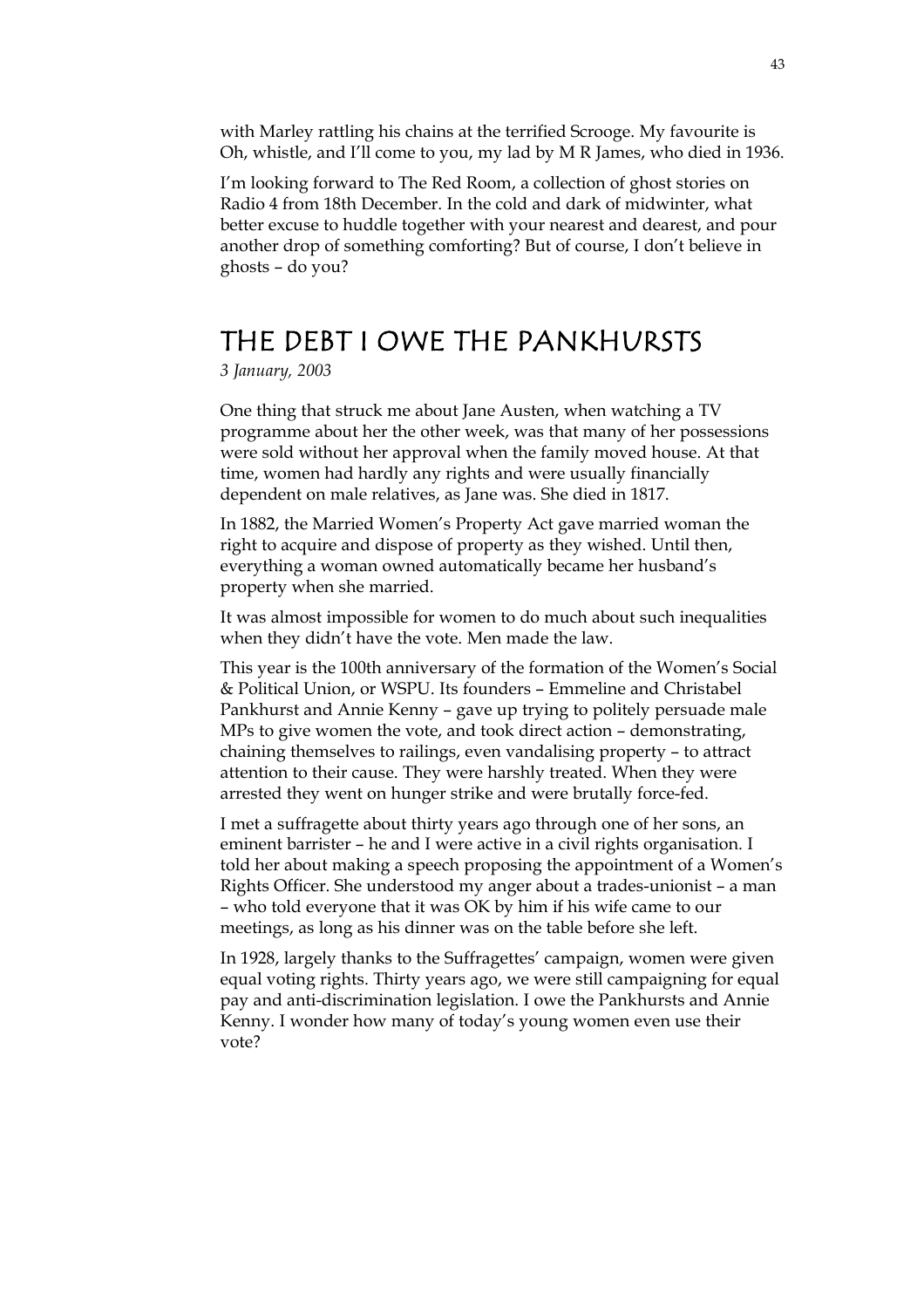### **EMOTING BY EMAIL**

*29 May, 2003* 

Funny how you don't appreciate how dependent you are on something until you can't have it. I've got a 20-a-day habit, and I'm suffering from withdrawal symptoms. It's not fags or drugs – it's emails. They're one of my primary forms of communication. But some fool of a lorry driver managed to break the phone line to my house a week ago and I haven't been able to email or fax since. I'm relying on an unreliable mobile phone and every time I phone the phone company, I have to tell the same story again because I never get to talk to the same person twice. The frustration is driving me mad, so I admit that I raised my voice yesterday to some poor man who was doing his best but knew no more about my problem that the last person I'd spoken to. Maybe it's as well that I can't send a terse email.

Opening a nasty letter or email is like being slapped. Without warning, someone's being horrible to you. It can ruin your whole day.

Email is quick. You can write something in the heat of anger and once it's gone, you can't get it back and revise it. Maybe one ought to think thrice before clicking "send" when you're cross.

Letters take longer, so there's less excuse for sending something offensive. A friend had a letter the other day which was written with malice. His wife said he should shred it, so he did, but he still felt upset. I've had anonymous letters written in purple felt-tip from bitter and twisted types, and wondered how long they've been nursing their nastiness – years, probably. Public servants get stuff like this, because they're often regarded as faceless bureaucrats. You can't see someone's face while they're reading what you've written, but if you could, would you say it? Would you care if they went home at the end of the day and told their nearest and dearest what a nasty person you were?

Anyway, I am trying to be patient with the phone people, and look forward to being deluged with two weeks' worth of emails soon. Some will be from family and friends who may have been wondering why I haven't replied yet. Quite a few will have been written in haste, sent with a quick click, and will make me smile or laugh. Anything unpleasant will be deleted. If only life was that simple.

### **ART & LIFE**

*19 June, 2003* 

If Sue Lawley asked me to go on Desert Island Disks, my luxury item would have to be a regular supply of chocolate.

It would be more difficult to choose just one piece of music. My favourite varies from week to week. I've been listening to a new Hoagy Carmichael CD this week, so Stardust is my current favourite.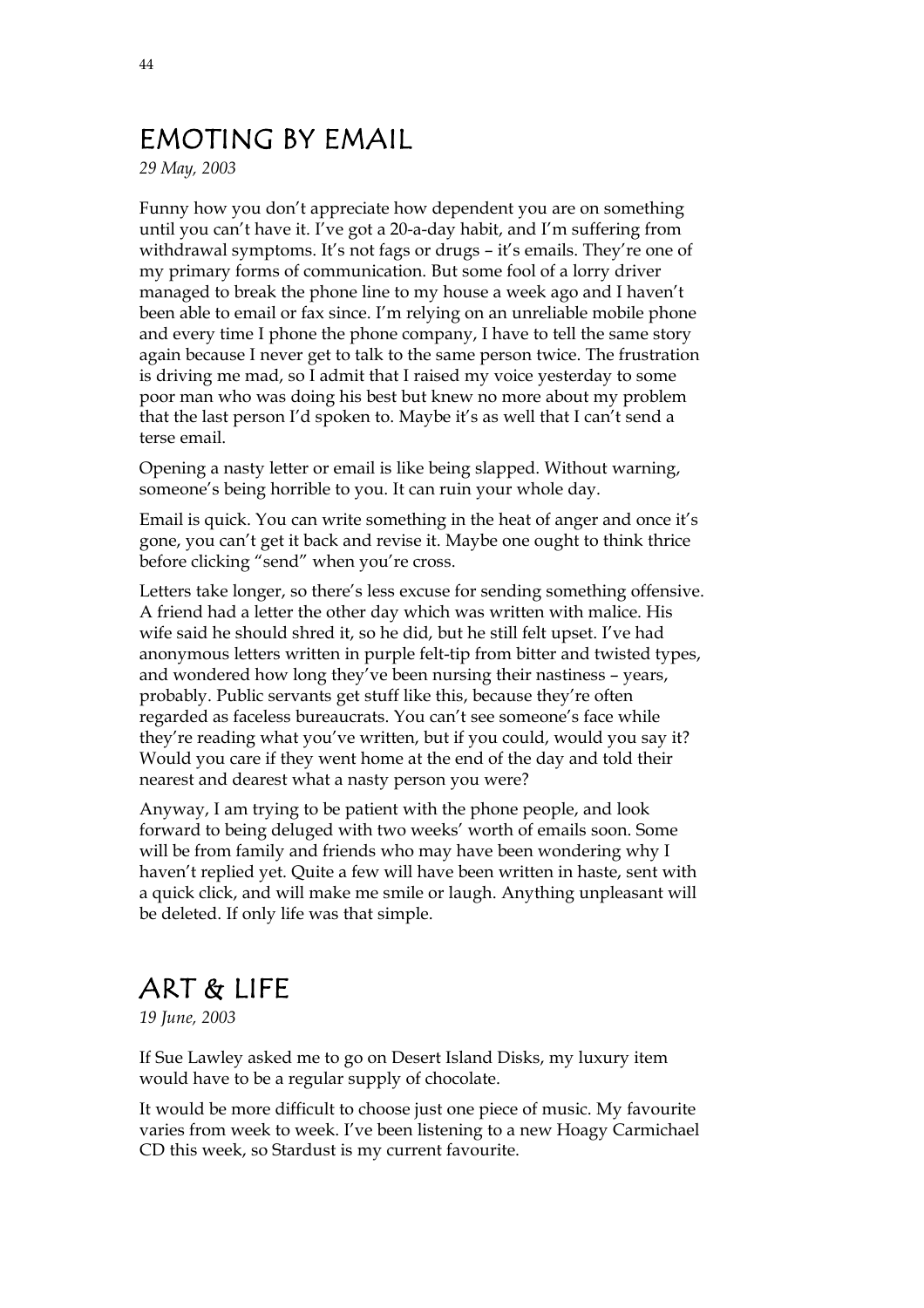And which book would I choose? Again, that'd be difficult, but if I were shipwrecked in the next couple of weeks maybe I'd ask for Staying Alive, an anthology of poems edited by Neil Astley. In the introduction he quotes someone saying, "Poetry is a place where all the fundamental questions are asked about the human condition."

I'm looking forward to a visit to the National Portrait Gallery in London, to see the painting that won the BP Portrait Award, an amazing portrait of her grandmother by Charlotte Harris, showing a lifetime's experience in an old face.

It takes a discerning eye or ear to distinguish the best sights or sounds, but developing discernment is well worth it. Through the arts, one can feel most alive, most human. They can give an insight into the human condition, but only if you're prepared to make an effort to understand and appreciate them. I get irritated by the way the announcers on a rival radio station keeping telling us to "relax" while listening to classical music. Music can inspire us or challenge us, but it won't if we're too relaxed – it's a two-way thing, and we have to listen, not just hear.

There are many good things in life. The wonders of the natural world, a good meal in the company of friends, a lazy afternoon out of doors in the summer sun, are things that happen once and soon become a pleasant memory. By developing an appreciation of the arts, we can develop another dimension to life, which doesn't depend on the weather, wealth or poverty, company or solitude, privilege or deprivation. Art is created by human beings for human beings, about being human. Even if the subject matter is difficult, or there is no obvious subject – sounds or colours, or movement, say – we can learn and wonder. I think it's wonderful how many creative, clever people there are to enrich our lives.

### **ROBERT G INGERSOLL**

*13 August, 2003* 

In a way, doing Thought for the Day might be considered good training for a political candidate, as most politicians these days have to present their ideas in as few words as possible. We live in a sound-bite age.

There aren't many people who can hold an audience in thrall with a speech lasting two or three hours, rather than the two minutes I'm being allowed this morning. I've only heard a couple. As an art student, I attended a lecture by the great American architect Buckminster Fuller, who invented the geodesic dome – you can see them at the Eden Project in Cornwall. He spoke for three hours without notes in a small lecture theatre, in a heat wave, but it was fascinating stuff and none of us wanted him to finish, despite melting.

On 21st July it was the anniversary of the death of another great American, the 19th century orator and political speechmaker Robert G Ingersoll, who could draw audiences in their thousands. Ingersoll was famous for his distinguished service as a Colonel in the Civil War, as a defence attorney in controversial cases, and for making speeches on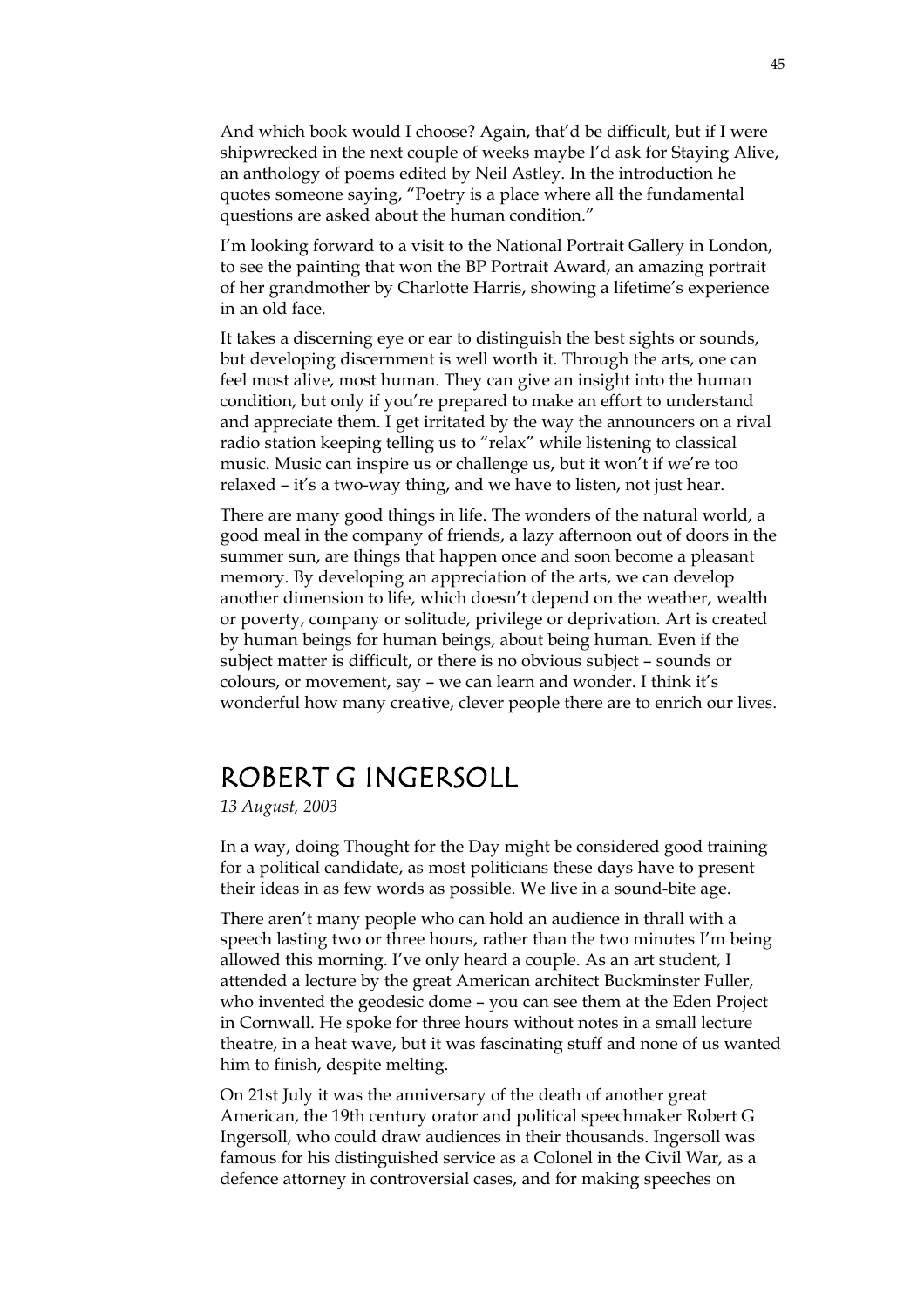controversial subjects, such as the emancipation of women and African-Americans.

One of the reasons that Humanists like me admire Robert Ingersoll is his opposition to the Religious Right of his day. He popularised the theories of Charles Darwin on evolution, and was a tireless advocate of science and reason. In 1886, Ingersoll defended Charles B Reynolds free of charge. Reynolds was a prominent freethinker who'd been arrested in New Jersey under an archaic blasphemy law. He was convicted, and Ingersoll paid the \$50 fine himself. He'd done such a good job of mocking the idea of a blasphemy law in a free society that few have attempted to bring similar charges again.

Ingersoll's collected works have been published in 12 volumes but there are many short sound-bites to remember him by, such as:

"Reason, Observation and Experience – the Holy Trinity of Science – have taught us that happiness is the only good; that the time to be happy is now, and the way to be happy is to make others so."

#### **LET IT RAIN!**

*5 September, 2003* 

It's nothing personal you understand, as I'm sure they're all very nice people, but I'm getting a tad irritated with weather forecasters. Whenever they mention that there'll be more fine dry weather they tell us it'll be lovely, and every time they hint at the prospect of a spot of rain they sound positively apologetic.

The earth in my garden is rock hard, the grass has turned brown, my water butt is empty again, and in any case I really don't have the time or energy to lug cans of water around to my poor parched plants. It's not just the garden that's wilting; I'd really like to feel wet, and breath air that's been refreshingly ionised and washed of all the dust and pollen.

Why is it that rain seems to be regarded as a bad thing these days? What's wrong with getting wet? It's natural, in what used to be our temperate climate, to experience changeable weather, not weeks and weeks of clear skies.

I don't want to start a town versus country argument, but I wonder if all this anti-rain sentiment is due to the ability of urban man and woman to control so much of his or her environment? Is it because so many people seem to want to keep nature at arms length? Yet we're part of nature, made of about two thirds water, and like all growing living things we need rain.

Frogs love rain. I'll never forget the rainy night I drove through Needham Market after a drought. When I got to the bridge over the river on the road to Creeting St Mary, there were frogs everywhere, hopping about like fools. They were visibly plumping up after being dry for weeks. It took ages to drive through without squashing any. When it rains I'll be out in my garden, soaking up the rain like those frogs.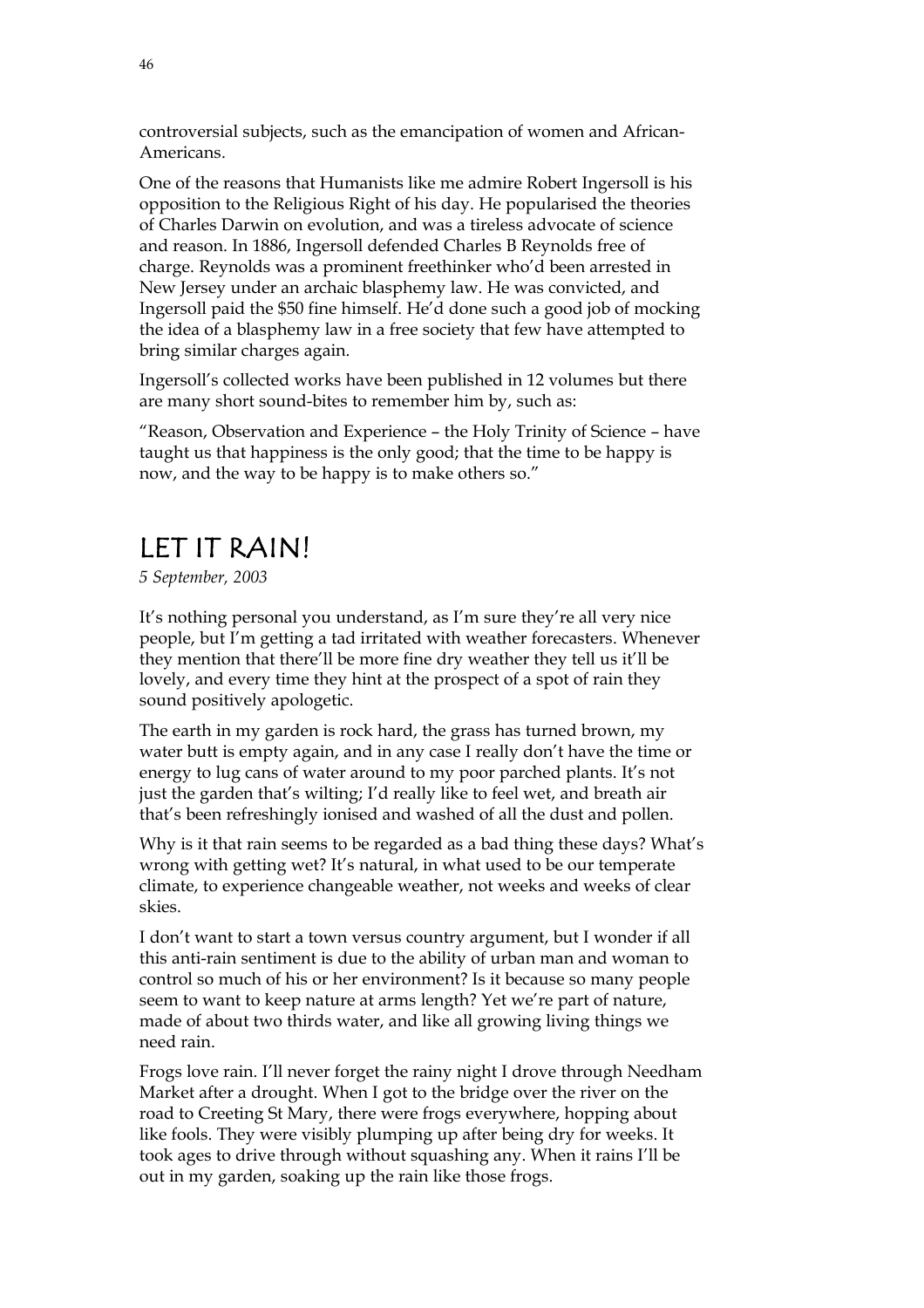So let's hear a cheer for wetness; for thunder storms and rainbows and puddles; for the sound of running water and the shine on leaves; for greenness; for snails and slugs and frogs; for rivers rising and ponds filling; for ducks dabbling and swans swimming. If you don't like it, stay indoors.

#### **MICHEL DE MONTAIGNE**

*1 October, 2003* 

I'm fond of quoting the French humanist Michel de Montaigne. He died on the 13th September 1592, but his observations are as relevant today as when they were written.

At forty-two Montaigne had a medal struck with the words, Que sçais-je?, meaning "What do I know?". He's best remembered today for his essays, where he examined what he did or didn't know, accepting that we can't know everything, while questioning everything. The essays were, in effect, his autobiography, but they didn't give an account of his life in chronological order – I was born, I did this or that, etc. Instead, we get to know him through his thoughts, which are much more revealing than a conventional autobiography.

His portrait on the cover of my ageing copy of his essays shows a bald man with a clear gaze, who looks as though he's thinking about what to write about the experience of being painted. His translator, J M Cohen, describes him as modest, truthful, humorous, and objective. I've learned that he was fond of cats. He wrote, "When I play with my cat, who knows whether she is amusing herself with me, or I with her?"

I'm most likely to quote Montaigne on death. He thought that one ought to accept that one day we'll die, and that we must make the most of life while we can. He was honest about mortality. "We must use plain words," he wrote, "and display such goodness or purity as we have at the bottom of the pot." He pointed out that we'll be remembered according to how we've lived: "Wherever your life ends, there it is complete. The value of life lies not in its length, but in the use we make of it. This or that man may have lived many years, yet lived little. Pay good heed to that in your own life. Whether you have lived long enough depends upon yourself, not on the number of your years…" That was very sensible advice.

But Montaigne gave just as much attention in his essays to diverse subjects such as cannibals, or the custom of wearing clothes, or smells. He quoted the Roman playwright Plautus, who wrote; "A woman smells most perfectly when she does not smell at all." The same might be said of men, methinks.

If Montaigne were alive today I think he'd be an entertaining contributor to the "Thought for the Day" slot, and I'd love to ask him to dinner.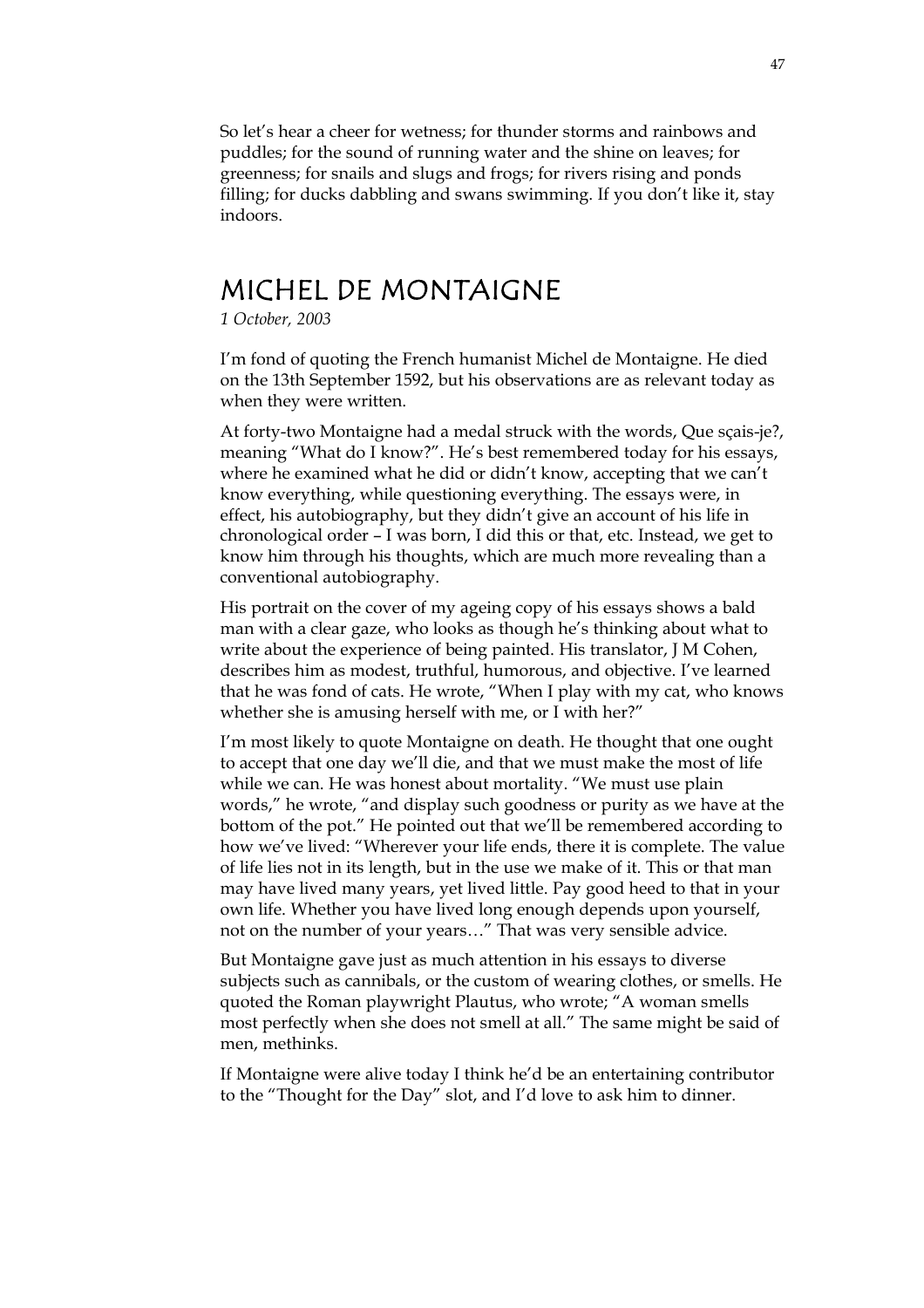### **A HUMANIST LOOK AT HALLOWEEN**

*30 October, 2003* 

When I was a child my parents were members of a Caledonian Society, a social club for Scots people. They had children's parties several times a year and one of them was for Halloween. At that time I didn't have any idea how it originated, I just knew that it was fun to bob for apples in an old tin bath, carve a pumpkin lantern, and dress up in a scary costume while the grown-ups pretended to be frightened of me. There was no trick or treat – that was a later American import.

Anyway, now that I do understand what it's all about, how does a Humanist respond to Halloween?

Its origins go a long way back, from the Celtic festival of Samhain (sowen), the beginning of winter, when the barriers between the living and the dead were lowered, when chaos ruled for several days. The Christians took it over and called it Halloween, the eve of All Saints or All Souls Day.

I understand why children enjoy the spooky, scary stuff. Being scared, but not too scared, is exciting for a child. My mother had a wicked sense of humour. If I was engrossed in a scary story on the radio, for example, she'd rinse her hands under a cold tap so they were icy and creep up behind to grab my by the neck, making blood-curdling noises so I'd jump. The Humanist philosopher A C Grayling calls this sort of thing "recreational fear" – the sort we experience during a horror film, or a ride on a ghost train. The original Halloween festival was about real fear; fear of death, fear of the unknown, fear of the dark and cold during a harsh winter. The stories that religious people used to be told about what would happen to them when they died were enough to frighten any impressionable person. Ignorance and fear sap confidence and make people timid. We ought to know better now. As Franklin D Roosevelt said, "the only thing we have to fear is fear itself."

Halloween today has very little to do with any of the superstitious nonsense that our ignorant ancestors might have believed, so let the children enjoy the ghost stories and the spooky costumes and the creeping about in the dark, just as long as they don't over-do the tricking. It's a pity that most children don't seem to make their own costumes for trick or treating, but buy them ready-made. Maybe I shouldn't criticise, because I've no intention of making any toffee apples or biscuits, but will buy sweeties to offer any scary creatures that turn up on my doorstep tomorrow night.

### **WOMEN'S RIGHTS**

*1 December, 2003* 

Next Sunday, the 7th December, I'll be contributing to the annual Celebration of Human Rights at the Unitarian Meeting House in Ipswich at 10.45. This year's theme is Women's Rights, but there is precious little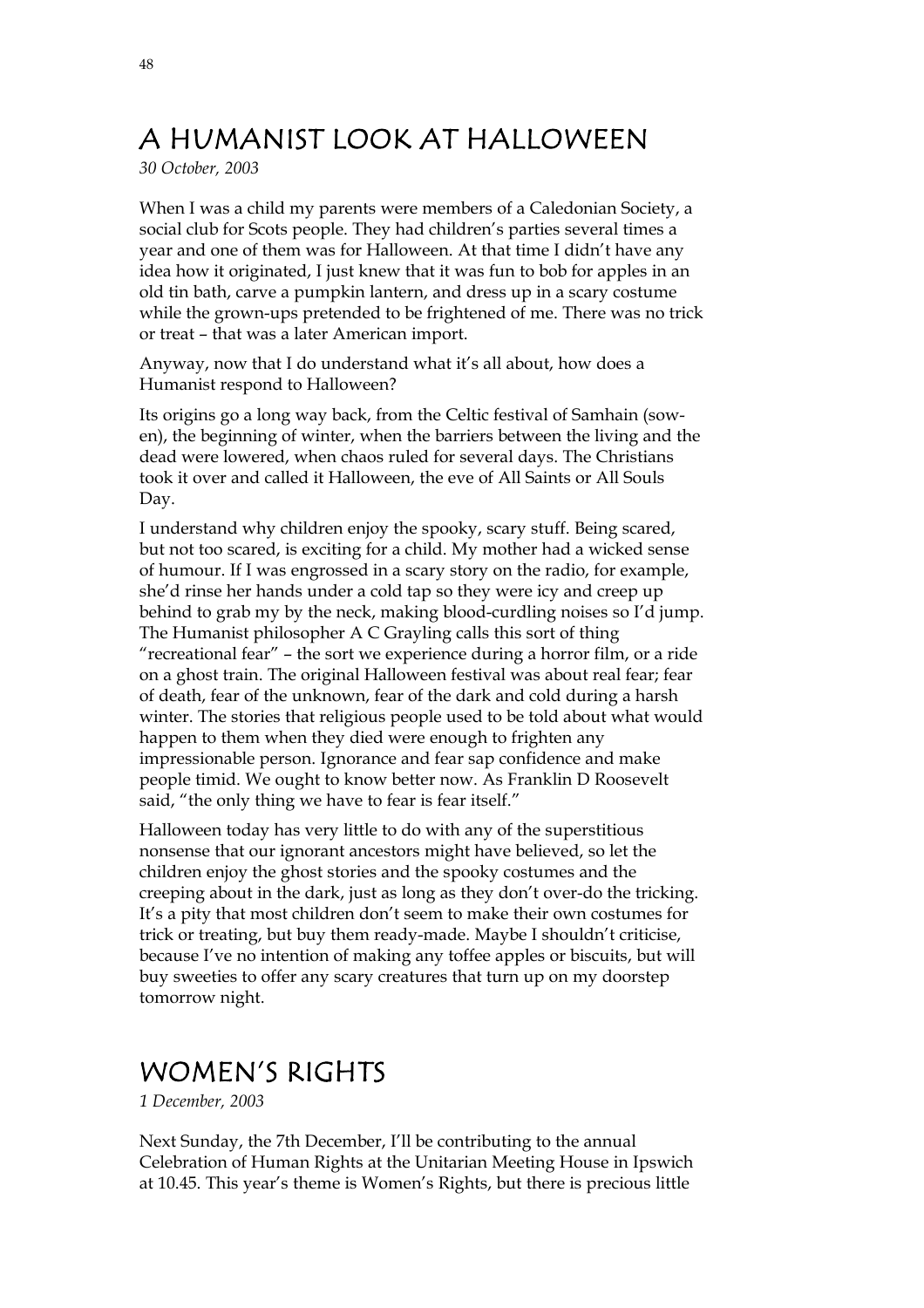to celebrate. Maybe that seems pessimistic of me, but I can't help feeling that because the majority of women and girls in this country enjoy more freedom and independence than their great-grandmothers enjoyed, we've become complacent. For the majority of women in developing countries, as well as a huge number who live in the so-called "developed" countries, women's rights are still a dream. I get quite irritated by women who preface a remark about some relatively minor inequality with "I'm not a feminist, but…" Feminism means equal rights for women, and who would argue with that?

I've been a feminist ever since I knew the meaning of the word and will die a feminist because we won't have achieved universal women's right by then, however hard we try. There is just far too much to do. I'm not talking about men opening doors for women, or bra-burning, nor am I anti-men – I love the men in my life, including my son.

I'm talking about the catalogue of abuses and unspeakable acts of cruelty perpetrated by men against women worldwide, which is too harrowing to relate now while you're possibly eating your breakfast, but they are relentless, systematic, and widely tolerated, if not explicitly condoned. The news on TV is dominated by out of control men and boys – male terrorists, marauding gangs of young men creating mayhem – and male bullies, many of them politicians, while not enough is said about the victims of male violence, rape, sex trafficking and all the other crimes against womankind that are commonplace.

Next Sunday I'll be reading from "A Vindication of the Rights of Women" by Mary Wollstonecraft, who died in 1797 aged only 38. She wrote of women, "Make them free, and they will quickly become wise and virtuous, as men become more so, for the improvement must be mutual, or the injustice which one half of the human race are obliged to submit to resorting on their oppressors, the virtue of man will be worm-eaten by the insect which he keeps under his feet."

Rights for women – if only more women enjoyed them.